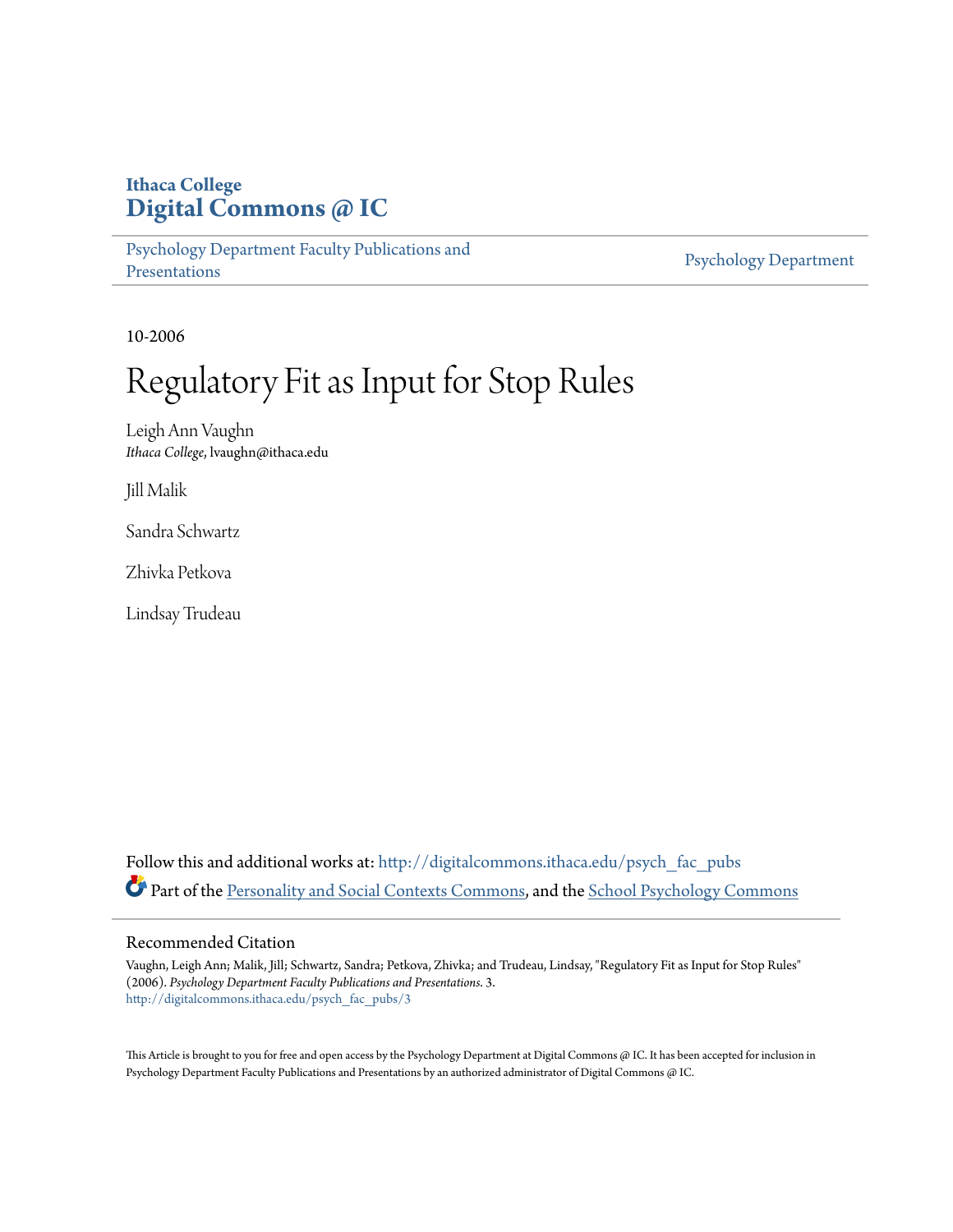### Running head: REGULATORY FIT AS INPUT

Regulatory fit as input for stop rules

Leigh Ann Vaughn, Jill Malik, Sandra Schwartz

Zhivka Petkova, and Lindsay Trudeau

Ithaca College

Reference:

Vaughn, L. A., Malik, J., Schwartz, S., Petkova, Z., & Trudeau, L. (2006). Regulatory fit as input for stop rules. *Journal of Personality and Social Psychology*, *91*, 601-611.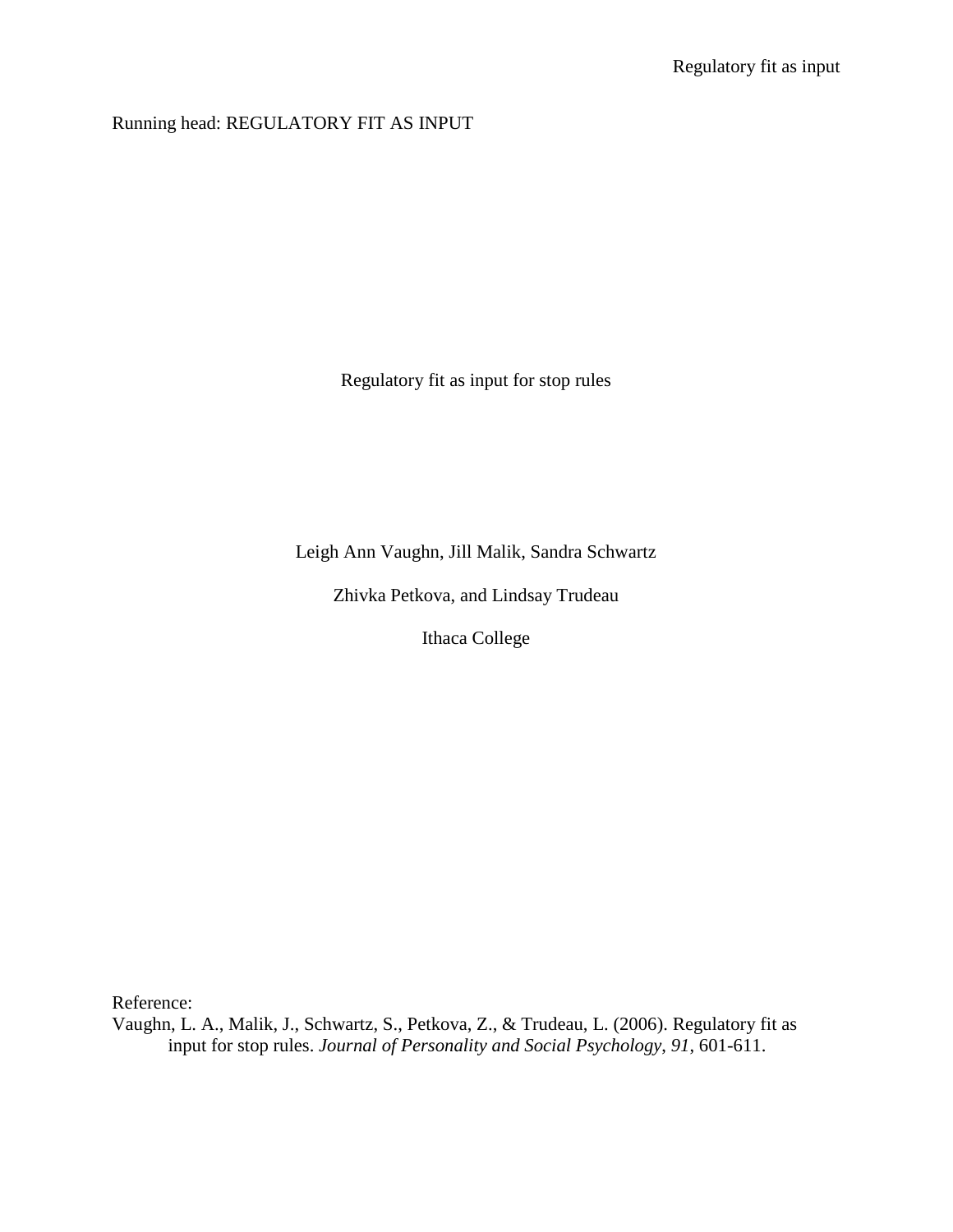#### Abstract

Three experiments show that the motivational effects of regulatory fit (consistency between regulatory state and strategic means) are context-dependent. With no explicit decision rule about when to stop (Experiment 1) or an explicit enjoyment stop rule (Experiments 2 and 3), participants exerted more effort on tasks when experiencing regulatory fit than when experiencing regulatory nonfit. With an explicit sufficiency stop rule (Experiments 2 and 3), participants exerted less effort when experiencing regulatory fit than when experiencing regulatory nonfit. The interactive effect of regulatory fit and stop rules can be explained by misattribution of rightness feelings from regulatory fit: the effect was eliminated by drawing participants' attention to an earlier event as a source of rightness feelings (Experiments 1 and 3).

Keywords: regulatory focus, fit, motivation, input, stop rules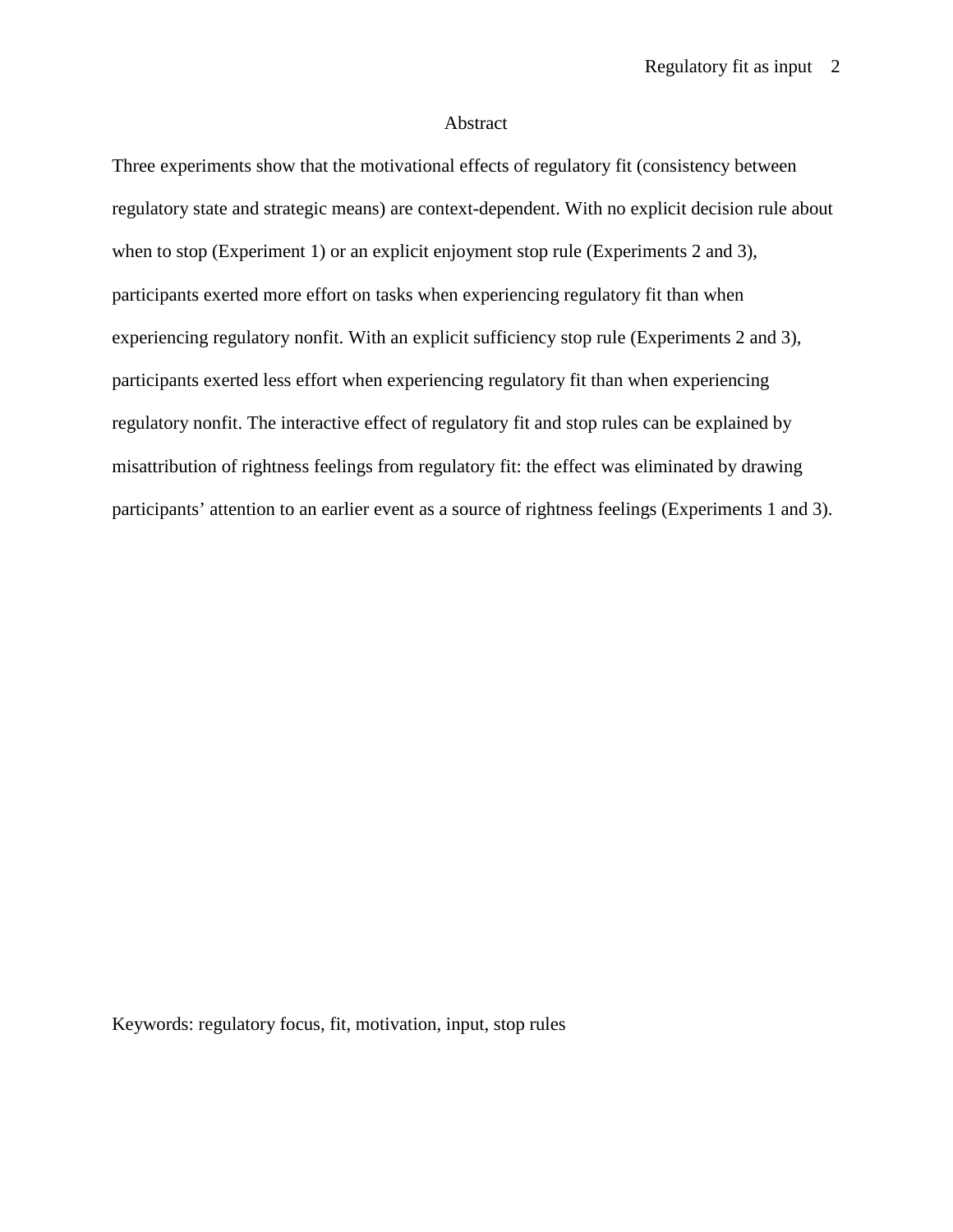#### Regulatory fit as input for stop rules

Every day, we engage in various activities that are more or less enjoyable or boring, intrinsically or extrinsically motivating, task-orienting or performance-orienting, and along the way we make decisions about how much effort to put into them. Sometimes our focus is simply on engaging in a task. In such cases, we might be doing something that is interesting and enjoyable in its own right, unconcerned about evaluation, or in a situation that conveys the impression that ability is malleable and can improve with interest and effort (e.g., Deci & Ryan, 2000, Dweck & Leggett, 1988; Elliott & Dweck, 1988; Utman, 1997). For example, one might be teaching one's self how to play the piano, doing a crossword puzzle that is not too difficult or too easy, running for the fun of it, or coming up with ideas for a new business venture. When our focus is on the task, we may continue it as long as it is enjoyable, in part because the situation allows us to (e.g., Hirt, Melton, McDonald, & Harackiewicz, 1996; Martin, Wyer, Achee & Ward, 1993).

Other times, our focus is more on meeting a standard or criterion of performance. We might be thinking about rewards or punishments (such as how our performance will make others feel about us), concerned about how we compare with others, aware that a certain level of performance is expected or required, or in a situation that conveys the impression that ability is fixed (e.g., Deci & Ryan, 2000, Dweck & Leggett, 1988; Elliott & Dweck, 1988; Hirt et al., 1996; Martin et al., 1993; Nicholls, 1984; Utman, 1997). For example, one might be practicing the piano because one needs to get a good grade in a course, practicing word problems to get a good verbal score on the GRE, running to do well enough to stay on a track team, or trying to sell a sufficient amount of goods or services to ensure a profit. When our focus is on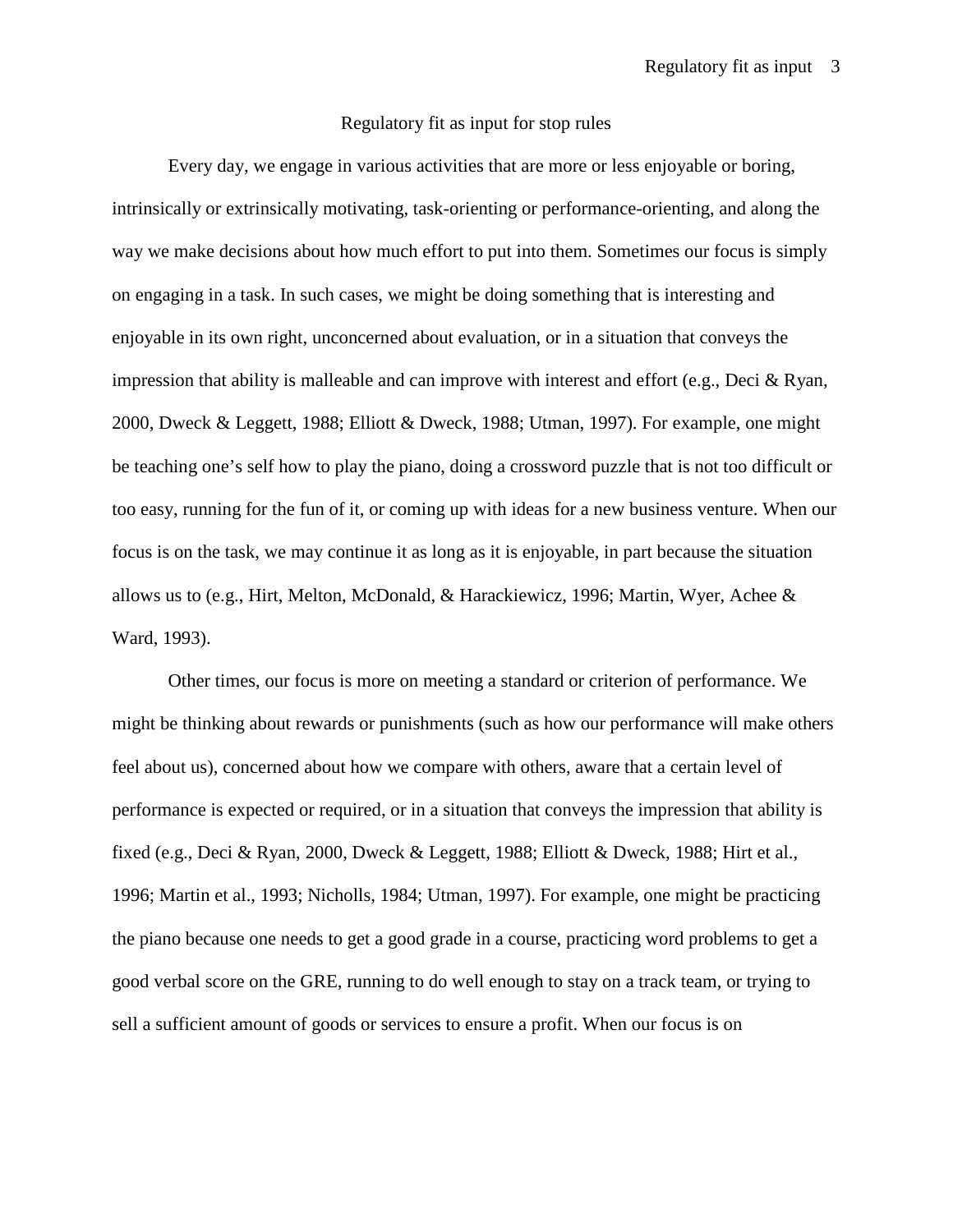performance, we may put effort into a task until we feel that we have done at least an adequate job, in part because the situation requires it (e.g., Hirt et al., 1996; Martin et al., 1993).

The effort we put into a task is important to our optimal enjoyment or performance at it. For example, a crossword puzzle that is not interesting probably is not worth doing, and if playing the piano, running, thinking about a new business venture, or any other task-oriented activity is not enjoyable today, perhaps it is best to stop early and try more tomorrow. If one is trying to meet a performance goal, however, it is important to do as much as it takes to achieve an adequate level of performance in the current situation, whether one's goal is doing well in a course, getting a good score on the GRE, staying on the track team, or making a profit.

What affects how much effort we put into an activity when we are either task or performance focused? Research suggests that feelings can serve as input for stop rules: decision rules about when to stop working on a task (Hirt et al., 1996; Martin & Stoner, 1996; Martin et al., 1993; Martin & Whittaker, 2000; Sanna, Parks, & Chang, 2003; Sanna, Turley & Mark, 1996; Startup & Davey, 2001). Task-focusing situations appear to lend themselves to enjoyment stop rules: decision rules such as "Am I enjoying this task?" and "Do I feel like continuing?" that promote stopping when the task is no longer enjoyable (e.g., Hirt et al., 1996; Martin et al., 1993; Sanna et al., 1996). When we are focused on doing a task for its own sake, desirable feelings appear to indicate that the task is going well and that we enjoy it, making it more likely that we will continue than when we experience undesirable feelings. By contrast, performance-focusing situations appear to lend themselves to sufficiency stop rules: decision rules such as "Have I reached my goal?" and "Have I done all I can?" that promote stopping when we have attained an adequate level of performance (e.g., Hirt et al., 1996; Martin et al., 1993; Sanna et al., 1996). When we are focused on achieving a particular criterion or standard of performance, desirable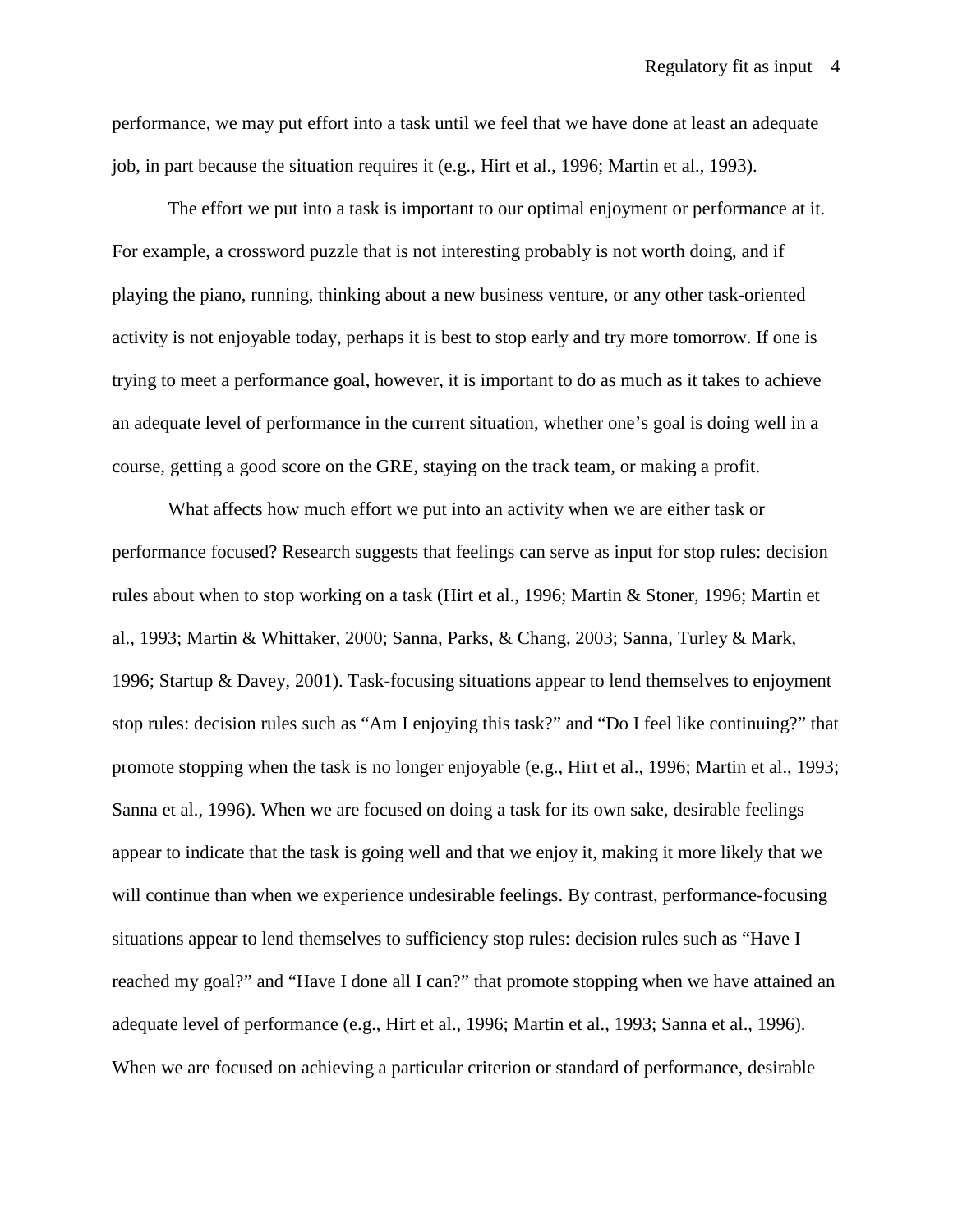feelings appear to indicate that we have met our goal, making it less likely that we will continue than when we experience undesirable feelings.

A type of subjective experience that may serve effectively as input for stop rules is a feeling of rightness or wrongness. When we are focused on doing a task for its own sake, rightness feelings might indicate that the task is going well and that we enjoy it, making it more likely that we will continue than when we experience wrongness feelings. By contrast, when we are focused on achieving a particular criterion or standard of performance, rightness feelings might indicate that we have met our goal, making it less likely that we will continue than when we experience wrongness feelings.

#### *Regulatory focus and regulatory fit*

One source of rightness or wrongness feelings is experiencing a good or a poor fit between one's regulatory focus and one's goal pursuit strategies. Regulatory focus theory (Higgins, 1997, 1998) distinguishes between two self-regulatory states. Promotion focus is a state concerned with ideals, hopes, and aspirations (and more generally with the presence or absence of positive outcomes). Prevention focus is a state concerned with oughts, duties, and obligations (and more generally with the absence or presence of negative outcomes). Promotionfocused people prefer to use eagerness-related strategies of goal pursuit (e.g., doing extra reading for a class), which naturally fit a concern with aspirations and accomplishment. By contrast, prevention-focused people prefer to use vigilance-related strategies of goal pursuit (e.g., avoiding distractions while studying), which naturally fit a concern with responsibilities and protection (Crowe & Higgins, 1997; for reviews, see Higgins, 2000, 2005; Higgins & Spiegel, 2004).

People experience regulatory fit when their goal pursuit strategy fits and sustains their regulatory focus. There is evidence that experiencing regulatory fit produces feelings of rightness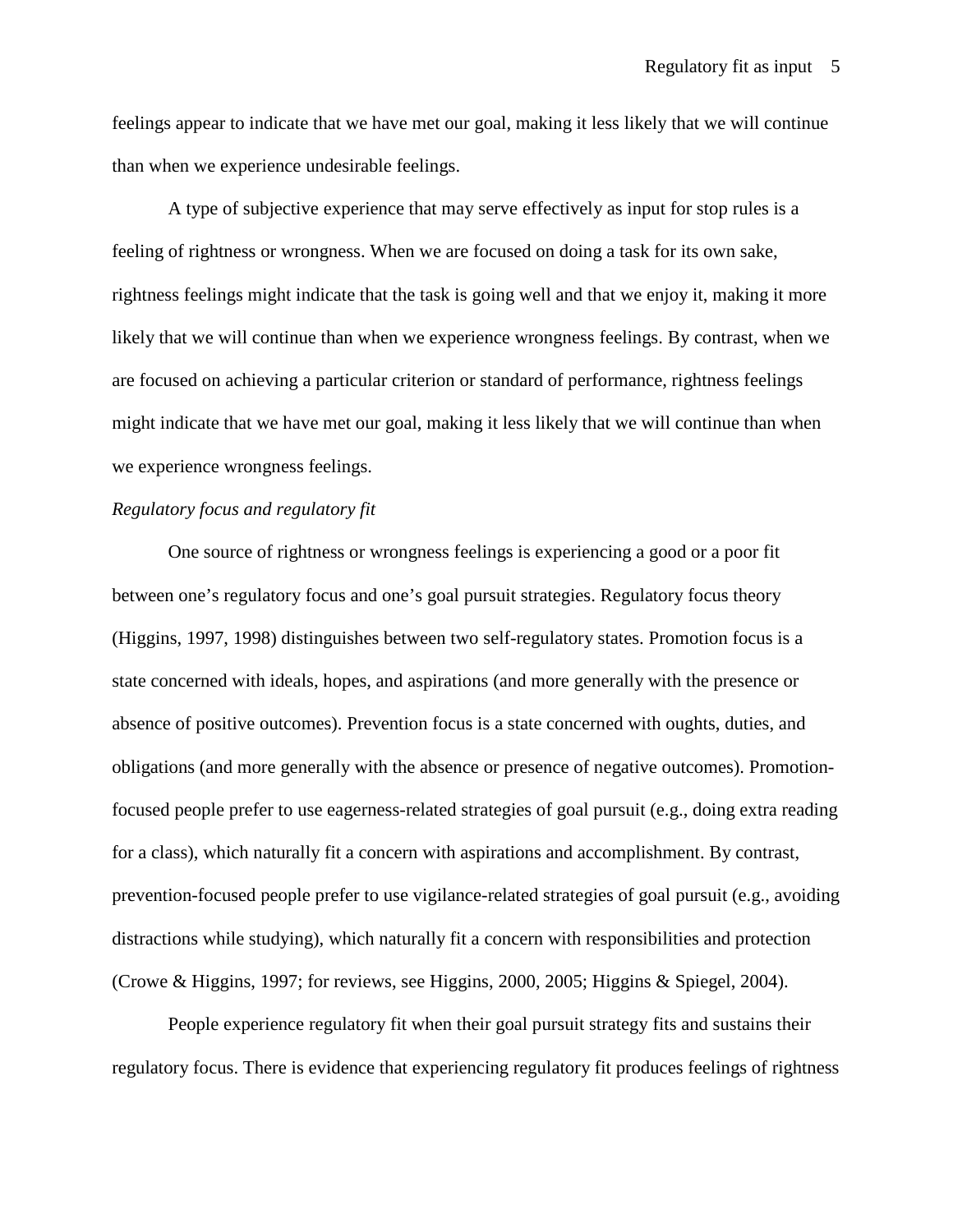and importance (Camacho, Higgins & Luger, 2003, Higgins, Idson, Freitas, Spiegel, & Molden, 2003), enjoyableness and excitement (Freitas & Higgins, 2002; Freitas, Liberman & Higgins, 2002), processing fluency and ease (Lee & Aaker, 2004), and confidence in one's judgments (Cesario, Grant & Higgins, 2004). As is the case with other subjective experiences (e.g., Clore, 1992; Schwarz & Clore, 1983, 1996), people can use regulatory fit feelings as information for judgments as long as they attribute those feelings to the judgment task (Cesario et al., 2004). For example, evaluative judgments tend to be more positive when one's strategy of goal pursuit is congruent with one's regulatory focus (and thus feels right) than when it is incongruent (and thus feels wrong) (Camacho et al., 2003; Cesario et al., 2004; Freitas & Higgins, 2002; Higgins et al., 2003; Lee & Aaker, 2004). However, when regulatory fit is manipulated in an initial task and participants' attention is drawn to that task as the source of those feelings, the regulatory fit effect on later judgments is eliminated (Cesario et al., 2004). Attributing the feelings to the earlier source renders them irrelevant for the later judgments (also see Clore, 1992; Schwarz & Clore, 1983, 1996).

Regulatory fit theory proposes that regulatory fit increases the personal value of a goal pursuit relative to regulatory nonfit (Higgins, 2000, 2005; Higgins & Spiegel, 2004). A postulate of regulatory fit theory that is strongly supported by existing research is that the more regulatory fit people experience, the higher their motivation during actual or imagined goal pursuit (Forster et al., 1998; Freitas et al., 2002; Higgins et al., 2003; Idson, Liberman & Higgins, 2004; Shah et al., 1998; Spiegel, Grant-Pillow & Higgins, 2004). This effect of regulatory fit on motivational intensity appears to be independent of the valence of the outcome, mood, perceived effectiveness of the goal pursuit strategy, and recalled expectations of success (Forster et al., 1998; Higgins et al., 2003; Idson et al., 2004; Shah et al., 1998; Spiegel et al., 2004). Furthermore, it appears that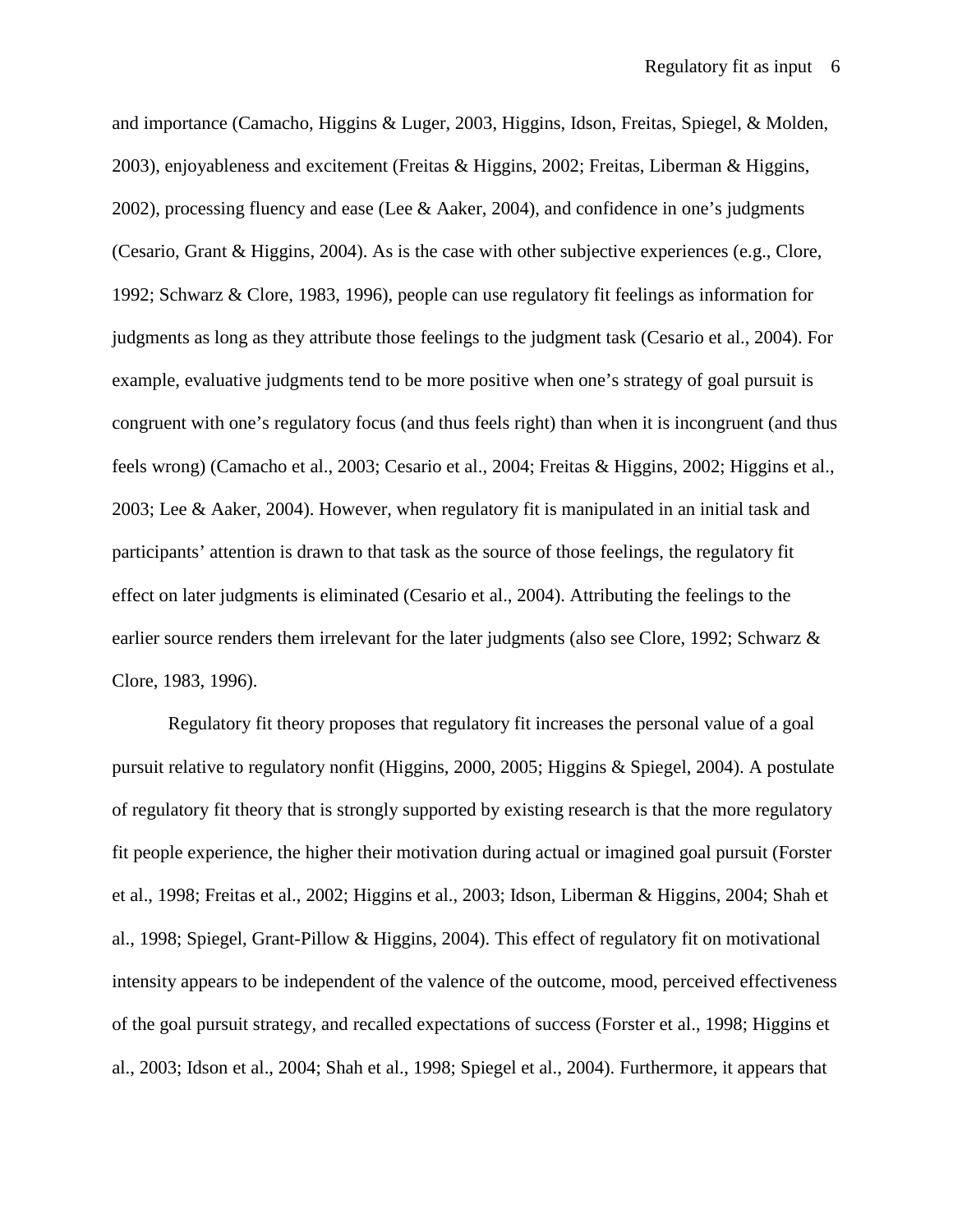feelings associated with regulatory fit might mediate the positive effect of regulatory fit on motivation (Freitas et al., 2002; Higgins, 2000).

The possibility that regulatory fit could diminish motivation relative to regulatory nonfit under any circumstances is neither mentioned by regulatory fit theory nor evident in the results of currently published research. However, if people can use regulatory fit feelings as information for evaluative judgments, they should be able to use them as input for stop rules as well. We therefore should see that the effect of regulatory fit on motivation depends on the context. When people are in task focusing situations, they should tend to use enjoyment stop rules, in which case regulatory fit (which feels right) should indicate that the task is enjoyable and be more motivating than regulatory nonfit (which feels wrong). Such task-focusing situations might include those in which regulatory fit has been found to enhance motivation or enjoyment relative to regulatory nonfit: doing solvable anagrams (Forster et al.,1998; Shah, Higgins & Freidman, 1998), decrypting messages or doing simple arithmetic problems (Freitas et al., 2002), generating strategies for improving experiences in middle school (Higgins et al., 2003), writing and turning in a report about how one spent a Saturday (Spiegel et al., 2004), and eating more fruits and vegetables (Spiegel et al., 2004).

When people are in a context where they have a sufficiency stop rule, however, we should see a reversal of the typical pattern of higher motivational intensity under regulatory fit than under regulatory nonfit. For example, when generating words from the letters of longer words under a sufficiency stop rule (e.g., "Continue until you cannot think of any more"), feelings of rightness from regulatory fit should suggest that the goal is successfully attained, while feelings of wrongness from regulatory nonfit should suggest that it is not. People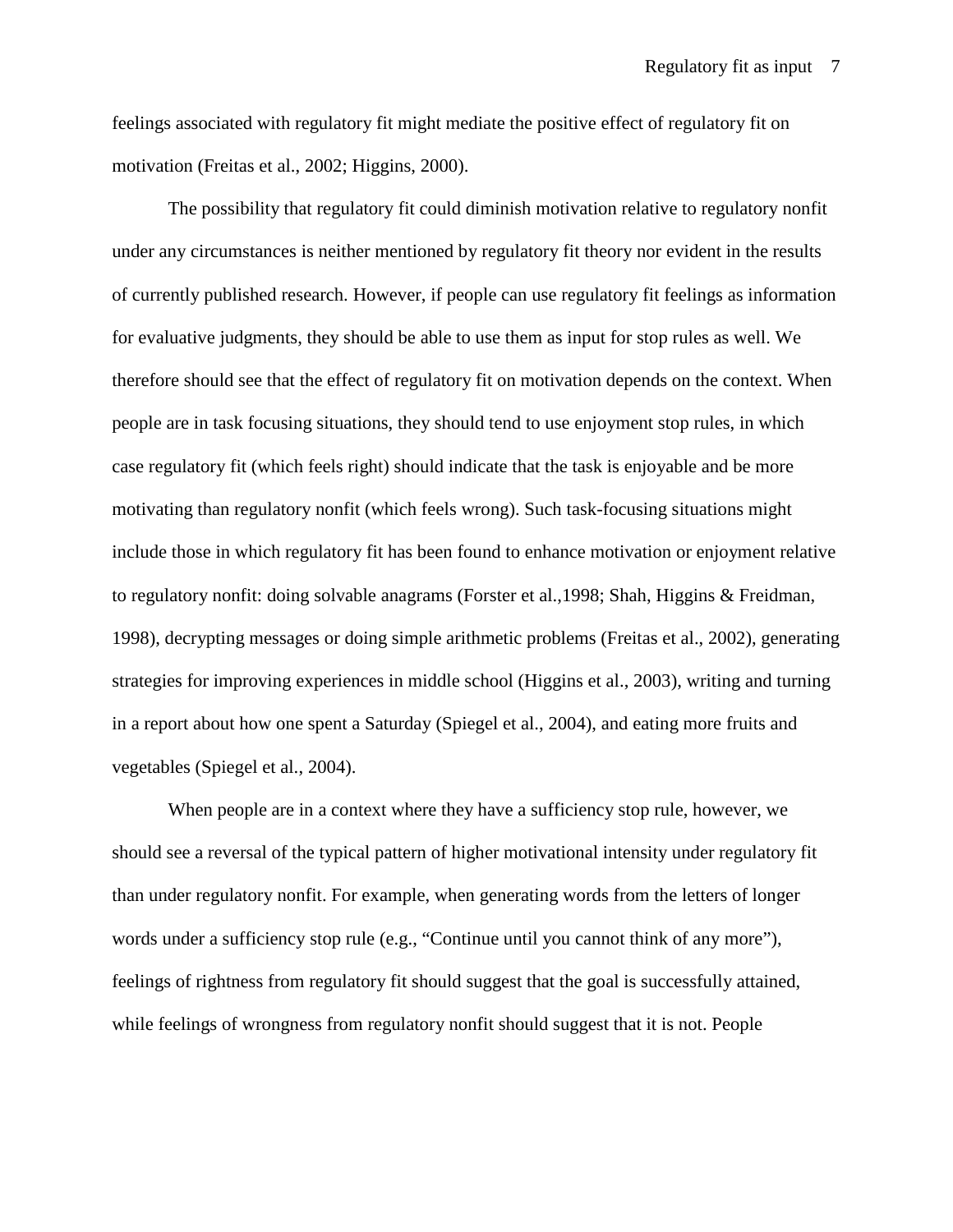experiencing regulatory nonfit in this situation should generate more words than those experiencing regulatory fit.

These predictions are quite similar to what we would predict for positive and negative mood: greater motivation with positive mood under an enjoyment stop rule, and greater motivation with negative mood under a sufficiency stop rule (Hirt et al., 1996; Martin & Stoner, 1996; Martin et al., 1993; Sanna et al., 2003; Sanna et al., 1996; Startup & Davey, 2001). However, although positive mood and feeling right from regulatory fit are more desirable feelings than negative mood and feeling wrong from regulatory nonfit, mood is not the same thing as regulatory fit (Higgins, 2000). In previous research, mood has not accounted for regulatory fit effects on evaluative judgments or on motivation (Camacho et al., 2003; Cesario et al., 2004; Forster et al., 1998; Higgins et al., 2003; Shah et al., 1998; Vaughn et al., in press). Thus, mood should not account for the motivational effects of using regulatory fit feelings as input for stop rules.

Additional evidence for the context-dependency of regulatory fit effects on motivation would emerge if drawing attention to an earlier event a source of rightness feelings eliminated regulatory fit effects on motivation in a subsequent task. Research suggests that feelings can serve as information for judgments if (a) one explicitly or implicitly asks, "How do I feel about it?", (b) one cannot distinguish between preexisting feelings and reactions to the judgment target, (c) the feelings seem appropriate to the judgment, and (d) one cannot attribute the feelings to another source (e.g., Cesario et al., 2004; Schwarz & Clore, 1983, 1996). If regulatory fit is varied in an initial task and people are confused about the source of their regulatory fit feelings, this source confusion should allow them to use the feelings from the initial task as input for decisions about when to stop working on a subsequent task. However, if we draw participants'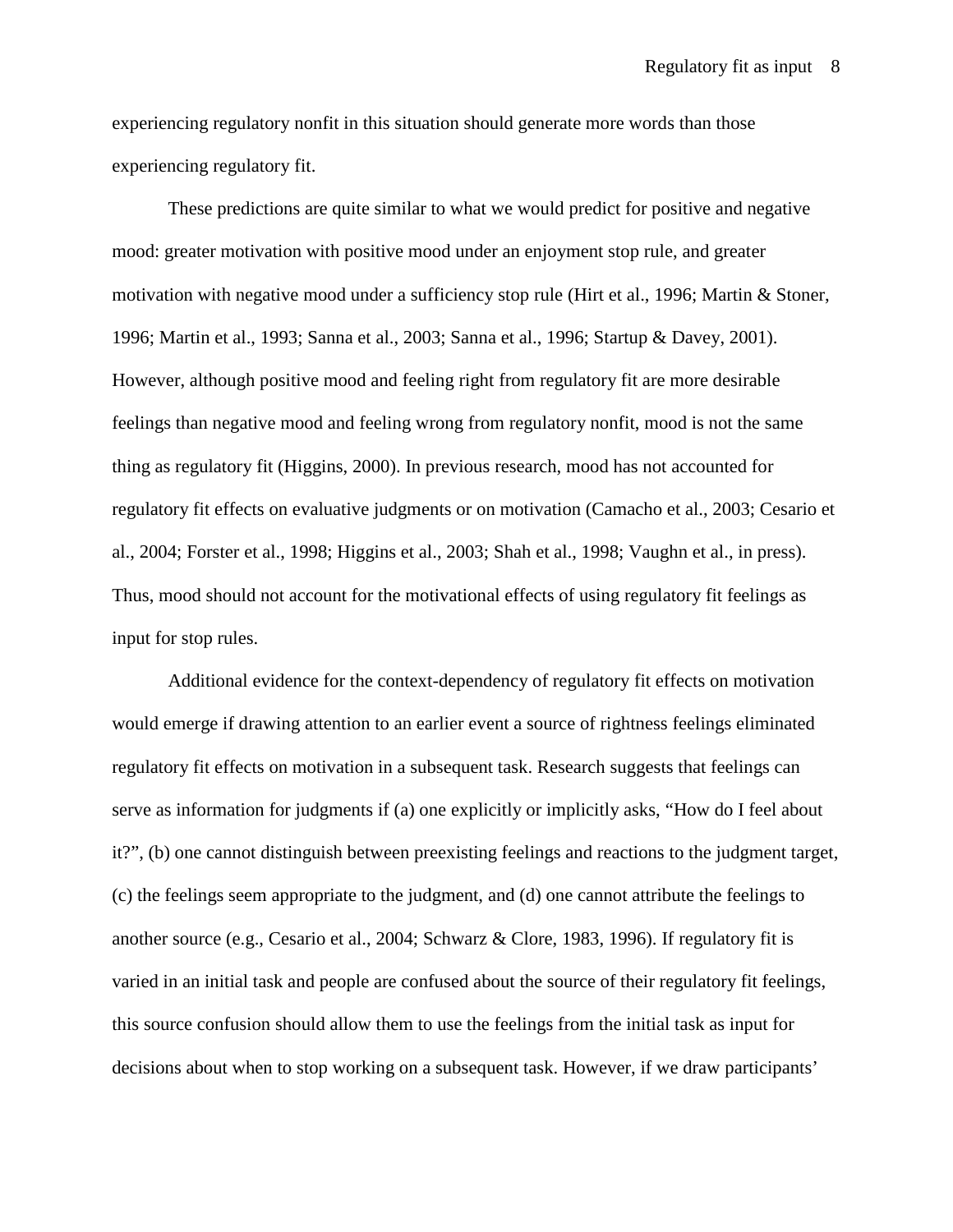attention to the regulatory fit manipulation as a cause of those feelings, it should reduce source confusion and eliminate the motivational impact of regulatory fit feelings in the later task. The regulatory fit experience would no longer be relevant, because its source was an initial event independent of the current activity.

#### *The Current Research*

In the three experiments we present below, we seek to demonstrate that the effect of regulatory fit on motivation is malleable depending on the stop rule presented, and that this effect is attributable to use of regulatory fit feelings as information for the stop rule. In Experiment 1, we show that when no decision rule is presented to participants, the typical positive effect of regulatory fit on motivation is replicated in a word listing task (Martin et al., 1993). Additionally, we show that drawing participants' attention to an initial event as a source of regulatory fit feelings eliminates this effect, supporting a feelings-as-information interpretation. In Experiment 2, we show that when participants receive an enjoyment stop rule, they list more examples of objects if they experience regulatory fit rather than nonfit, and that the effect reverses when participants receive a sufficiency stop rule. In Experiment 3, we replicate the findings of Experiment 2 with a word generation task. Additionally, we show that drawing participants' attention to an initial event as a source of regulatory fit feelings eliminates this effect, again supporting a feelings-as-information interpretation. Together, the results of these experiments provide support for a general model that extends the implications of regulatory fit theory to motivation in performance-focusing situations, and predicts when regulatory fit will be less motivating than regulatory nonfit.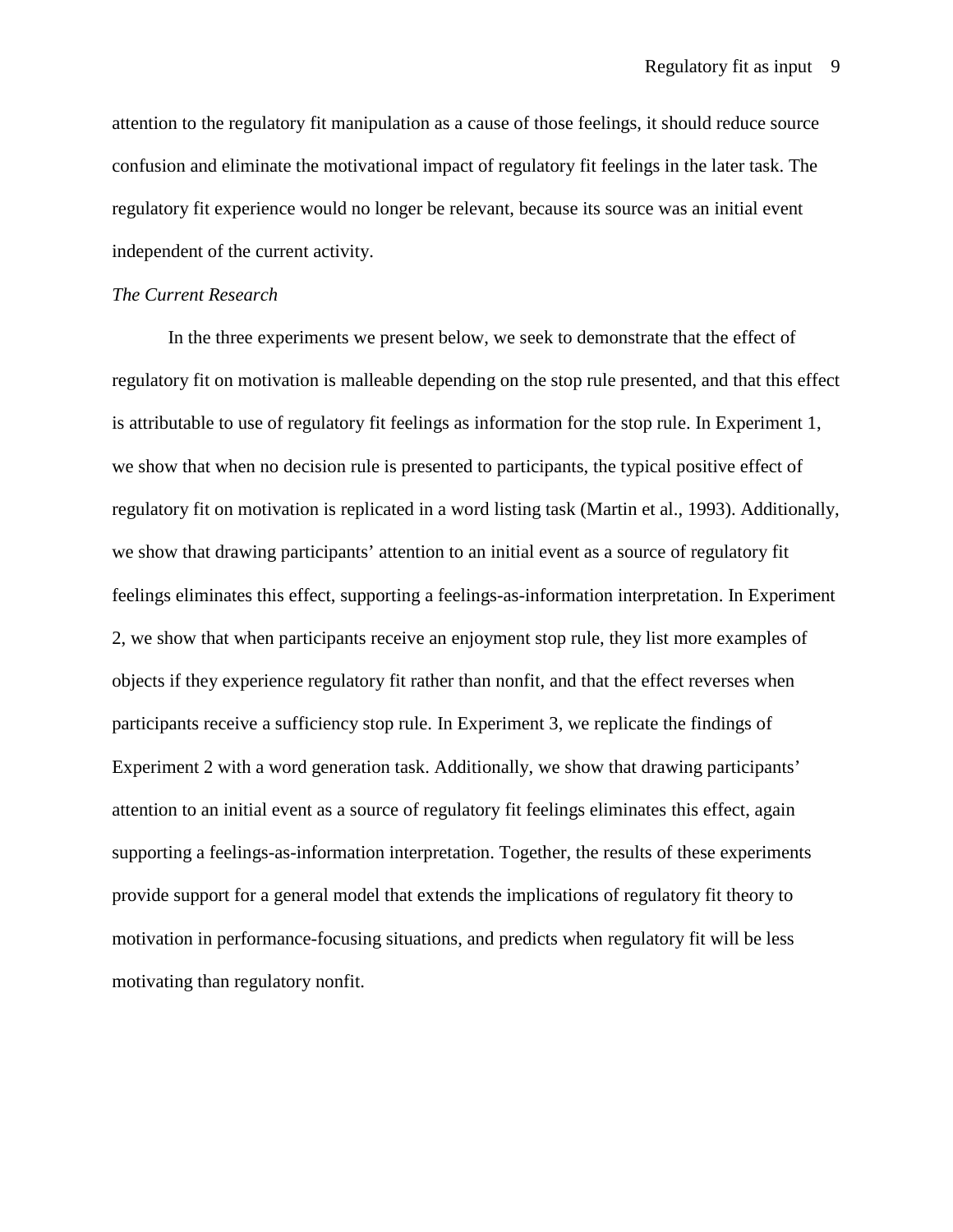#### Experiment 1

We had several goals in this experiment. One was to examine whether the typical positive effect of regulatory fit on motivation replicates with a word generation task in the absence of an explicit stop rule. We expected that that Martin et al.'s (1993) bird-listing activity would be taskfocusing enough to activate an implicit enjoyment stop rule, as it appears to have been in their research. Another goal was to test the hypothesis that drawing participants' attention to an earlier event as a source of regulatory fit feelings eliminates the regulatory fit effect on motivation. Additionally, we sought evidence for the hypothesis that mood would not account for the anticipated effect of regulatory fit on motivation (Forster et al., 1998; Shah et al., 1998).

To test these hypotheses, we set up a multi-task study in which we manipulated regulatory fit and measured mood in an initial task. Then we drew some participants' attention to the regulatory fit manipulation as a source of rightness feelings. Finally, we assessed motivation in a subsequent word generation task.

#### Method

#### *Participants and Design*

Ninety-eight undergraduate students participated in the study for extra credit in their psychology courses. They were randomly assigned to Regulatory Fit (fit vs. nonfit) X Attention (attention drawn to the true source of rightness feelings vs. no attention) conditions. We excluded an outlier (in the fit/no attention condition) who was more than 6 standard deviations above the mean of listed birds. The final sample size thus was 97 (22 male, 55 female, 20 with gender unrecorded due to a programming error).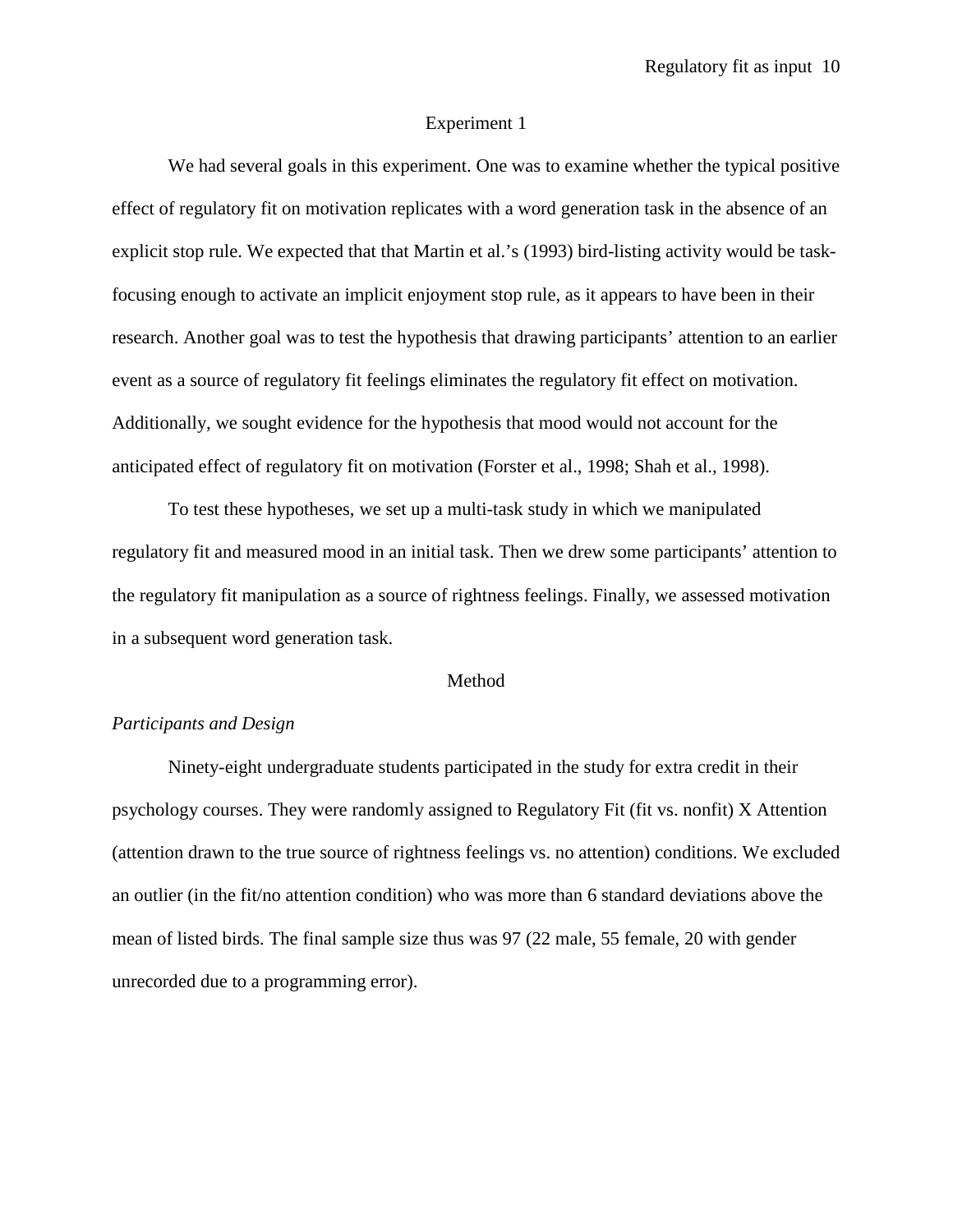#### *Procedure*

Students participated in groups of 2 to 15 in a computer lab, with at least one seat separating each student from the next. Participants learned that they would complete several different tasks on the Web.

*Regulatory fit manipulation*. The first section of the questionnaire was titled "Hopes and Aspirations" (or "Duties and Obligations"). After reading a brief introduction stating that this part of the questionnaire was about students' goals at this time of the semester, and after answering two questions about their year in college and their age, participants completed a regulatory fit manipulation developed by Freitas and Higgins (2002). Regulatory fit conditions paired prevention focused goals with vigilant strategies, or promotion focused goals with eager strategies. Regulatory nonfit conditions paired prevention focused goals with eager strategies, or promotion focused goals with vigilant strategies. The promotion orientation version (titled "Hopes and Aspirations") asked participants to "Please think about something you ideally would like to do. In other words, please think about a hope or aspiration you currently have. Please list the hope or aspiration in the space below." The prevention orientation version (titled "Duties and Obligations") asked participants to "Please think about something you believe you ought to do. In other words, please think about a duty or obligation you currently have. Please list the duty or obligation in the space below." Then we asked participants to list 5 strategies for achieving that goal. Specifically, in the eager strategies condition, we asked participants to "Please list some strategies you could use to make sure everything goes right and helps you realize your hope or aspiration [duty or obligation]." In the vigilant strategies condition, we asked participants to "Please list some strategies you could use to avoid anything that could go wrong and stop you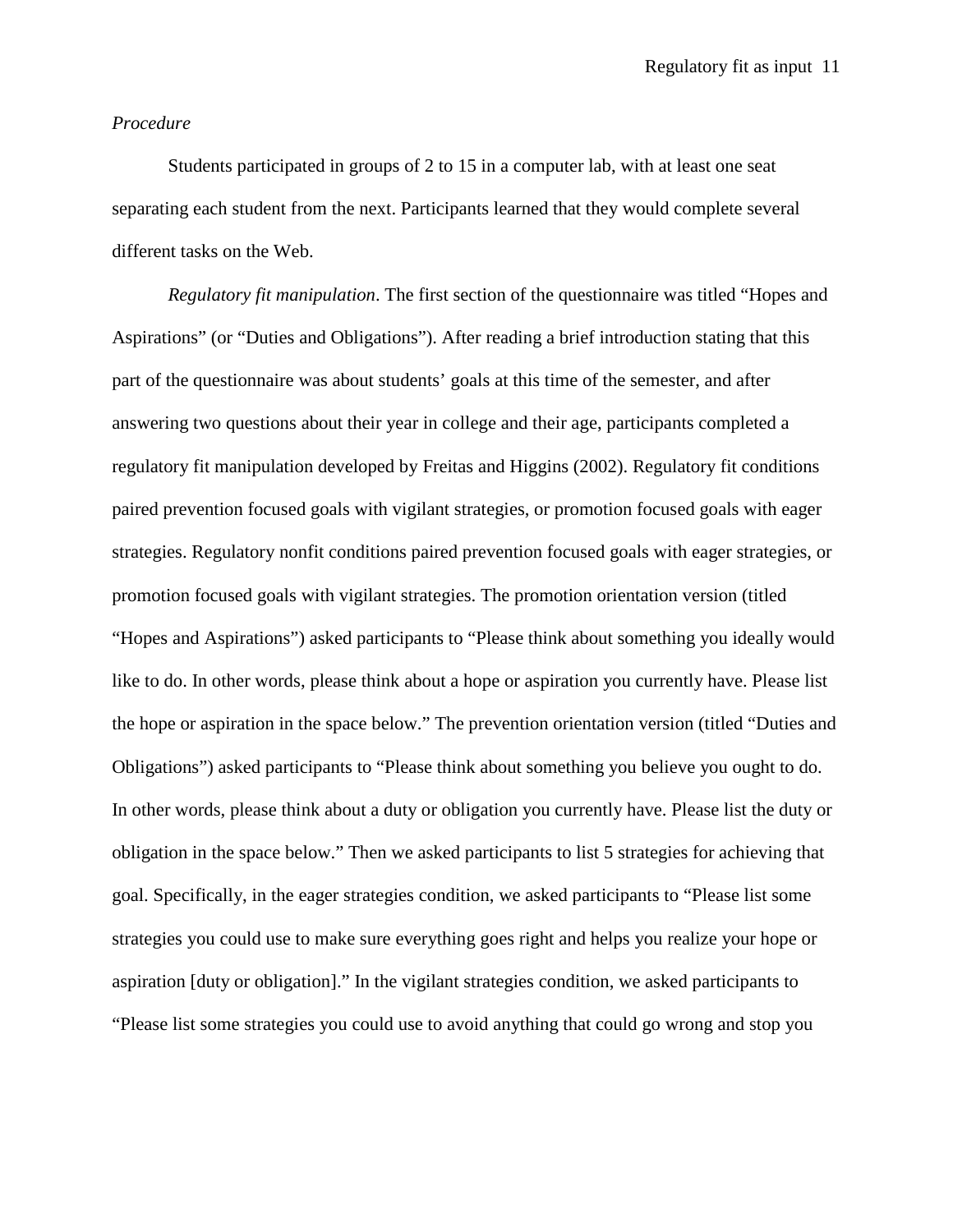from realizing your duty or obligation [hope or aspiration]." Participants completed the task twice for two different goals, keeping the orientation and strategy type consistent.

*Mood measures*. After participants reported their first goal and five strategies to attain it, they completed the first set of mood measures. Participants read that we were interested in learning more about the current duty or obligation (or hope or aspiration) they had just listed (i.e., not the individual strategies, but the duty or obligation [or hope or aspiration] itself). Then they were asked to report how happy, relaxed and good they felt when pursuing that goal, on scales ranging from 1 (*not at all*) to 7 (*extremely*). We repeated the instructions and mood measures after the second goal and strategy list. In other words, we assessed participants' mood between the regulatory fit manipulation and the focal bird listing task. To avoid raising suspicion, we did not ask a more direct question about mood (e.g., "What is your current mood?") after each goal and strategy list.

*Attention manipulation*. Next, we directed some participants' attention to the true source of their feelings of rightness with attention instructions developed by Cesario et al. (2004). Participants read that "Sometimes thinking about using the right means to attain each goal can make people 'feel right' about their goal pursuit. On the following scale, indicate how much you 'feel right' about your goal pursuit." The scale ranged from 1 (*not at all*) to 6 (*extremely*). Participants in the no attention condition went straight from the regulatory fit manipulation to the filler task.

*Filler task*. In a 3-minute "Consumer Survey", participants reported their favorite brand of various types of products (toothpaste, shampoo, fast food, soft drinks), and why they preferred that brand (price, quality or other; Vaughn & Weary, 2003). The purpose of this task was to put some time between the regulatory fit manipulation and the target judgments. Pilot studies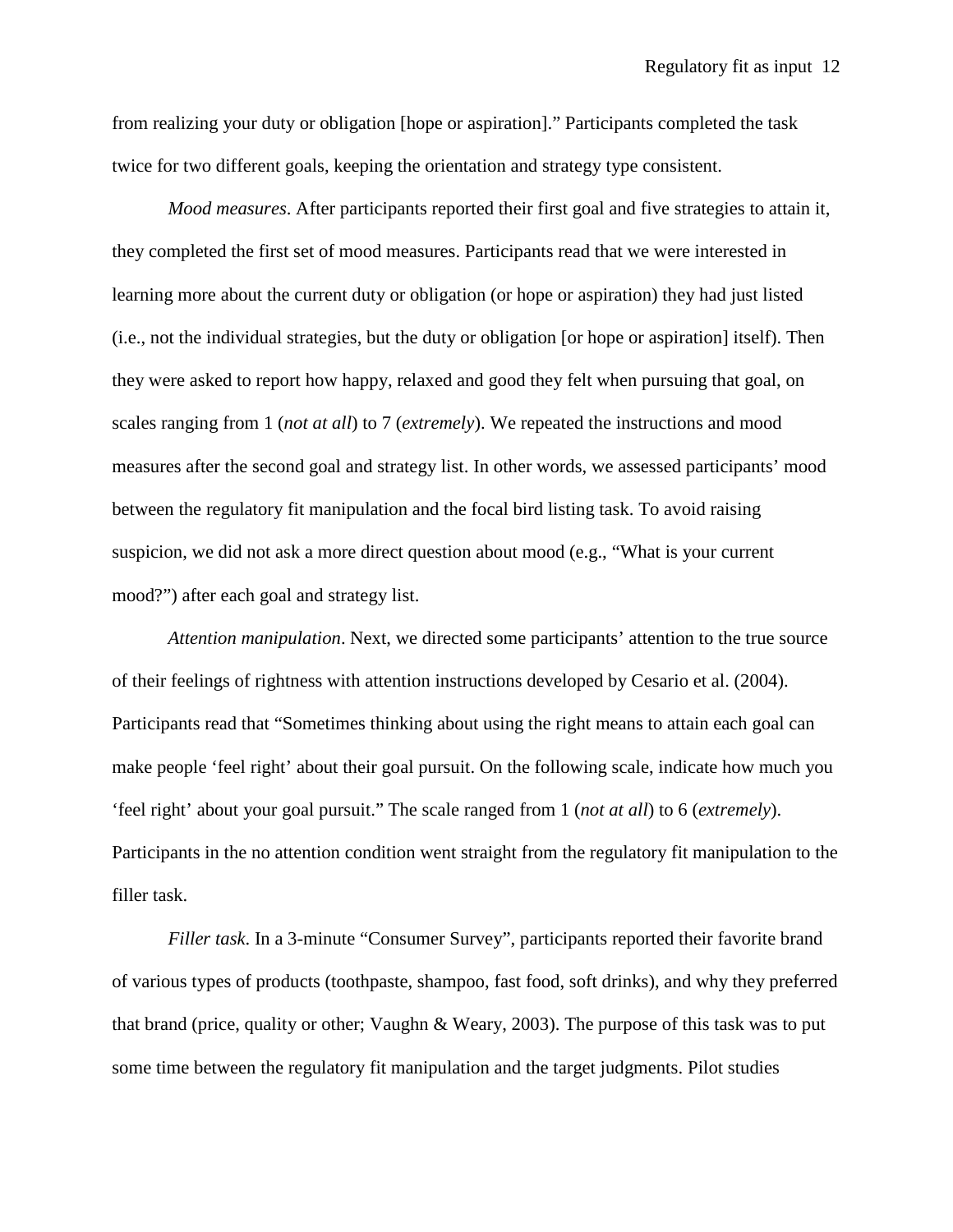indicated that, possibly because all questions were presented on a single questionnaire via the Web, participants discounted their regulatory fit experience if the regulatory fit manipulation immediately preceded the judgment task (also see Martin, Abend, Sedikides & Green, 1997; Martin et al., 1993; McFarland & Buehler, 1998; McFarland, White & Newth, 2003).

*Bird listing task*. Participants then completed a section entitled "Information That Comes to Mind", which contained a bird listing task similar to that used by Martin et al. (1993). Participants read that in this task our interest was in learning about things that come to people's minds; specifically, types of birds that come to mind. The dependent variable was the number of birds participants listed, defined broadly as any general or specific type of birds participants wrote in the text box we provided (e.g., penguin, robin red breast, songbird).

#### Results

We expected to find that the typical effect of regulatory fit on motivation would replicate with the listing task we used. Specifically, we predicted that participants who experienced regulatory fit in an earlier task would list more birds than participants experiencing regulatory nonfit. Furthermore, we predicted that if the positive effect of regulatory fit on motivation is caused by using rightness feelings as input for an enjoyment stop rule, then drawing people's attention to an earlier task as a source of regulatory fit feelings should eliminate the regulatory fit effect on motivation. As shown in Figure 1, results supported predictions.

Insert Figure 1 about here

------------------------------------

------------------------------------

A 2 (regulatory fit vs. nonfit) X 2 (attention drawn to the true source of regulatory fit feelings vs. no attention) ANOVA revealed a significant Regulatory Fit X Attention interaction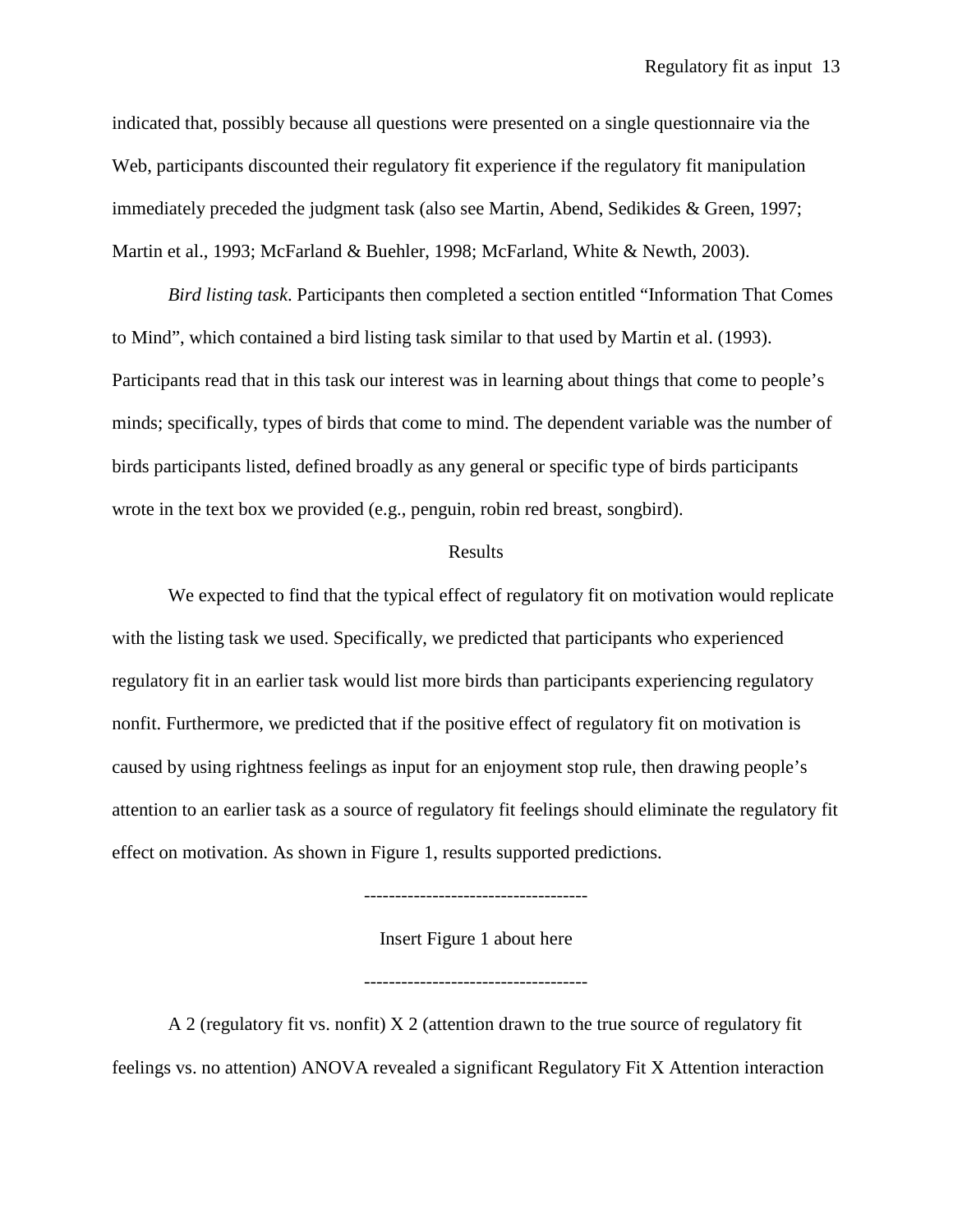on the number of birds listed,  $F(1, 93) = 6.85$ ,  $p = .01$ . Simple effects analyses explored the nature of this interaction. Participants whose attention was not drawn to an earlier event as a source of regulatory fit feelings showed the typical positive effect of regulatory fit on motivation, with those experiencing regulatory fit listing more birds  $(M = 12.42, SD = 5.92)$  than those experiencing regulatory nonfit ( $M = 8.96$ ,  $SD = 5.47$ ),  $F(1, 94) = 4.01$ ,  $p = .05$ . Among participants whose attention was drawn to an earlier event as a source of regulatory fit feelings, those experiencing regulatory fit listed nonsignificantly fewer birds  $(M = 10.41, SD = 6.37)$  than those experiencing regulatory nonfit ( $M = 13.27$ ,  $SD = 5.96$ ),  $F(1, 94) = 2.97$ ,  $p > .08$ .<sup>1, 2</sup>

These effects appear not to have been due to mood. Because the six mood items were highly related (Cronbach's alpha  $= .82$ ), we averaged them to create an index of positive mood. A 2 (regulatory fit vs. nonfit) X 2 (attention drawn to the true source of regulatory fit feelings vs. no attention) ANOVA revealed no significant effects on the mood index, all *p*s > .23. Furthermore, treating mood as a covariate in the Regulatory Fit X Attention analysis of the number of birds listed revealed no significant effect for mood  $(F(1, 92) = 2.74, p > .10)$ , and no change in the effects of regulatory fit, the attention manipulation, or their interaction (interaction  $F(1, 92) = 6.71$ ,  $p = .01$ ). Overall, participants reported feeling good ( $M = 4.82$ ,  $SD = 1.03$ , on the 7-point scale).3

#### Discussion

As predicted, the typical positive effect of regulatory fit on motivation (Forster et al., 1998; Freitas et al., 2002; Higgins et al., 2003; Idson et al., 2004; Shah et al., 1998; Spiegel et al., 2004) replicated with a word generation task in the absence of an explicit stop rule. This finding is consistent with the hypothesis that the bird-listing activity is task-focusing enough to activate an implicit enjoyment stop rule (Martin et al., 1993). As expected, drawing participants'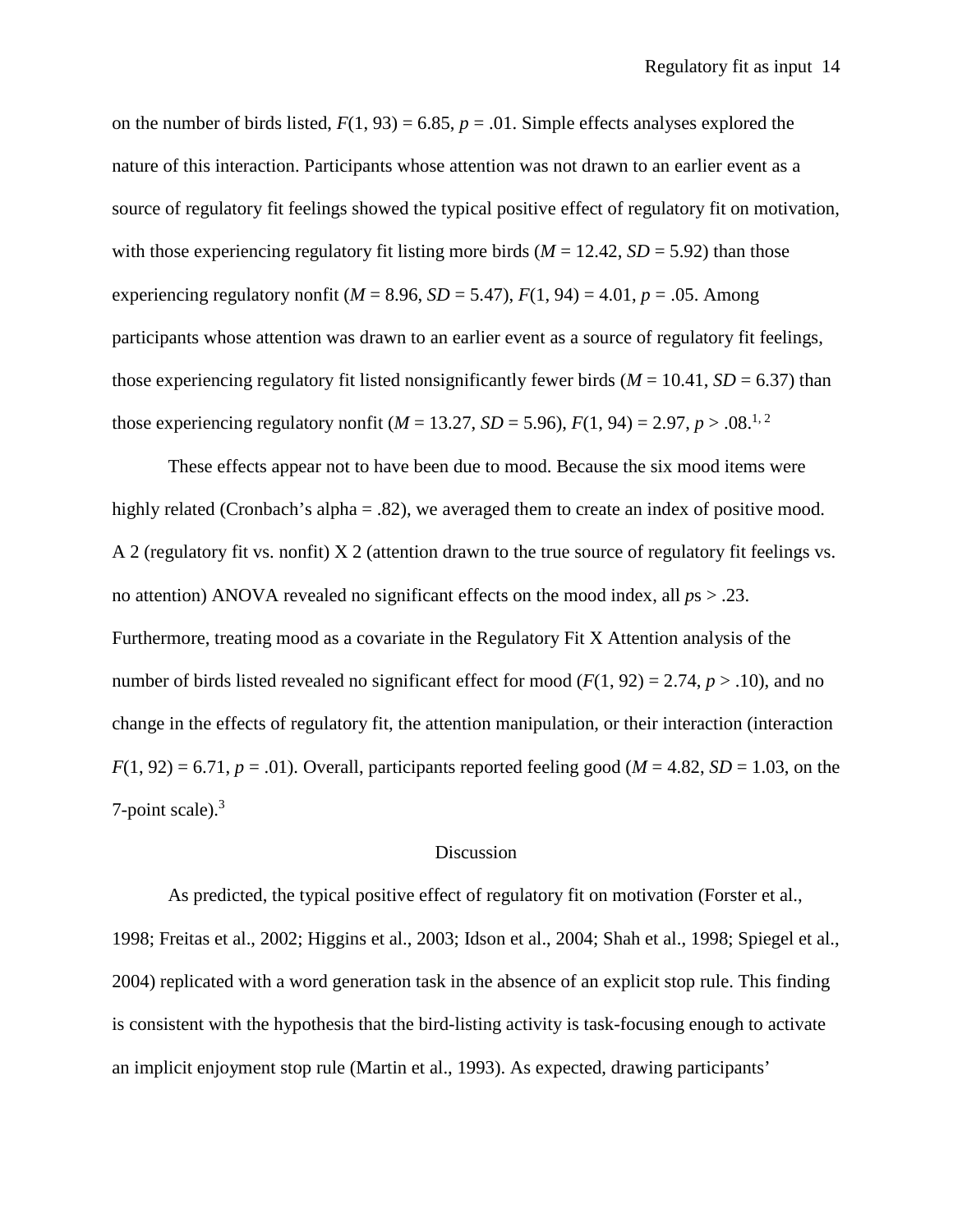attention to an initial regulatory fit manipulation as a source of rightness feelings eliminated this effect. This finding is consistent with the hypothesis that the effect of regulatory fit on motivation can be explained by use of rightness feelings from regulatory fit as information for decisions about when to stop working on a task. Additionally, we found that mood did not account for this pattern of effects, which is consistent with prior regulatory fit research showing that mood does not account for regulatory fit effects on evaluative judgments or on motivation (Camacho et al., 2003; Cesario et al., 2004; Forster et al., 1998; Higgins et al., 2003; Shah et al., 1998; Vaughn et al., in press).

Our next objective was to examine whether the typical positive effect of regulatory fit on motivation would replicate if we focused people explicitly on a task by presenting them with an enjoyment stop rule. Additionally, we examined whether this pattern would reverse if we focused people explicitly on performance by presenting them with a sufficiency stop rule.

#### Experiment 2

The primary goal of Experiment 2 was to test the hypothesis that the effect of regulatory fit on motivation depends on the stop rule they receive. When participants explicitly receive an enjoyment stop rule, those experiencing regulatory fit should expend more effort on an idea generation task than those experiencing regulatory nonfit. By contrast, when participants explicitly receive a sufficiency stop rule, those experiencing regulatory fit should expend less effort on an idea generation task than those experiencing regulatory nonfit.

In Experiment 2 we used an idea generation task that would permit varying regulatory fit within the task itself, rather than entirely in an initial task. (In many real-world situations, the experience of regulatory fit probably would come from the process of working on a task itself, rather than carry over from an earlier event). Participants in Experiment 2 generated ideas about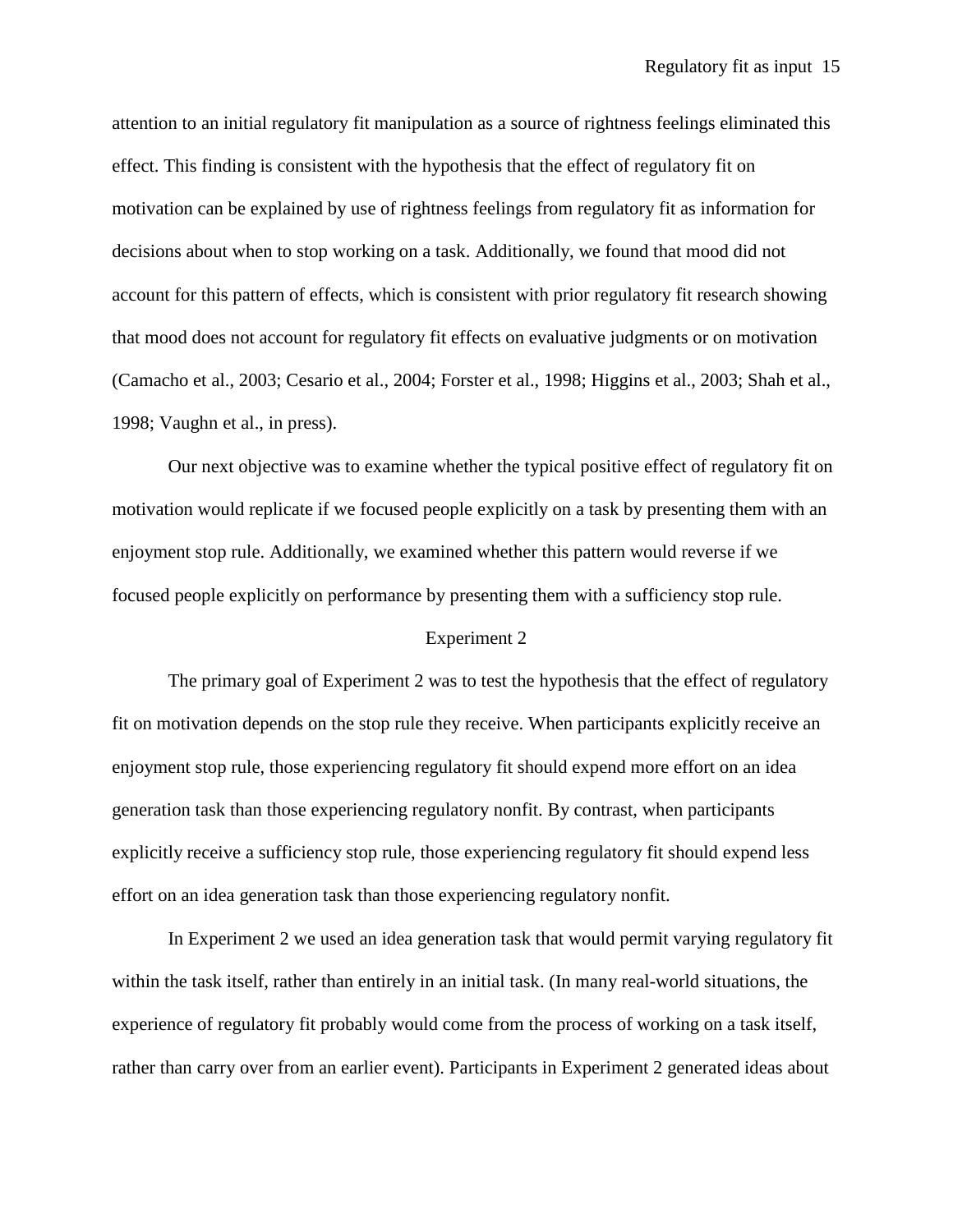types of food one could eat more of in order to achieve good health (consistent with a promotion focus on attaining gains) or that one could avoid to prevent poor health (consistent with a prevention focus on preventing losses). We varied stop rules by asking some participants to continue as long as they felt like it (enjoyment stop rule; Sanna et al., 1996, 2003; Startup  $\&$ Davey, 2001), or until they could not think of any more examples (sufficiency stop rule; Sanna et al., 1996, 2003; Startup & Davey, 2001).

#### Method

#### *Participants and Design*

One hundred twenty-nine students participated in the study for extra credit in their psychology courses. They were randomly assigned to Regulatory Fit (fit vs. nonfit) X Stop Rule (enjoyment vs. sufficiency) conditions. Data from two participants were excluded for not following instructions (e.g., listing non-food items like "rocks, glass…"). Additionally, we excluded three outliers (2 in nonfit/enjoyment, and 1 in fit/sufficiency conditions) who were 3-5 standard deviations above the mean of foods listed. This resulted in a final sample of 124 participants (33 male, 91 female).

#### *Procedure*

Participants were run in sessions of  $1 - 15$  people in a computer lab where they were seated with at least one computer separating each participant from the next. Participants learned that they would be completing two different tasks on the Web. The parts were a regulatory focus prime and a food listing task. Regulatory fit conditions consisted of either a promotion prime paired with listing of foods to eat more of, or a prevention prime paired with listing of foods to avoid. Regulatory nonfit conditions consisted of either a promotion prime paired with listing of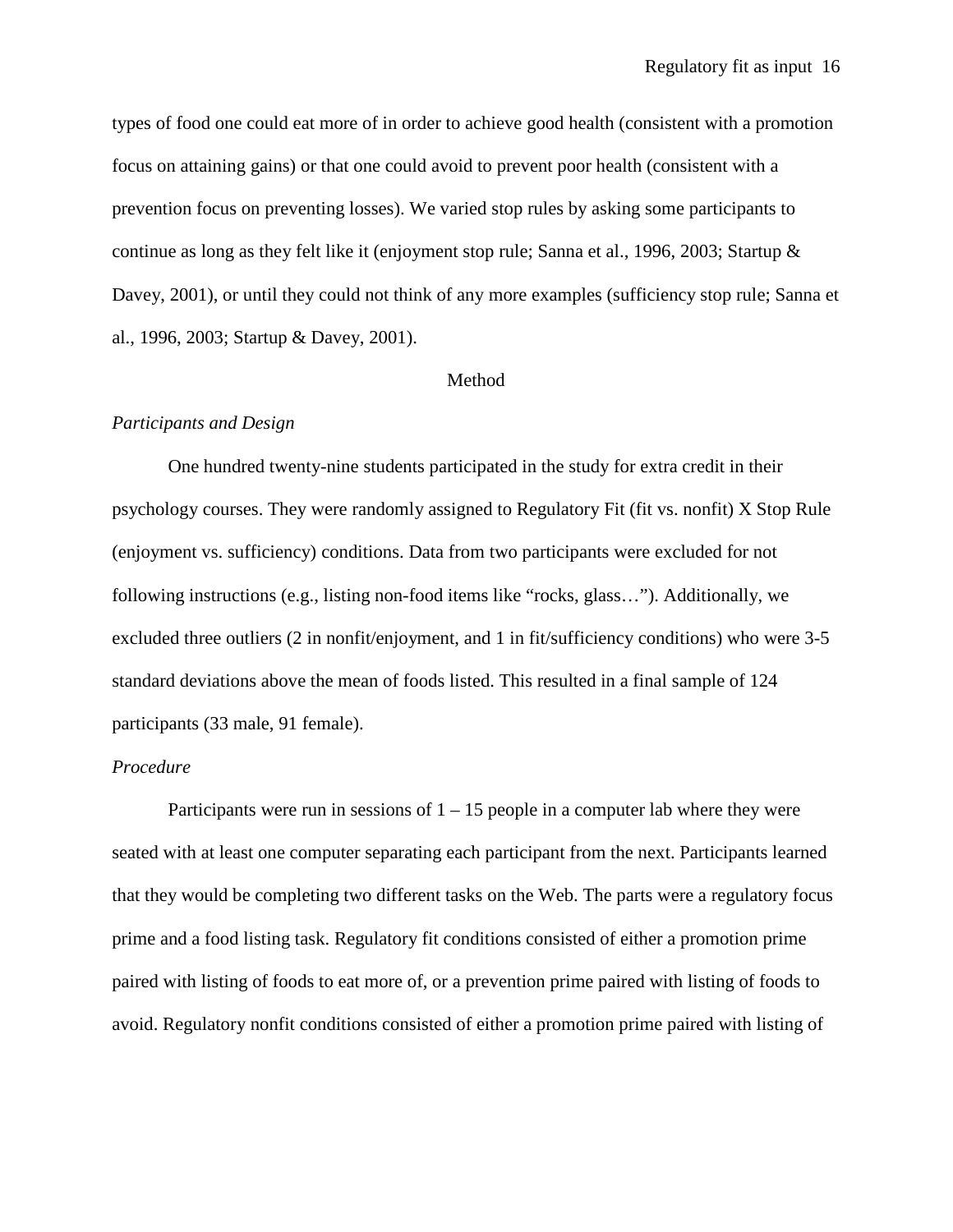foods to avoid, or a prevention prime paired with listing of foods to eat more of. The stop rules manipulation occurred within the instructions for the food listing task.

*Regulatory focus prime.* The first section of the questionnaire was titled "Hopes and Aspirations" (or "Duties and Obligations"). After reading a brief introduction stating that this part of the questionnaire was about students' goals at this time of the semester, and after answering two questions about their year in college and their age, participants were asked to list five hopes and aspirations (or duties and obligations) they had. Then they rated how much they ideally would like to achieve (or believed they ought to achieve) each of the five hopes and aspirations (or duties and obligations) they listed, using a 1 (*not at all*) to 7 (*very much*) scale for each rating.

*Food listing task.* Next, participants received a section of the questionnaire entitled, "Information that Comes to Mind". The introduction to that section stated that students at their college tend to be very health conscious, and "In this task we are interested in learning about foods you can think of. *Do not pay attention to what other people are doing, because they are getting different instructions from you.* We would like to find out what examples you bring to mind of…" The remainder of the sentence was printed on its own line, in large font, and constituted the manipulation of the type of food to list. In the promotion-fitting condition, participants were asked to list "examples of foods one can eat more of to attain good health." In the prevention-fitting condition, they were asked to list "examples of foods one could avoid to prevent poor health."

On the next line, also in large font, participants received either an enjoyment stop rule or a sufficiency stop rule. In the sufficiency stop rule condition, they received the following instructions: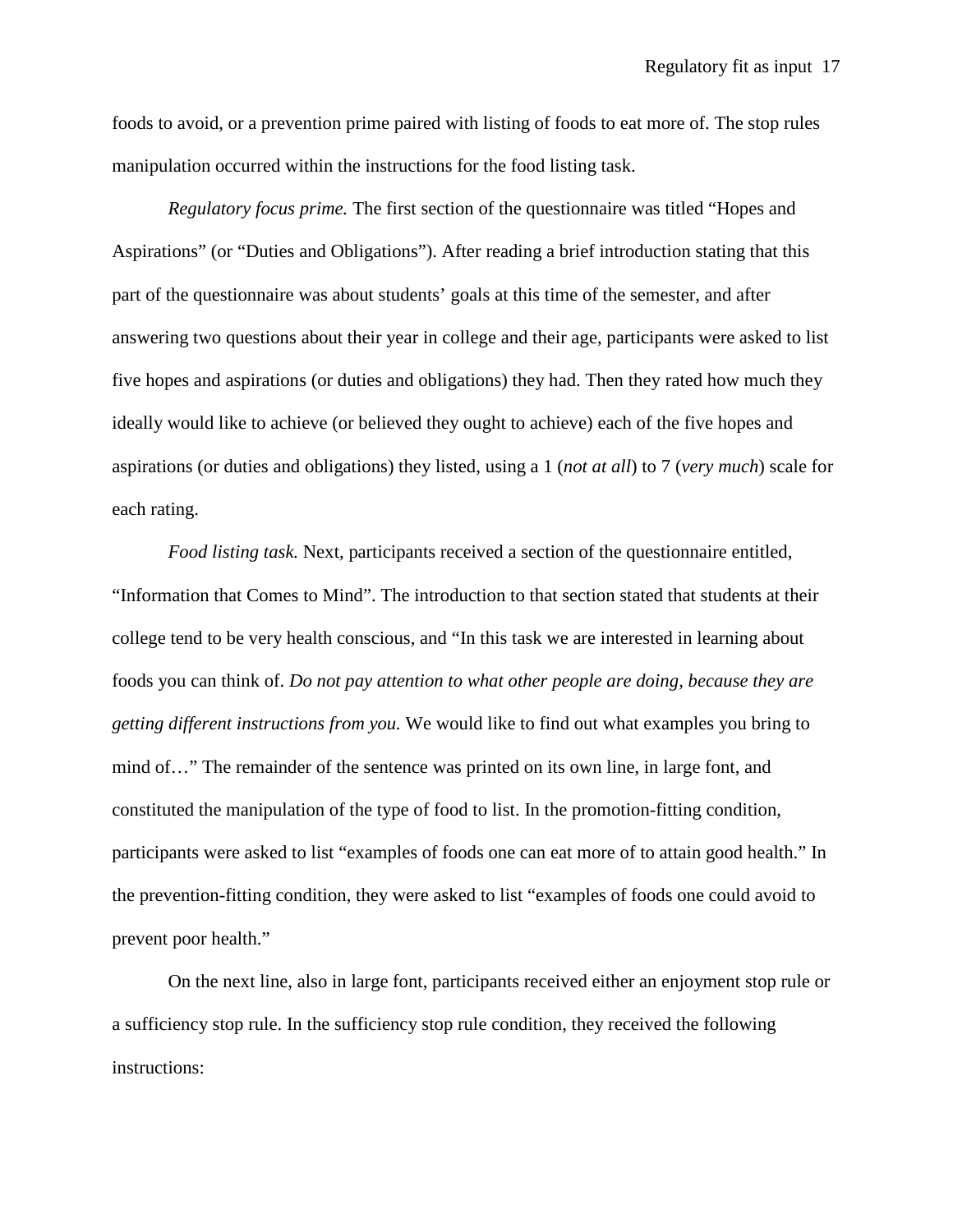As you are making your list of foods, ask yourself, "Have I listed as many as I can?" As long as the answer is "no", continue listing. When the answer becomes "yes," then stop. There is no objectively best or worst time to stop. Stop when you feel that you have listed as many foods that one can avoid eating in order to prevent poor health [eat more of to attain good health] as you can.

In the enjoyment stop rule condition, they received the following instructions:

As you are making your list of foods, ask yourself, "Do I feel like continuing with this task?" As long as the answer is "yes", continue listing. When the answer becomes "no," then stop. There is no objectively best or worst time to stop. Stop when you feel that you no longer enjoy listing foods that one can avoid eating in order to prevent poor health [can eat more of in order to attain good health].

We provided a text box for participants to list their examples. The dependent variable was operationally defined fairly broadly. We counted specifically mentioned ingredients, and superordinate and subordinate categories of foods as separate items (e.g., "chemicals – fake sugar, processed, or preserved foods, anything in excess" counted as 5 items) as long as the specifically mentioned ingredient was sufficient to put that food in the category of foods requested (e.g., "popcorn with butter" was only counted as one food to avoid, not two).

#### Results

We expected to find that the motivational effect of regulatory fit would differ depending on the stop rule in mind. Regulatory fit should be more motivating than regulatory nonfit under an enjoyment stop rule, but less motivating than regulatory nonfit under a sufficiency stop rule. As Figure 2 shows, that is what we found.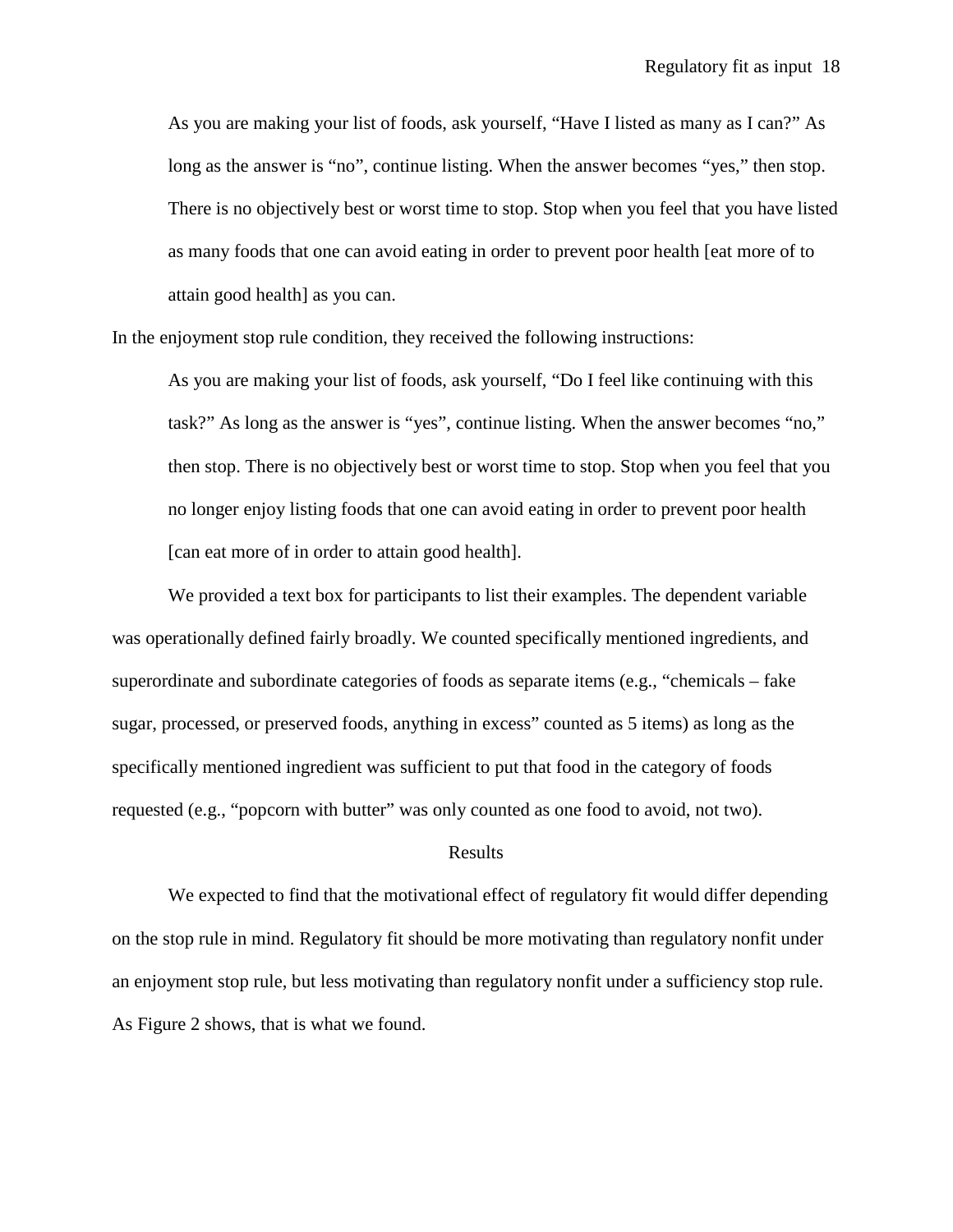------------------------------------

Insert Figure 2 about here

------------------------------------

A 2 (regulatory fit vs. nonfit) X 2 (enjoyment vs. sufficiency stop rule) ANOVA revealed the predicted Regulatory Fit X Stop Rule interaction on the number of foods brought to mind,  $F(1, 120) = 9.73$ ,  $p = .002$ . Analyses of simple effects explored the nature of this interaction. With an enjoyment stop rule, participants experiencing regulatory fit listed significantly more foods ( $M = 10.15$ ,  $SD = 4.71$ ) than those experiencing regulatory nonfit ( $M = 7.57$ ,  $SD = 3.63$ ),  $F(1, 121) = 5.58$ ,  $p = .02$ . With a sufficiency stop rule, participants experiencing regulatory fit generated significantly fewer words ( $M = 7.93$ ,  $SD = 3.59$ ) than those experiencing regulatory nonfit (*M* = 10.22, *SD* = 5.14), *F*(1, 121) = 4.30, *p* = .04. 4, 5

#### **Discussion**

Results show that the effect of regulatory fit on task effort differs according to stop rule. Regulatory fit appears to be more motivating than regulatory nonfit with an enjoyment stop rule, but less motivating than regulatory nonfit with a sufficiency stop rule. These results are consistent with the hypothesis that regulatory fit feelings can serve as input for decisions about when to stop working on a task. However, because our procedure did not permit assessment of mood before presentation of the stop rule, it is possible that mood could account for these effects. Additionally, if use of feelings of rightness from regulatory fit is a process underlying these effects, we should see that these effects are eliminated by drawing participants' attention to an earlier regulatory fit manipulation as a source of rightness feelings.

#### Experiment 3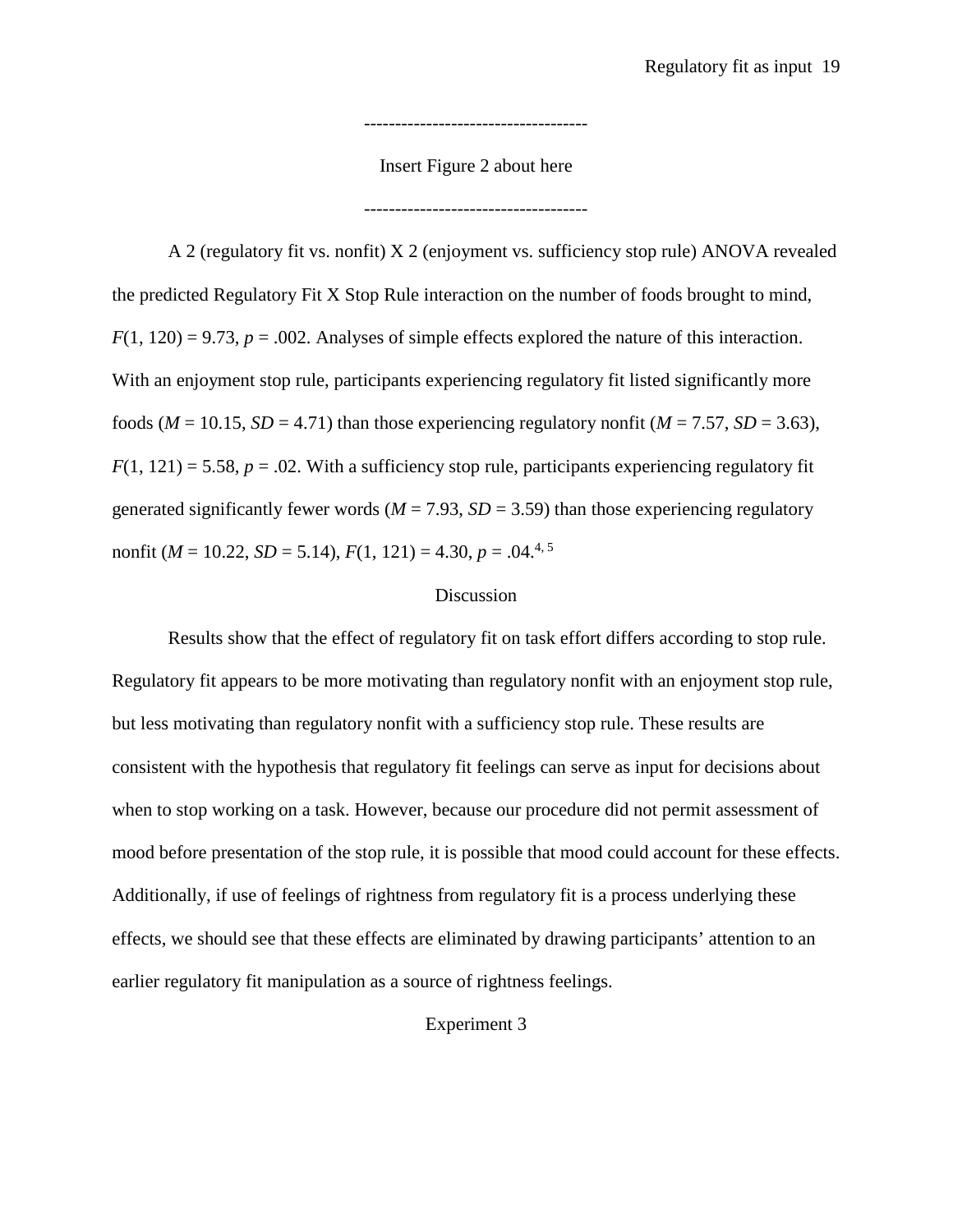The goal of this experiment was to test the hypothesis that use of regulatory fit feelings as input for stop rules can account for the interactive effects of stop rules and regulatory fit on motivation. If so, those effects should disappear when participants' attention is drawn to an earlier task as a source of rightness feelings. Additionally, this experiment tested the hypothesis that mood does not account for regulatory fit effects on motivation (Forster et al., 1998; Shah et al., 1998). As in Study 1, we manipulated regulatory fit and measured mood in an initial task, and then drew some participants' attention to that event as a source of rightness feelings. In a later task, we gave participants either an enjoyment or a sufficiency stop rule to use as they generated shorter words from the letters of longer words. We used a different task from Studies 1 and 2 to provide participants with an activity that pilot testing revealed to be highly interesting and meaningful to many participants, and to show that our findings can be applied to several different tasks.

#### Method

#### *Participants and Design*

One hundred eighty-seven students participated in the study for extra credit in their psychology courses. They were randomly assigned to Regulatory Fit (fit vs. nonfit) X Attention (attention drawn to the true source of rightness feelings vs. no attention) X Stop Rule (enjoyment vs. sufficiency) conditions. We excluded the data from three participants because of equipment problems. Additionally, we excluded an outlier (in the attention/nonfit/sufficiency condition) who was more than 6 standard deviations above the mean of generated words. The final sample consisted of 183 participants (43 male, 140 female).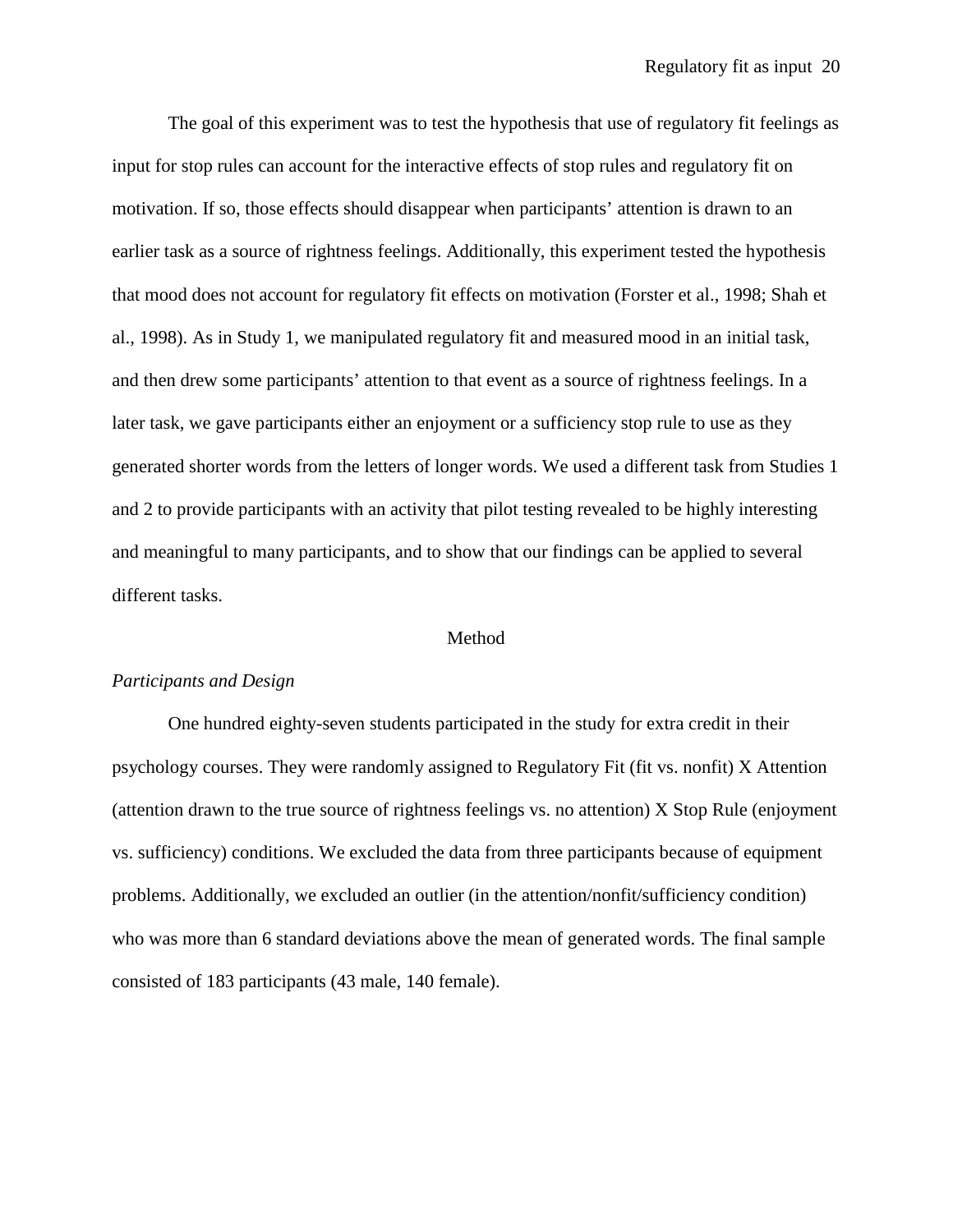#### *Procedure*

The procedure was identical to that in Study 1, except for two differences. One was that we explicitly gave participants either an enjoyment or a sufficiency stop rule, and the other was that we used a word generation task rather than a bird listing task.

After the regulatory fit manipulation, mood measures, attention manipulation, and "Consumer Preferences" filler task, participants completed a section of the questionnaire entitled "Words That Come to Mind" that contained the stop rules manipulation and word generation task. The word generation task is similar to a distraction task used by McFarland and Buehler (1998; McFarland et al., 2003), and the stop rules were similar to those used in Experiment 2 (Martin et al., 2003; Sanna et al., 1996, 2003; Startup & Davey, 2001). Upon reaching the section entitled "Words That Come to Mind", participants read the following introduction:

In this task we are interested in learning about things that come to people's mind. *Do not pay attention to what other people are doing, because they are getting different instructions from you*. We would like to find out what words people generate from the letters of each of the longer words below. For example, from the letters of the word: Starboard, one could generate words like "star", "a", or "dart".

After this introduction, participants received the stop rule. So that participants would read it, the stop rule was displayed in large, bold font, on its own line. Participants read, "As you are generating words, ask yourself…" Then in the sufficiency stop rule condition, they received the following instructions:

"Have I generated as many words as I can?"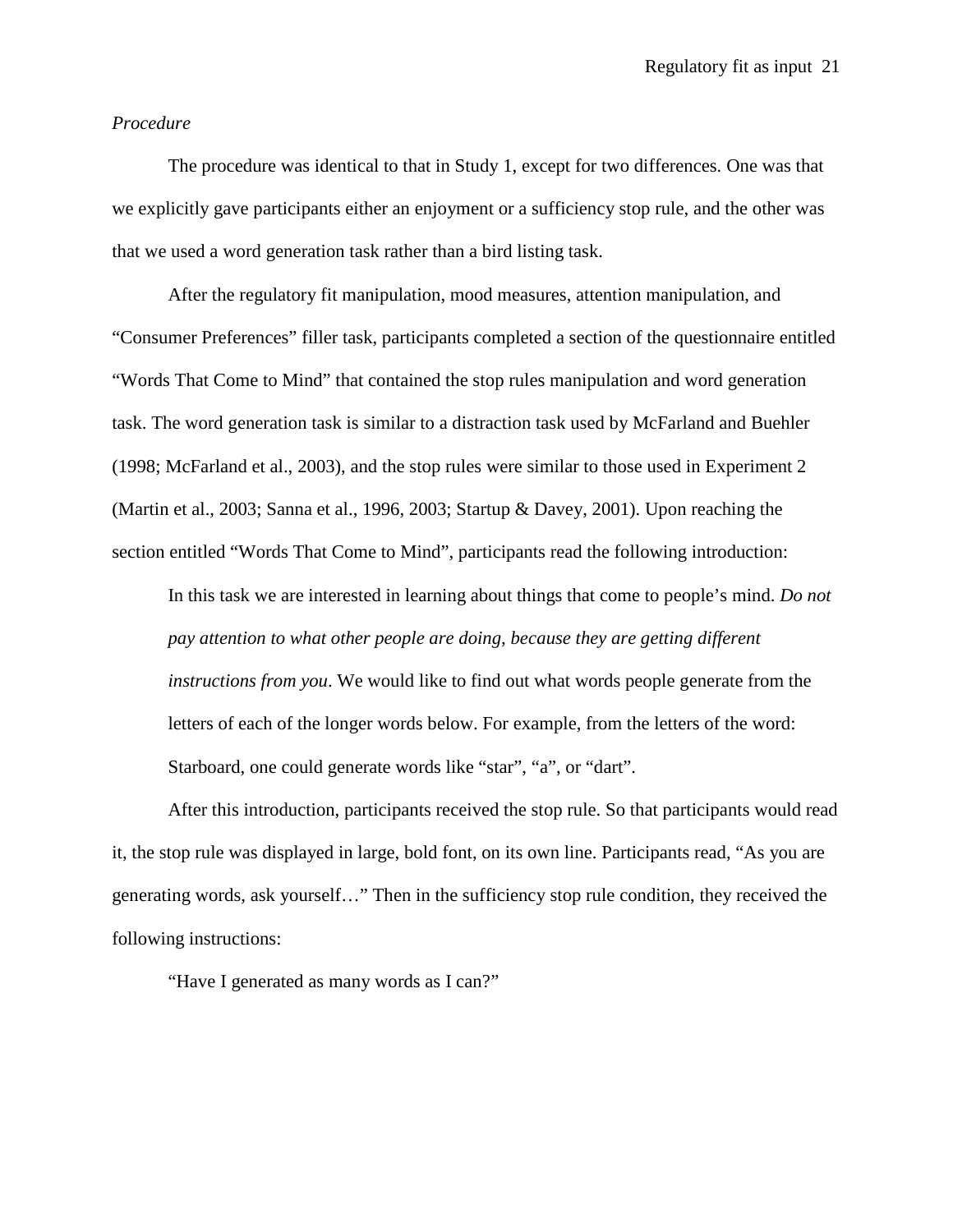If the answer is "yes", then stop. If the answer is "no," then continue listing. There is no best or worst time to stop. Stop when you feel that you have generated as many words as you can.

In the enjoyment stop rule condition, they received the following instructions:

"Do I feel like continuing with this task?"

As long as the answer is "yes", continue listing. When the answer becomes "no," then stop. There is no best or worst time to stop. Stop when you feel that you no longer enjoy generating words.

Participants generated sets of shorter words from the letters of each of the following words: artichoke, archaeology, insurance, introduction, and topographic. We provided a text box beside each word for that purpose. The dependent variable was the number of words generated, defined broadly to include incorrectly spelled words (e.g., "nuse"), but not explanations (e.g., "none", or "I can't think of any more").

#### Results

We expected to find that the effect of regulatory fit on motivation would differ depending on the stop rule, as in Experiment 2. Additionally, we expected that drawing participants' attention to an earlier task as a source of regulatory fit feelings would cause the interactive effect of regulatory fit and stop rules to disappear. As Figure 3 shows, this is what we found.

Insert Figure 3 about here

------------------------------------

------------------------------------

A 2 (regulatory fit vs. nonfit)  $X$  2 (enjoyment vs. sufficiency stop rule)  $X$  2 (attention to the true source of regulatory fit feelings vs. no attention) ANOVA revealed a significant main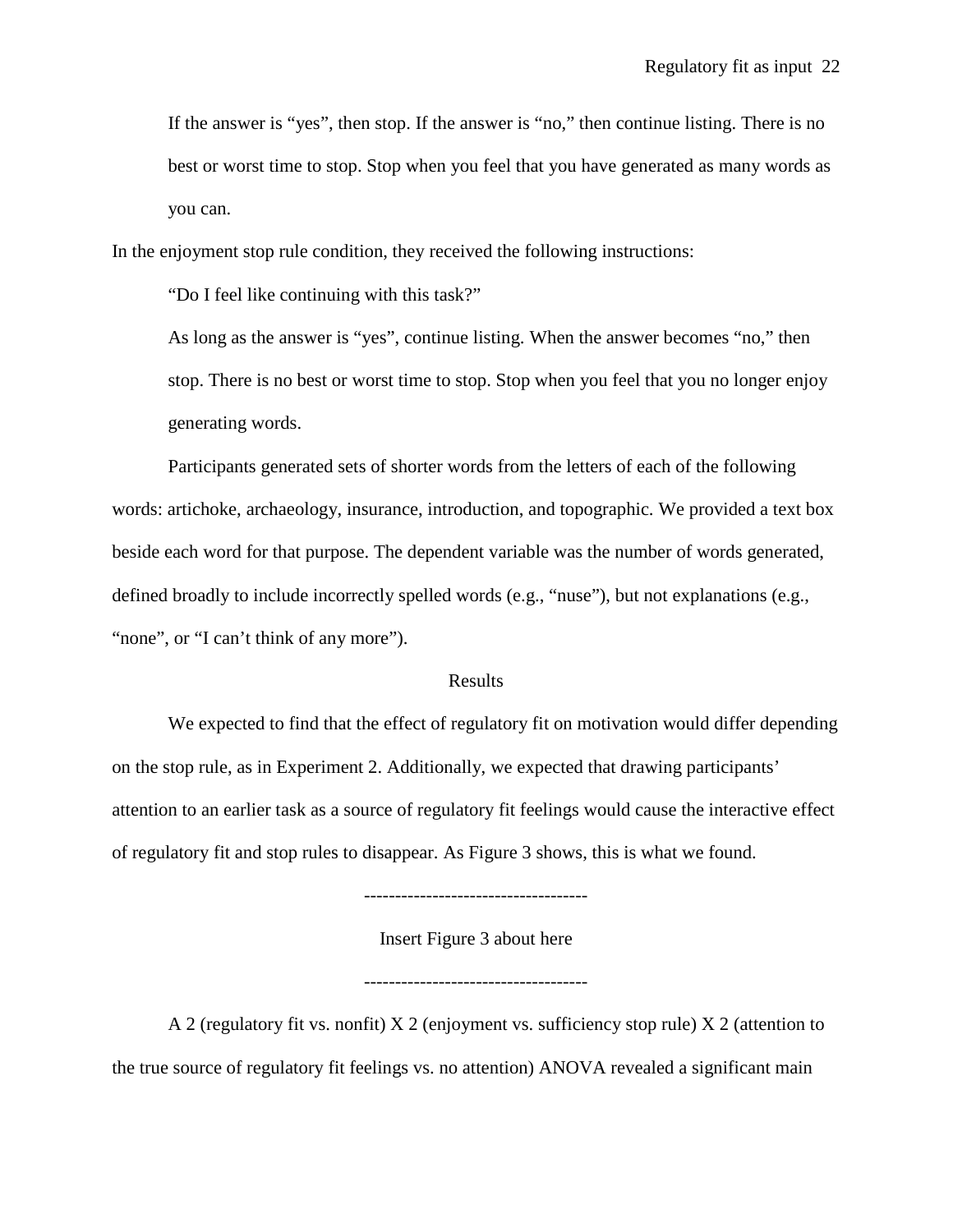effect for stop rule, indicating that participants generated more words under the sufficiency stop rule ( $M = 42.27$ ,  $SD = 24.33$ ) than under the enjoyment stop rule ( $M = 25.81$ ,  $SD = 15.59$ ),  $F(1, 1)$  $175$ ) = 37.71,  $p < .001$ . As expected, however, the ANOVA also revealed a significant Regulatory Fit X Stop Rule X Attention interaction on the number of words generated, *F*(1, 175)  $= 10.87, p = .001.$ 

Among participants who received an enjoyment stop rule and whose attention was not drawn to the true source their regulatory fit feelings, those experiencing regulatory fit generated significantly more words ( $M = 31.48$ ,  $SD = 14.10$ ) than those experiencing regulatory nonfit ( $M$  $= 23.00$ , *SD* = 14.77),  $t(45) = -2.01$ ,  $p = .05$ . By contrast, when participants' attention was drawn to the true source their regulatory fit feelings, this pattern was not significant: those experiencing regulatory fit generated nonsignificantly fewer words ( $M = 22.55$ ,  $SD = 15.41$ ) than those experiencing regulatory nonfit ( $M = 26.17$ ,  $SD = 17.23$ ),  $t(44) = 0.75$ ,  $p > .45$ .

Among participants who received a sufficiency stop rule and whose attention was not drawn to the true source of their regulatory fit feelings, those experiencing regulatory fit generated significantly fewer words ( $M = 36.67$ ,  $SD = 21.04$ ) than those experiencing regulatory nonfit ( $M = 51.79$ ,  $SD = 22.09$ ),  $t(46) = 2.43$ ,  $p = .02$ . By contrast, when participants' attention was drawn to the true source their regulatory fit feelings, this pattern was not significant: those experiencing regulatory fit generated nonsignificantly more words  $(M = 44.38, SD = 21.62)$  than those experiencing regulatory nonfit ( $M = 36.24$ ,  $SD = 16.54$ ),  $t(40) = -1.37$ ,  $p > .17$ .<sup>6, 7</sup> *Analyses of Mood*

These effects appear not to have been due to participants using their mood as input for stop rules. Because the six mood items were highly related (Cronbach's alpha = .75), we averaged them to form an index of positive mood. A 2 (regulatory fit vs. nonfit) X 2 (enjoyment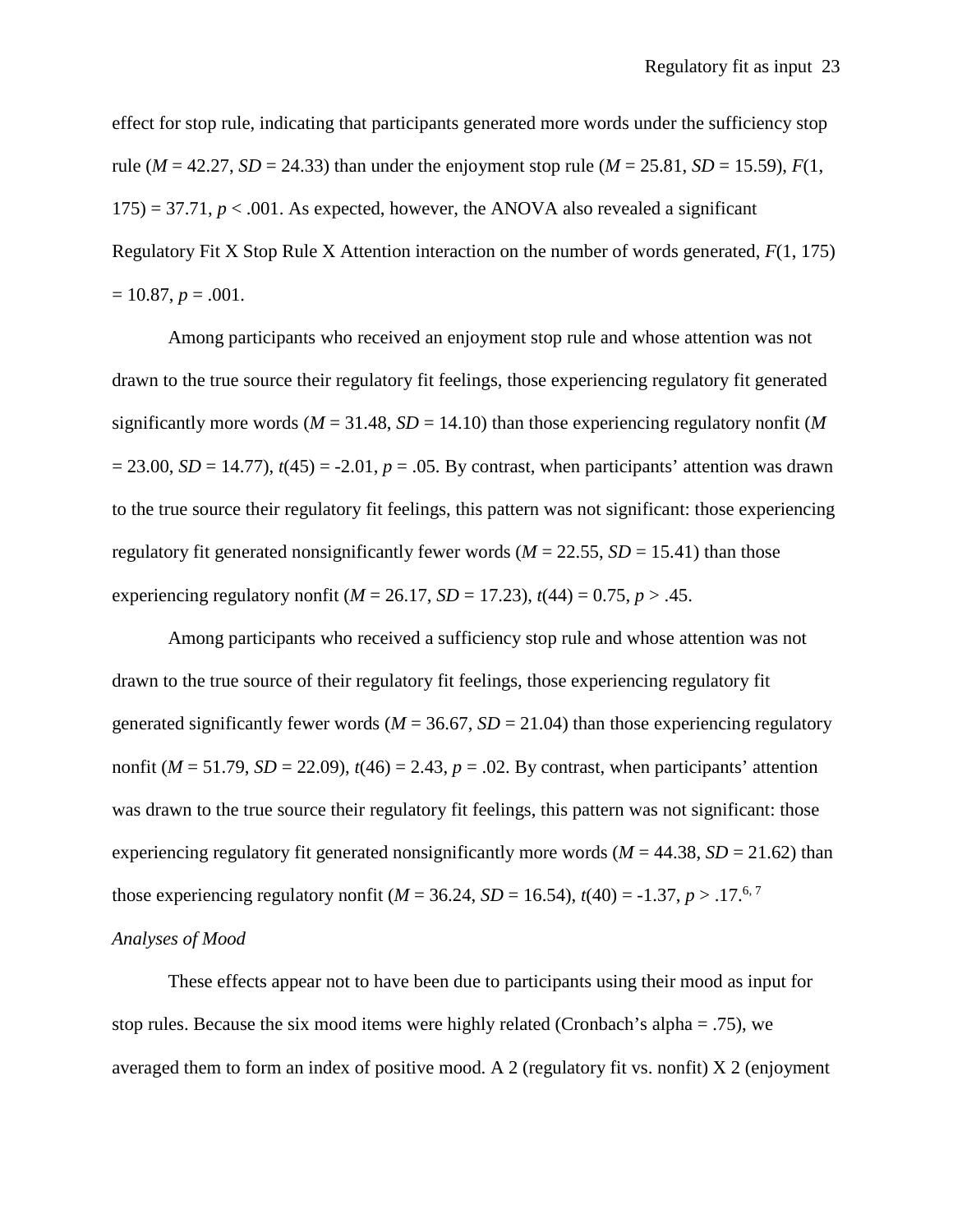vs. sufficiency stop rule) X 2 (attention drawn to the true source of regulatory fit feelings vs. no attention) ANOVA revealed no significant effects on the mood index, all *p*s > .27. Additionally, treating mood as a covariate in the Regulatory Fit X Stop Rules X Attention analysis of the number of words generated revealed no significant effect for mood  $(F(1, 174) = 0.74, p > .39)$ , and no change in the effects of regulatory fit, attention, or their interaction (stop rule main effect  $F(1, 174) = 38.24$ ,  $p < 001$ , interaction  $F(1, 174) = 11.25$ ,  $p = .001$ ). Overall, participants reported feeling good ( $M = 4.60$ ,  $SD = 1.00$ , on the 7-point scale).<sup>8</sup>

#### Discussion

Results supported the hypothesis that regulatory fit enhances motivation relative to regulatory nonfit when people have an enjoyment stop rule, but that it diminishes motivation relative to regulatory nonfit when people have a sufficiency stop rule. Moreover, the effects of regulatory fit under each stop rule were eliminated by drawing participants' attention to an earlier task as a source of regulatory fit feelings, which rendered them irrelevant for use as input for stop rules.

This study also supported the hypothesis that mood does not account for this pattern of effects, replicating what we found in Experiment 1. This finding is consistent with prior research, which has shown that mood (measured in various ways) does not account for regulatory fit effects on evaluative judgments or motivation (Camacho et al., 2003; Cesario et al., 2004; Forster et al., 1998; Higgins et al., 2003; Shah et al., 1998; Vaughn et al., in press).

#### General Discussion

The goal of the current research was to examine how regulatory fit can influence motivation when people are focused on enjoying a task or on sufficiently meeting a performance criterion. When participants either received no stop rule (Experiment 1) or an enjoyment stop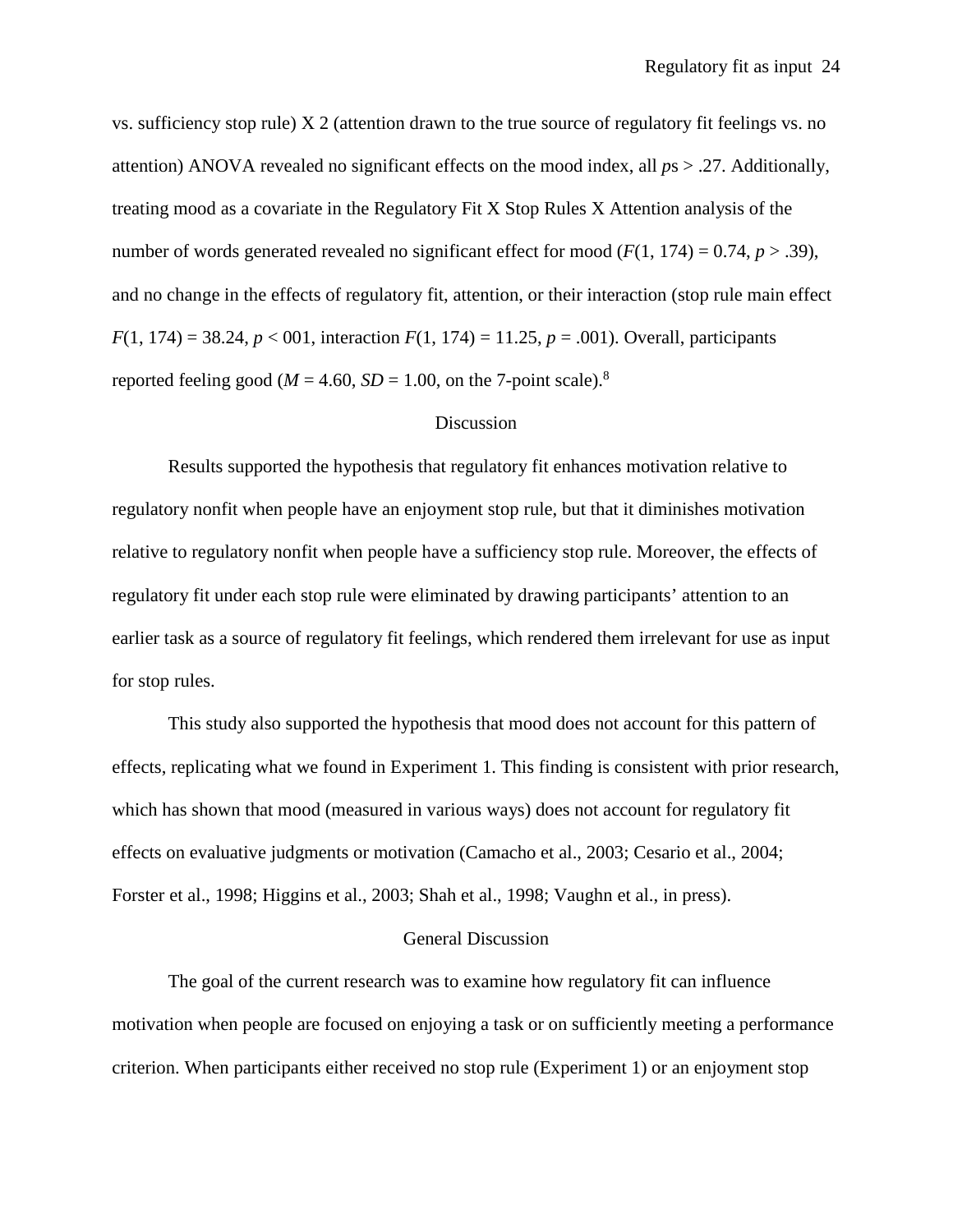rule (Experiments 2 and 3), they accomplished more in a task when they experienced regulatory fit than when they experienced regulatory nonfit. By contrast, when participants received a sufficiency stop rule, they accomplished less in a task when they experienced regulatory fit than when they experienced regulatory nonfit (Experiments 2 and 3). The process underlying these results appears to be use of regulatory fit feelings as information for decisions about whether to continue. Drawing participants' attention to an earlier regulatory fit manipulation as a source of those feelings eliminated the effects of regulatory fit on participants' productivity in a later task (Experiments 1 and 3). Apparently, the attention focusing procedure eliminated confusion about the source of those feelings and rendered them irrelevant for decisions about when to stop working on the task.

This research contributes to regulatory fit theory by providing evidence that the motivational effects of regulatory fit are context-dependent, and that they can be explained by use of regulatory fit feelings as input for stop rules. Together, the results of these experiments offer support for a general model that extends the implications of regulatory fit theory to motivation in explicitly performance-focusing situations, and predicts when regulatory fit will be more or less motivating than regulatory nonfit. If one is focused on task enjoyment, regulatory fit feelings of rightness can indicate that one is enjoying the task (Freitas & Higgins, 2002; Freitas et al., 2002) and enhance motivation relative to regulatory nonfit feelings of wrongness. By contrast, if one is focused on attaining a sufficiently adequate performance, regulatory fit feelings of rightness can indicate that one has done well enough and reduce motivation relative to regulatory nonfit feelings of wrongness.

Several caveats are in order. Although a sufficient explanation for the effect of regulatory fit on motivation is use of rightness feelings (from promotion or prevention regulatory fit) as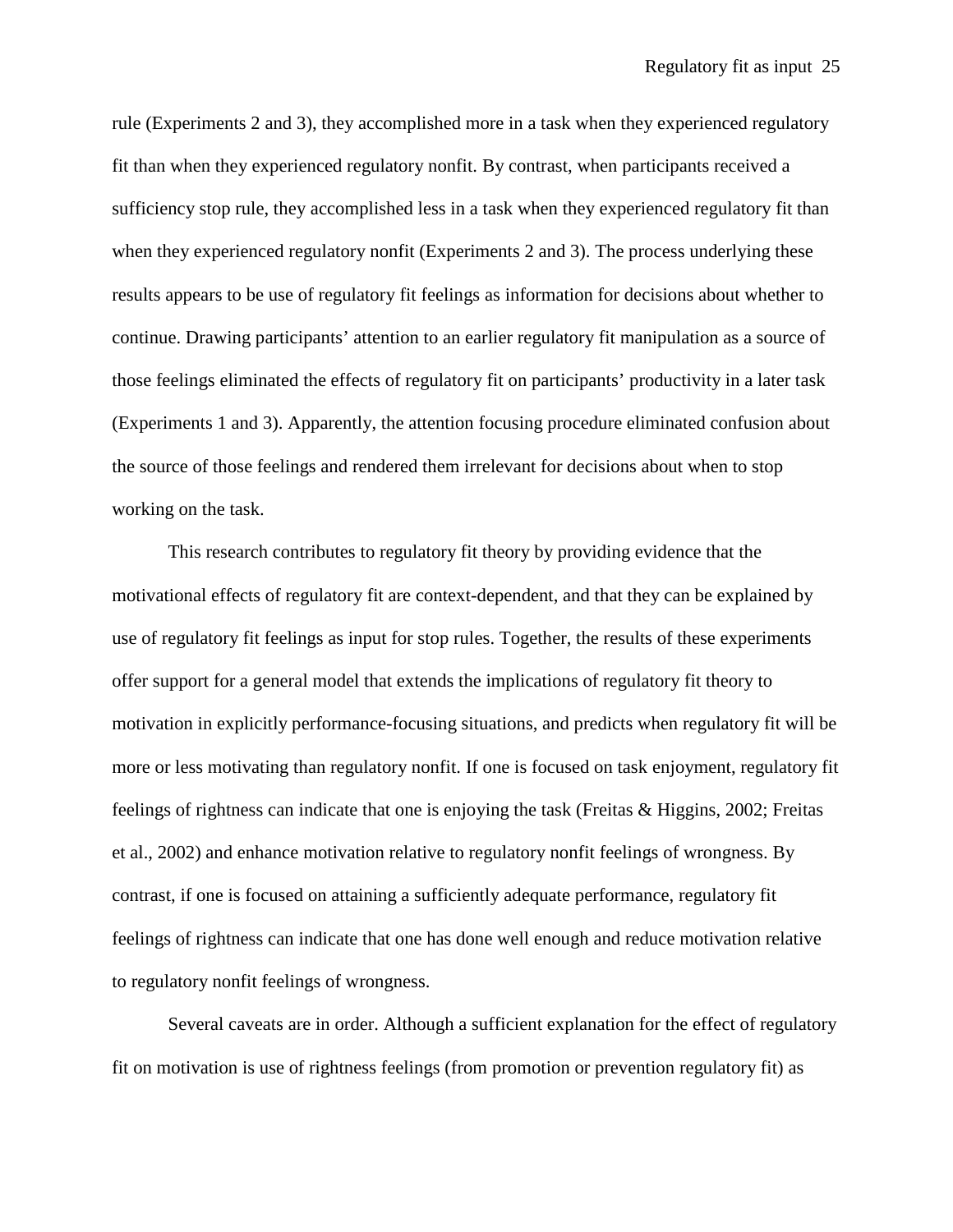information for stop rules, the current research does not indicate that such a process is necessary for the effect of regulatory fit on motivation to occur. There are various other feelings associated with regulatory fit (in addition to feelings of rightness) that could be used as information for decisions about when to stop working on a task, including but not limited to importance (Camacho et al., 2003, Higgins et al., 2003), perceptual fluency (Lee & Aaker, 2004), and confidence (Cesario et al., 2004). It is possible that any feelings associated with regulatory fit could serve as input for stop rules. Additionally, fit between strategies of goal pursuit and other regulatory orientations or task instructions (besides prevention and promotion; Avnet & Higgins, 2003; Bianco, Higgins, & Klem, 2003) could serve as input for enjoyment or sufficiency stop rules, and produce similar results. Furthermore, although we neither set out to manipulate mood nor found that mood accounted for the current set of results, there could be times that mood and regulatory fit feelings have additive or interactive effects on motivation when used as input for stop rules. For example, if mood and regulatory fit are independently manipulated in the same study, mood might have more powerful effects on motivation when interpreted via mood-related stop rules (e.g., "Keep going until you feel good about stopping") and regulatory fit might have more powerful effects on motivation when interpreted via regulatory fit-related stop rules (e.g., "Keep going until you feel right about stopping"). Moreover, and perhaps most importantly, it is possible that there are certain situations in which the regulatory fit effect on motivation is not based on use of feelings as information for decisions about when to stop or to continue. Future research would need to identify such situations and provide evidence for other processes underlying regulatory fit effects on motivation.

The current research also expands the "mood-as-input" extension of the feelings-asinformation approach (e.g., Martin et al., 1997; Martin & Stoner, 1996; Martin et al., 1993;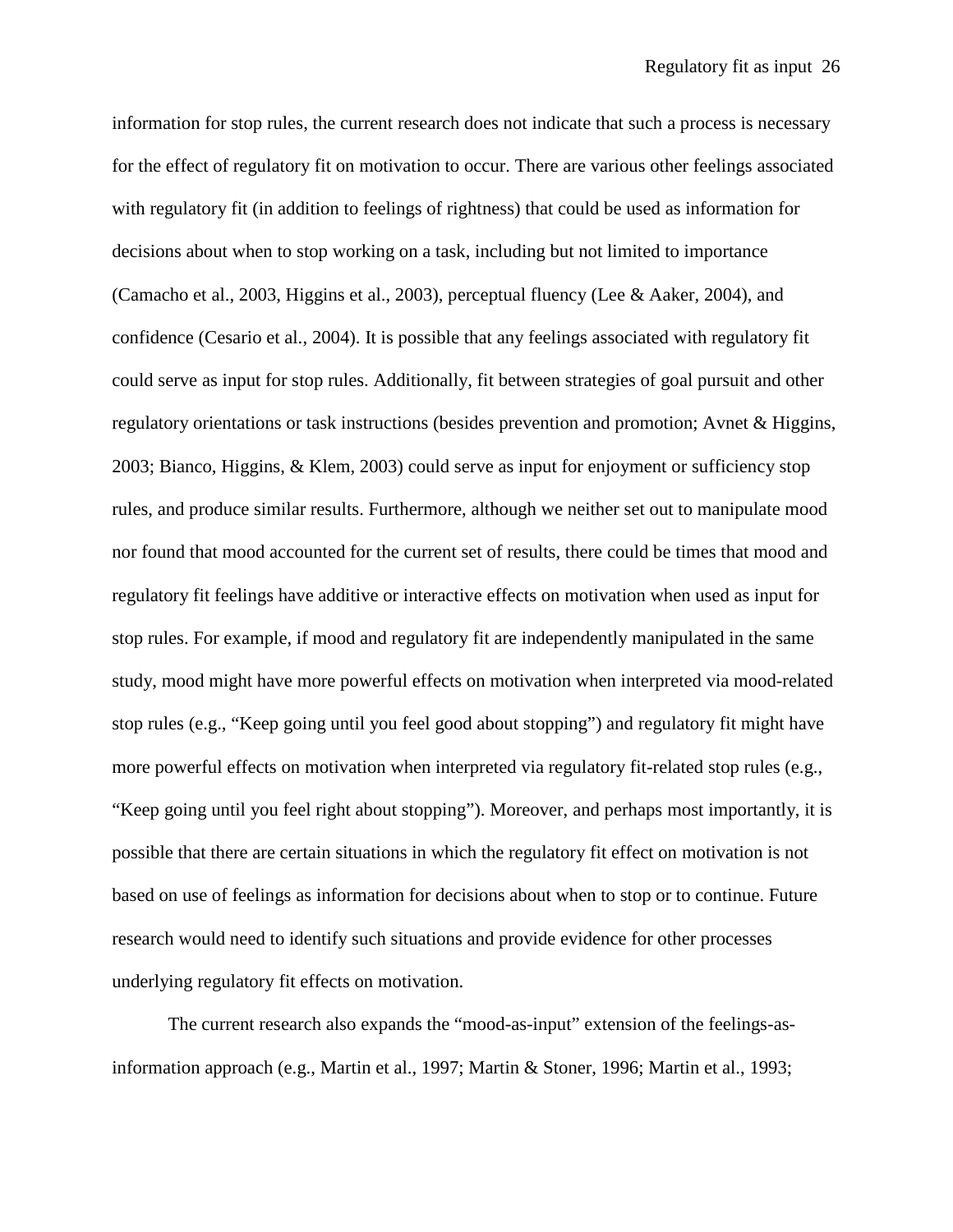Martin & Whitaker, 2000) by providing evidence that regulatory fit feelings can be used as input for stop rules. As is the case with mood (e.g., Martin et al., 1993) and accessibility experiences (Martin & Whitaker, 2000), regulatory fit feelings appear to have context-dependent implications. This finding is consistent with the apparent use of regulatory fit feelings as input for evaluative judgments of persuasive communications (Cesario et al., 2004). When Cesario et al. directed participants to evaluate the persuasiveness of the message they read, feelings of rightness from regulatory fit apparently validated the participants' positive or negative thoughts about the message. Participants experiencing regulatory fit were more persuaded when they had more positive thoughts about a message, and less persuaded when they had more negative thoughts about a message, relative to participants experiencing regulatory nonfit. In other words, the implications of regulatory fit feelings for persuasion depended in part on participants' spontaneous interpretations of their rightness feelings, in light of their positive or negative reactions to the message.

Cesario et al.'s (2004) research suggests that spontaneous interpretations of situations could also influence the effect of regulatory fit on decisions about when to stop working on a task (also see Bohner & Weinerth, 2001; George & Zhou, 2002; Startup & Davey, 2001). It appears that some tasks and situations lend themselves to enjoyment stop rules (Forster et al., 1998; Freitas et al., 2002; Higgins et al., 2003; Shah et al., 1998; Spiegel et al., 2004). Others might lend themselves to sufficiency stop rules. Even without an explicit stop rule, situations that enhance personal relevance or responsibility for one's judgments, or explicitly activate an accuracy goal, might be enough to elicit a performance focus and a sufficiency stop rule (e.g., "Are my judgments sufficiently accurate?"). If so, then compared with feelings of rightness from regulatory fit, feelings of wrongness from regulatory nonfit might suggest that judgments are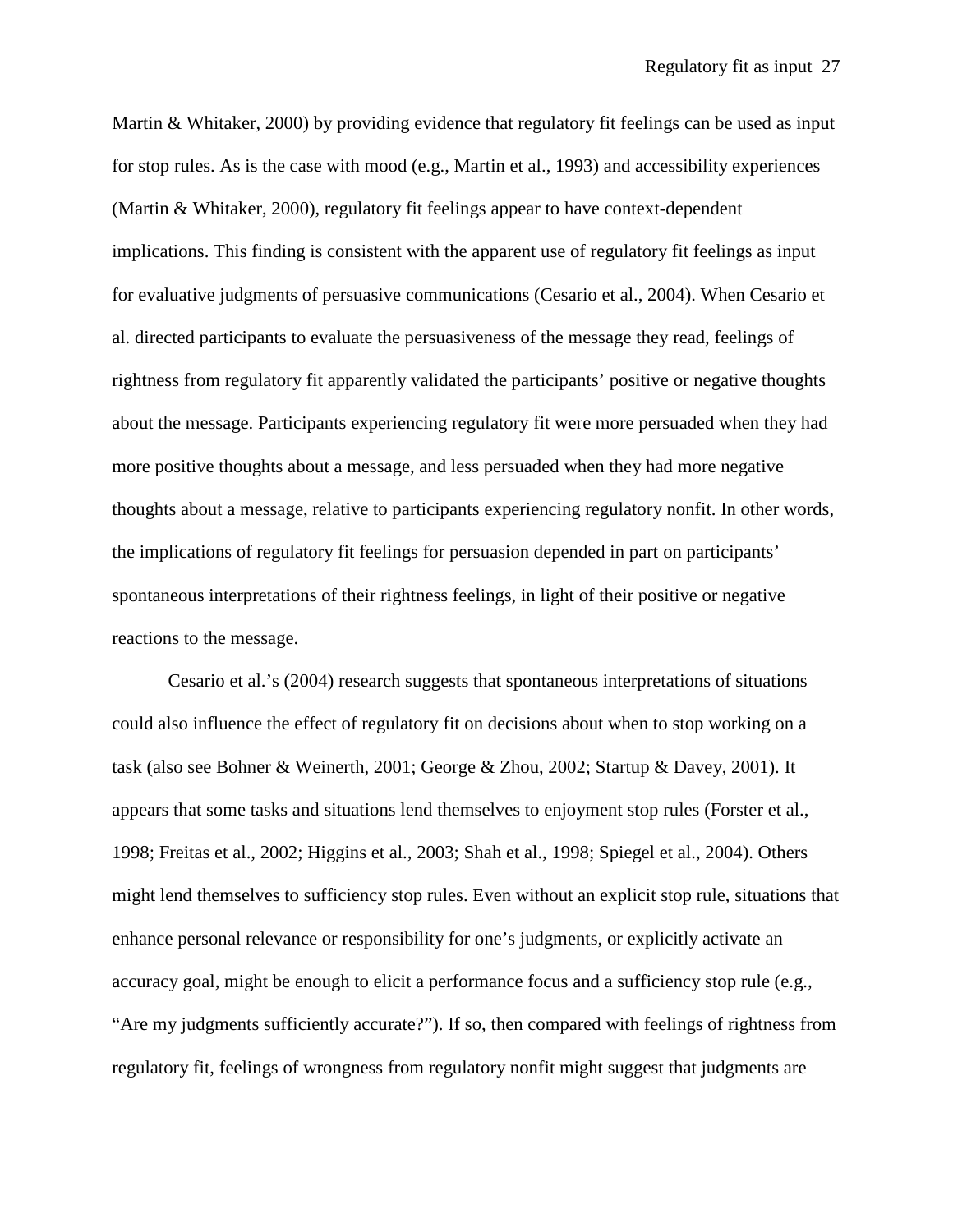insufficiently accurate. That could enhance motivation to engage in careful information processing, which can reduce low-effort biases in judgment (e.g., Chaiken et al., 1989; Fiske & Neuberg, 1990; Petty & Cacioppo, 1996; Weary et al., 2001; Wegener & Petty, 1997; Wilson & Brekke, 1994).

For example, in a recent research program, Vaughn et al. (in press) found evidence that when asked to make sure their judgments are accurate and unbiased, people tend to show less biased judgments when they experienced regulatory nonfit than regulatory fit in a previous task. Vaughn et al. used a correction study procedure in which all participants rated the attractiveness of several highly attractive individuals (biasing context), then some participants received an accuracy motive induction, and then all participants rated the attractiveness of several moderately attractive targets (e.g., Petty & Wegener, 1993; Stapel, Martin & Schwarz, 1998; Vaughn & Weary, 2003; Wegener & Petty, 1995). When an accuracy motive is not activated, this procedure commonly results in a negative contrast effect on the moderate targets, making them seem worse than without a biasing context. Evidence for bias correction emerges in more positive target judgments.

When Vaughn et al. (in press) asked participants to make sure their judgments were accurate and unbiased, participants who had experienced regulatory nonfit in a previous task gave more positive judgments of moderately attractive targets. This pattern of target judgments is the opposite of the value transfer pattern typically seen when participants use regulatory fit feelings as information for evaluative judgments (namely, more positive judgments under regulatory fit than nonfit; Camacho et al., 2003; Cesario et al., 2004; Freitas & Higgins, 2002; Higgins et al., 2003; Lee & Aaker, 2004). However, it is consistent with more correction for a negative contrast effect under regulatory nonfit. Moreover, the effect of regulatory fit on target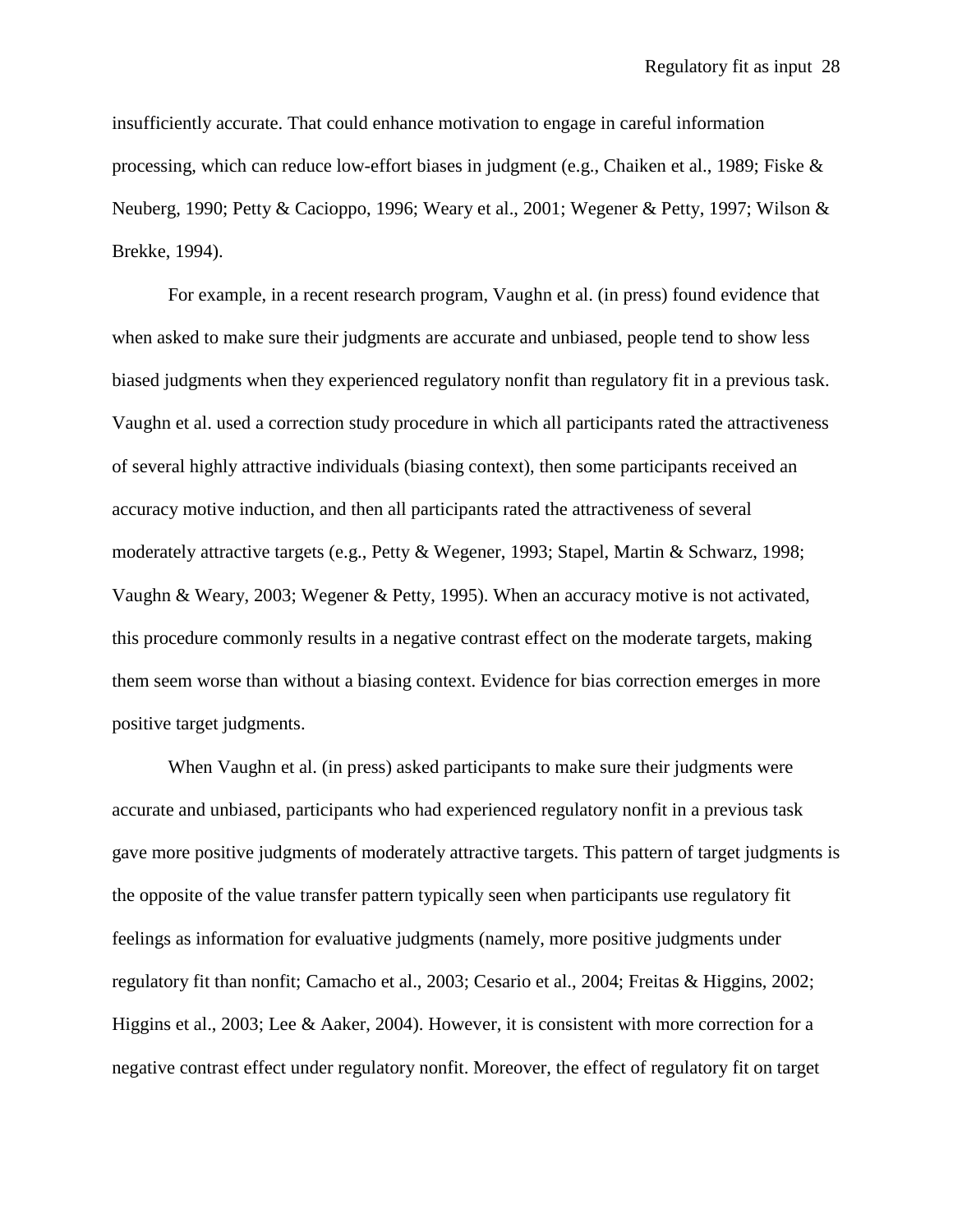judgments was eliminated when researchers drew participants' attention to an earlier regulatory fit manipulation as a source of rightness feelings. The results were consistent with the hypothesis that when considering whether one's judgments are sufficiently accurate, feelings of wrongness from regulatory nonfit can suggest that the answer is no and make correction of judgments for bias more likely.

More generally, the current research supports the hypothesis that the effect of regulatory fit on motivation is context-dependent. Implications of this finding could extend to a variety of endeavors. Every day, we engage in various task-oriented or performance-oriented activities; the current research suggests that the interplay of regulatory fit and stop rules can affect how much effort we put into them. Task-focused activities, such as teaching one's self how to play the piano, doing a crossword puzzle that is not too difficult or too easy, running for the fun of it, or coming up with ideas for a new business venture, might lend themselves to enjoyment stop rules. If so, then experiencing rightness feelings from regulatory fit should suggest that the task is enjoyable and it is worth continuing, while wrongness feelings from regulatory nonfit should suggest the opposite. By contrast, performance-focused activities, such as practicing piano to get a good grade in a class, practicing verbal problems to get a good verbal score on the GRE, running to do well enough to stay on a track team, or selling a sufficient amount of goods and services to ensure a profit, might lend themselves to sufficiency stop rules. If so, then experiencing wrongness feelings from regulatory nonfit should suggest that the task is not yet accomplished and that one needs to continue, while rightness feelings from regulatory fit should suggest the opposite.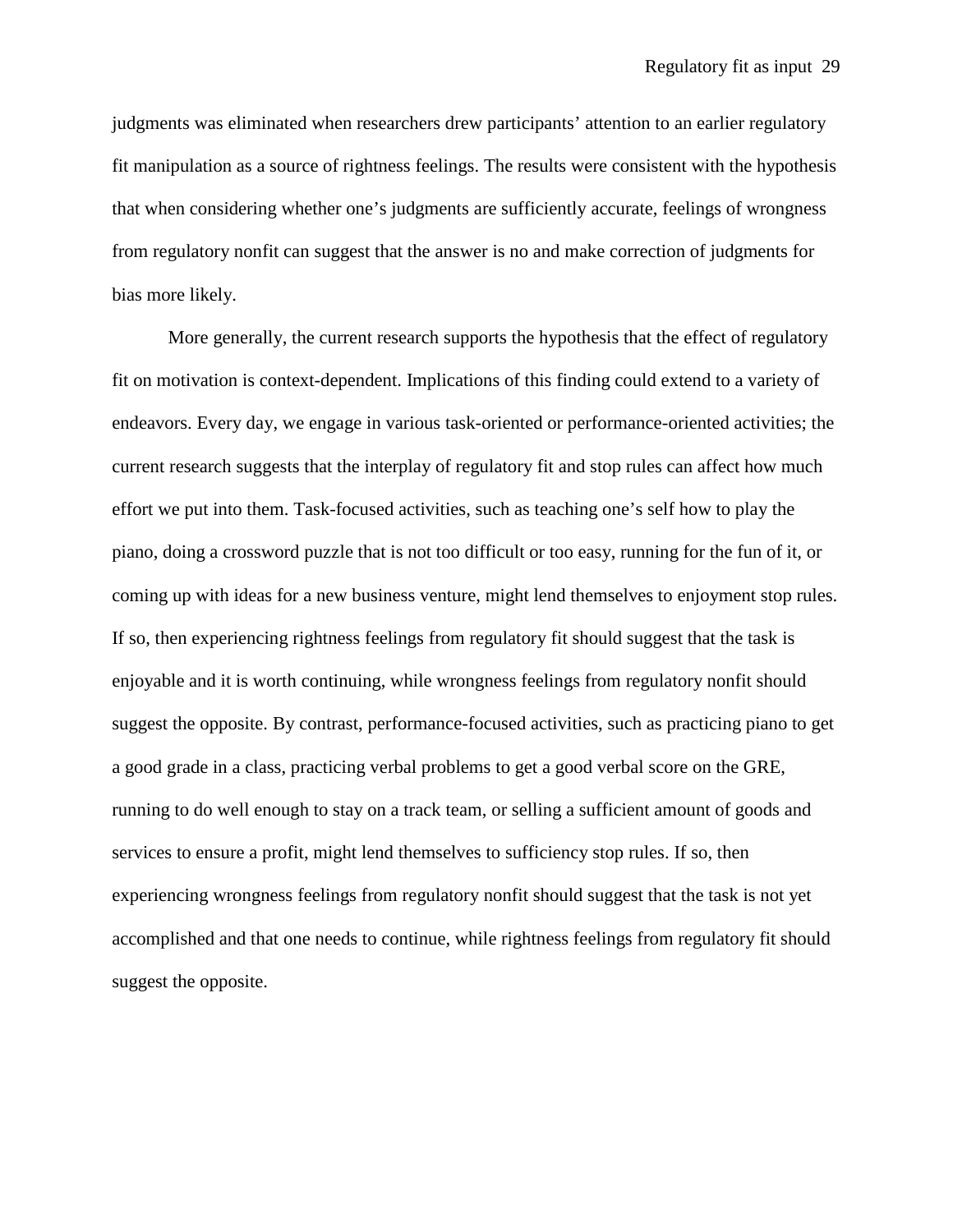#### *Conclusions*

The effect of regulatory fit on motivation depends on the context. When one has an enjoyment stop rule (e.g., "Continue as long as you feel like it"), regulatory fit appears to enhance motivation relative to regulatory nonfit, but when one has a sufficiency stop rule (e.g., "Continue until you cannot do any more"), regulatory fit appears to diminish motivation relative to regulatory nonfit. The current research also provides support for the hypothesis that these effects are due to use of regulatory fit feelings of rightness as input for stop rules, because drawing attention to an earlier experience as a source of rightness feelings eliminates these effects. In short, although prior research has shown that it is more enjoyable to do things in a way that feels right (Freitas & Higgins, 2002; Freitas et al., 2002), the current research suggests that there are performance-focusing situations in which one may achieve more by doing things in a way that feels wrong.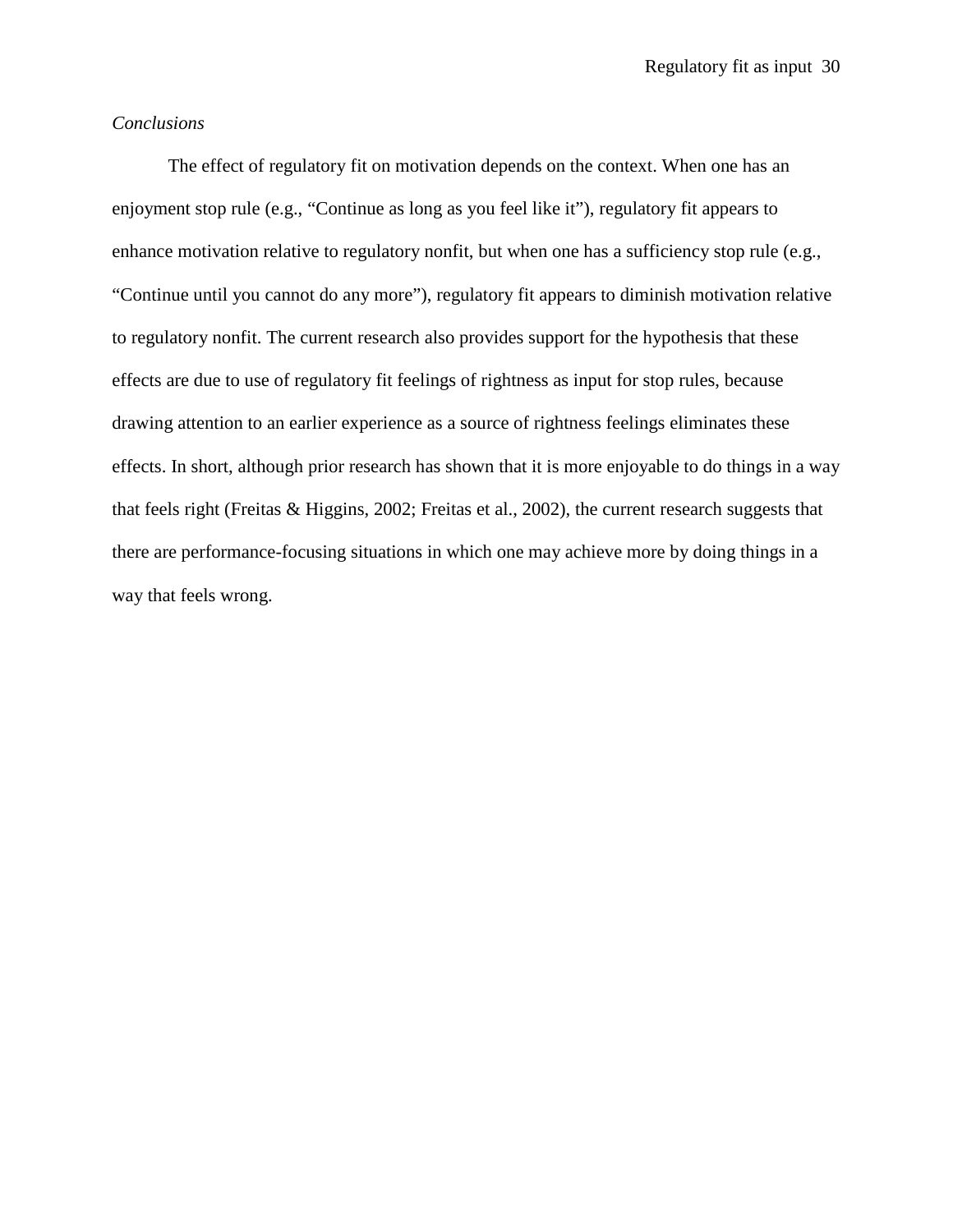#### References

- Avnet, T., & Higgins, E. T. (2003). Locomotion, assessment, and regulatory fit: Value transfer from "how" to "what". *Journal of Experimental Social Psychology, 39*, 525-530.
- Bianco, A. T., Higgins, E. T., & Klem, A. (2003). How "fun/importance" fit affects performance: Relating implicit theories to instructions. *Personality and Social Psychology Bulletin, 29*, 1091-1103.
- Bohner, G., & Weinerth, T. (2001). Negative affect can increase or decrease message scrutiny: The affect interpretation hypothesis. *Personality and Social Psychology Bulletin, 27*, 1417-1428.
- Camacho, C. J., Higgins, E. T., & Luger, L. (2003). Moral value transfer from regulatory fit: What feels right *is* right and what feels wrong *is* wrong. *Journal of Personality and Social Psychology, 84*, 498-510.
- Cesario, J., Grant, H., & Higgins, E. T. (2004). Regulatory fit and persuasion: Transfer from "feeling right". *Journal of Personality and Social Psychology, 86*, 388-404.
- Chaiken, S., Lilberman, A., & Eagly, A. (1989). Heuristic and systematic information processing within and beyond the persuasion context. In J. Uleman & J. Bargh (Eds.), *Unintended thought* (pp. 212-252). New York, NY: Guilford.
- Clore, G. L. (1992). Cognitive phenomenology: Feelings and the construction of judgment. In L. L. Martin & A. Tesser (Eds.), *The construction of social judgment* (pp. 133-163). Hillsdale, NJ: Erlbaum.
- Crowe, E., & Higgins, E. T. (1997). Regulatory focus and strategic inclinations: Promotion and prevention in decision-making. *Organizational Behavior and Human Decision Processes, 69*, 117-132.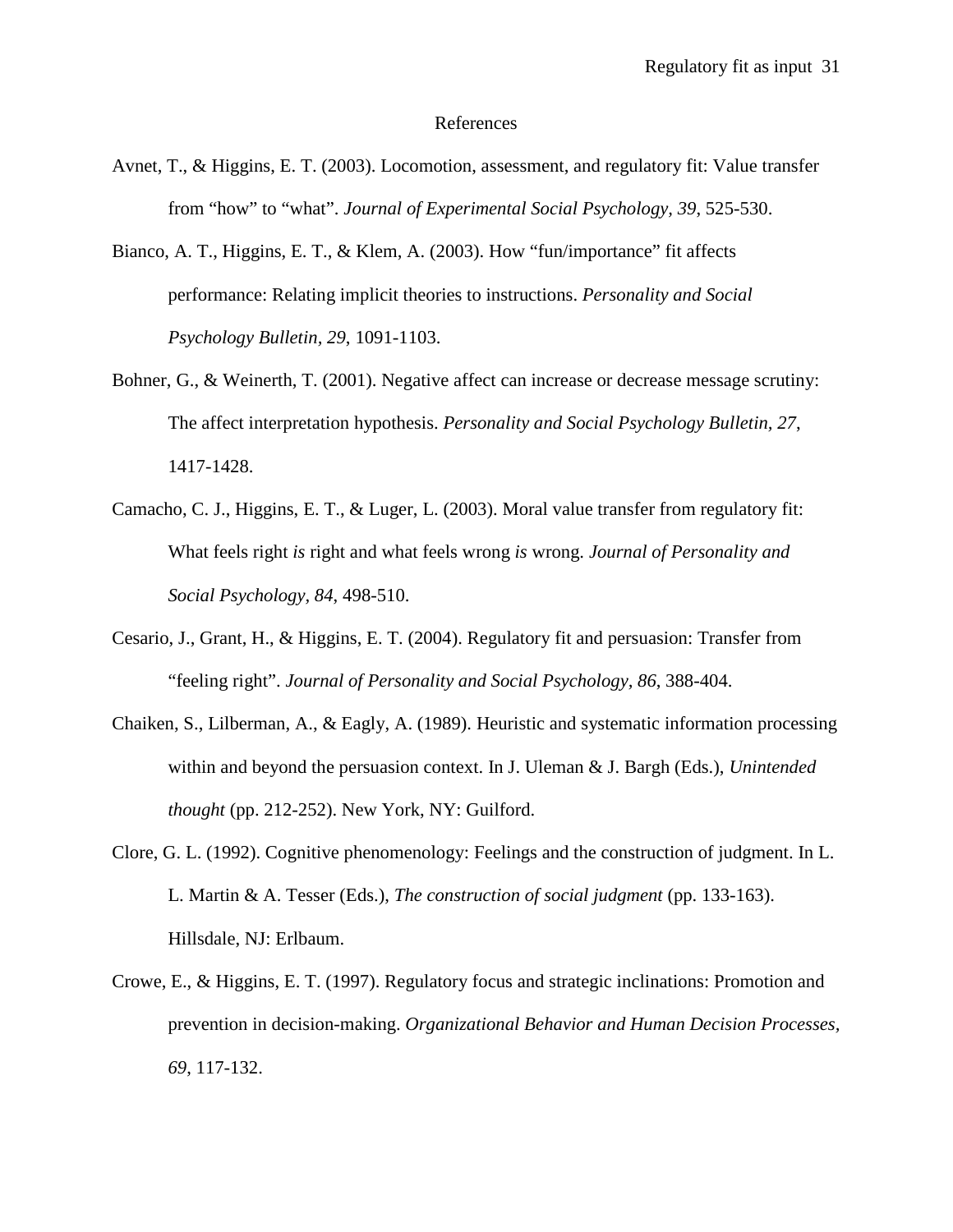- Deci, E. L., & Ryan, R. M. (2000). The "what" and "why" of goal pursuits: Human needs and the self-determination of behavior. *Psychological Inquiry, 11*, 227-268.
- Dweck, C. S., & Leggett, E. L. (1988). A social-cognitive approach to motivation and personality. *Psychological Review, 95*, 256-273.
- Elliott, E. S., & Dweck, C. S. (1988). Goals: An approach to motivation and achievement. *Journal of Personality and Social Psychology, 54*, 5-12.
- Fiske, S. T., & Neuberg, S. L. (1990). A continuum of impression formation, from categorybased to individuating processes: Influences of information and motivation on attention and interpretation. In M. P. Zanna (Ed.), *Advances in experimental social psychology* (Vol. 23, pp. 1-74). New York: Academic Press.
- Forster, J., Higgins, E. T., & Idson, L. C. (1998). Approach and avoidance strength during goal attainment: Regulatory focus and the "goal looms larger" effect. *Journal of Personality and Social Psychology, 75*, 1115-1131.
- Freitas, A. L., & Higgins, E. T. (2002). Enjoying goal-directed action: The role of regulatory fit. *Psychological Science, 13*, 1-6.
- Freitas, A. L., Liberman, N., & Higgins, E. T. (2002). Regulatory fit and resisting temptation during goal pursuit. *Journal of Experimental Social Psychology, 38*, 291-298.
- George, J. M., & Zhou, J. (2002). Understanding when bad moods foster creativity and good ones don't: The role of context and clarity of feelings. *Journal of Applied Psychology, 87*, 687-697.
- Higgins, E. T. (1997). Beyond pleasure and pain. *American Psychologist, 52*, 1280-1300.
- Higgins, E. T. (1998). Promotion and prevention: Regulatory focus as a motivational principle. In M. P. Zanna (Ed.), *Advances in experimental social psychology* (Vol.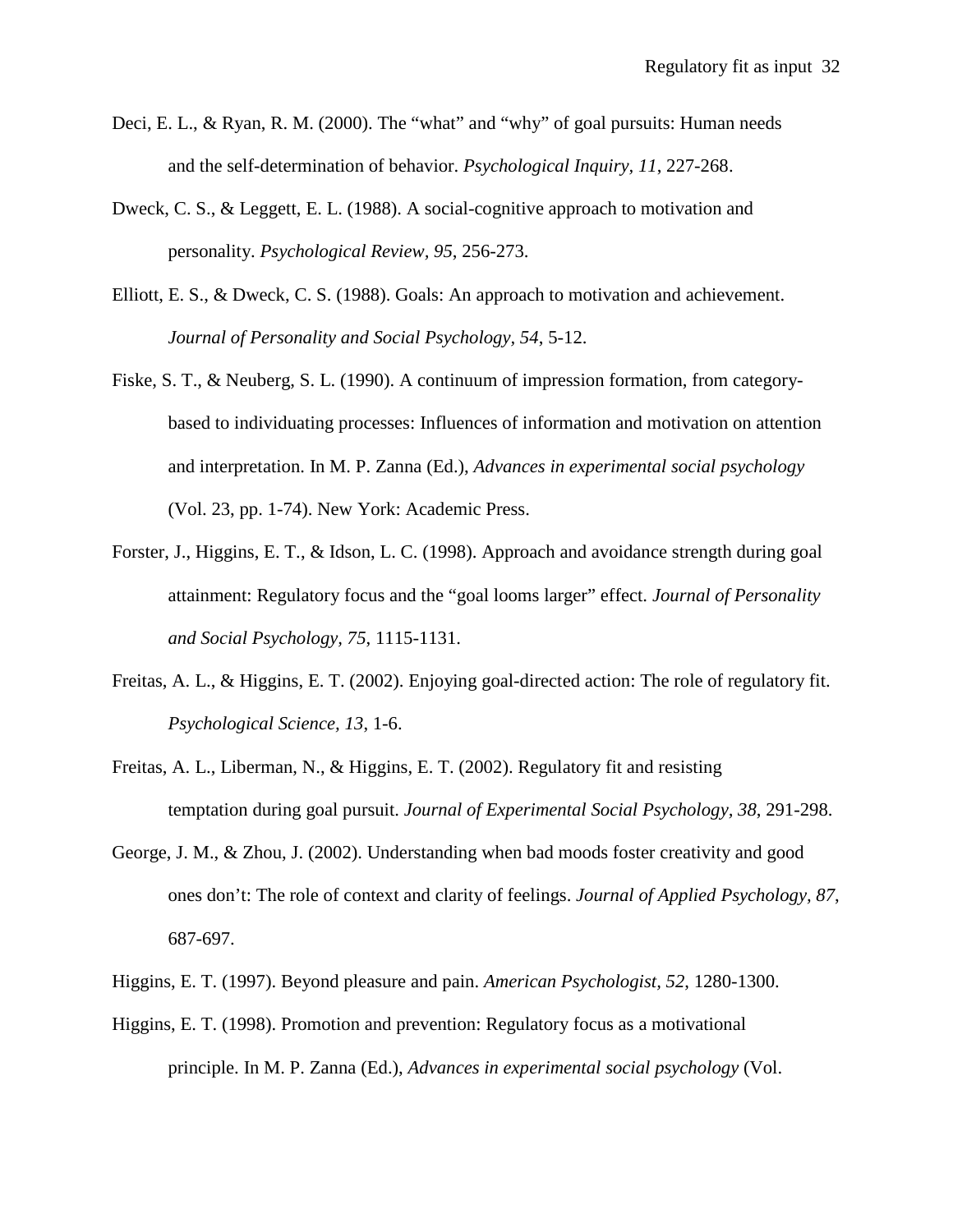30, pp. 1-46). New York: Academic Press.

- Higgins, E. T. (2000). Making a good decision: Value from fit. *American Psychologist, 55*, 1217-1230.
- Higgins, E. T. (2005). Value from regulatory fit. *Current Directions in Psychological Science, 14*, 209-213.
- Higgins, E. T., Idson, L. C., Freitas, A. L., Spiegel, S., & Molden, D. C. (2003). Transfer of value from fit. *Journal of Personality and Social Psychology, 84*, 1140-1153.
- Higgins, E. T., & Spiegel, S. (2004). Promotion and prevention strategies for selfregulation: A motivated cognition perspective. In R. F. Baumeister & K. D. Vohs (Eds.), *Handbook of self-regulation: Research, theory, and applications*. New York, NY: Guilford.
- Hirt, E. R., Melton, R. J., McDonald, H. E., & Harackiewicz, J. M. (1996). Processing goals, task interest, and the mood-performance relationship: A mediational analysis. *Journal of Personality and Social Psychology, 71*, 245-261.
- Idson, L. C., Liberman, N., & Higgins, E. T. (2004). Imagining how you'd feel: The role of motivational experiences from regulatory fit. *Personality and Social Psychology Bulletin, 30*, 926-937.
- Keppel, G. (1991). *Design and analysis: A researcher's handbook* (3<sup>rd</sup> ed.). Englewood Cliffs, NJ: Prentice Hall.
- Lee, A. Y., & Aaker, J. L. (2004). Bringing the frame into focus: The influence of regulatory fit on processing fluency and persuasion. *Journal of Personality and Social Psychology, 86*, 205-218.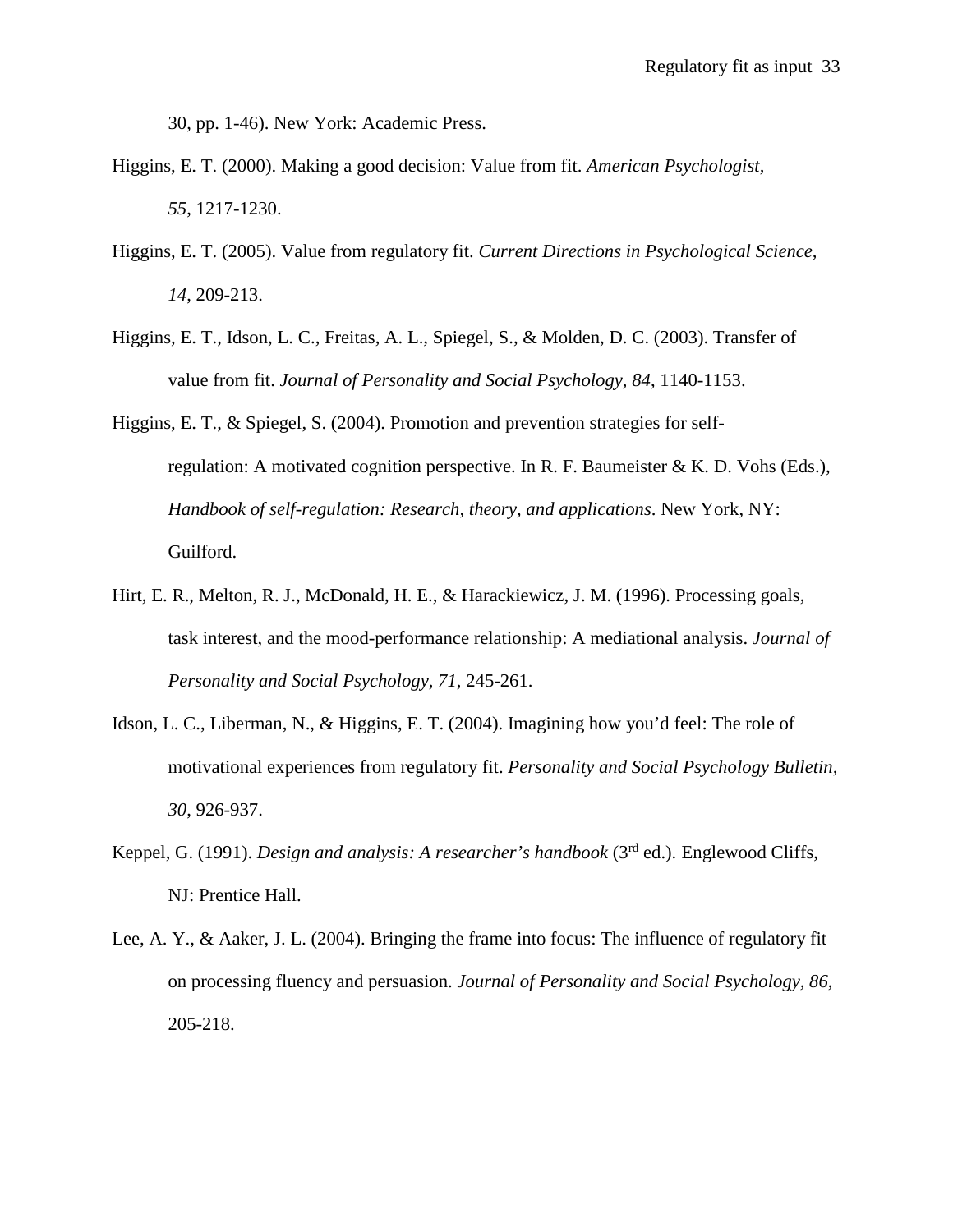- Martin, L. L., Abend, T., Sedikides, C., & Green, J. D. (1997). How would I feel if...? Mood as input to a role fulfillment evaluation process. *Journal of Personality and Social Psychology, 73,* 242-253.
- Martin, L. L., & Stoner, P. (1996). Mood as input: What we think about how we feel determines how we think. In L. L. Martin & A. Tesser (Eds.), *Striving and feeling: Interactions among goals, affect, and self-regulation* (pp. 279-301). Mahwah, NJ: Erlbaum.
- Martin, L. L., Ward, D. W., Achee, J. W., & Wyer, R. S. (1993). Mood as input: People have to interpret the motivational implications of their moods. *Journal of Personality and Social Psychology, 64*, 317-326.
- Martin, L. L., & Whitaker (2000). Availability as input: The experience of cognitive effort can either strengthen or weaken evaluations. In H. Bless & J. P. Forgas (Eds.), *The message within: The role of subjective experience in social cognition and behavior.* (pp. 88-106). New York, NY: Psychology Press.
- McFarland, C., & Buehler, R. (1998). The impact of negative affect on autobiographical memory: The role of self-focused attention to moods. *Journal of Personality and Social Psychology, 75*, 1424-1440.
- McFarland, C., White, K., & Newth, S. (2003). Mood acknowledgement and correction for the mood-congruency bias in social judgment. *Journal of Experimental Social Psychology, 39*, 483-491.
- Nicholls, J. G. (1984). Achievement motivation: Conceptions of ability, subjective experience, task choice, and performance. *Psychological Review, 91*, 328-346.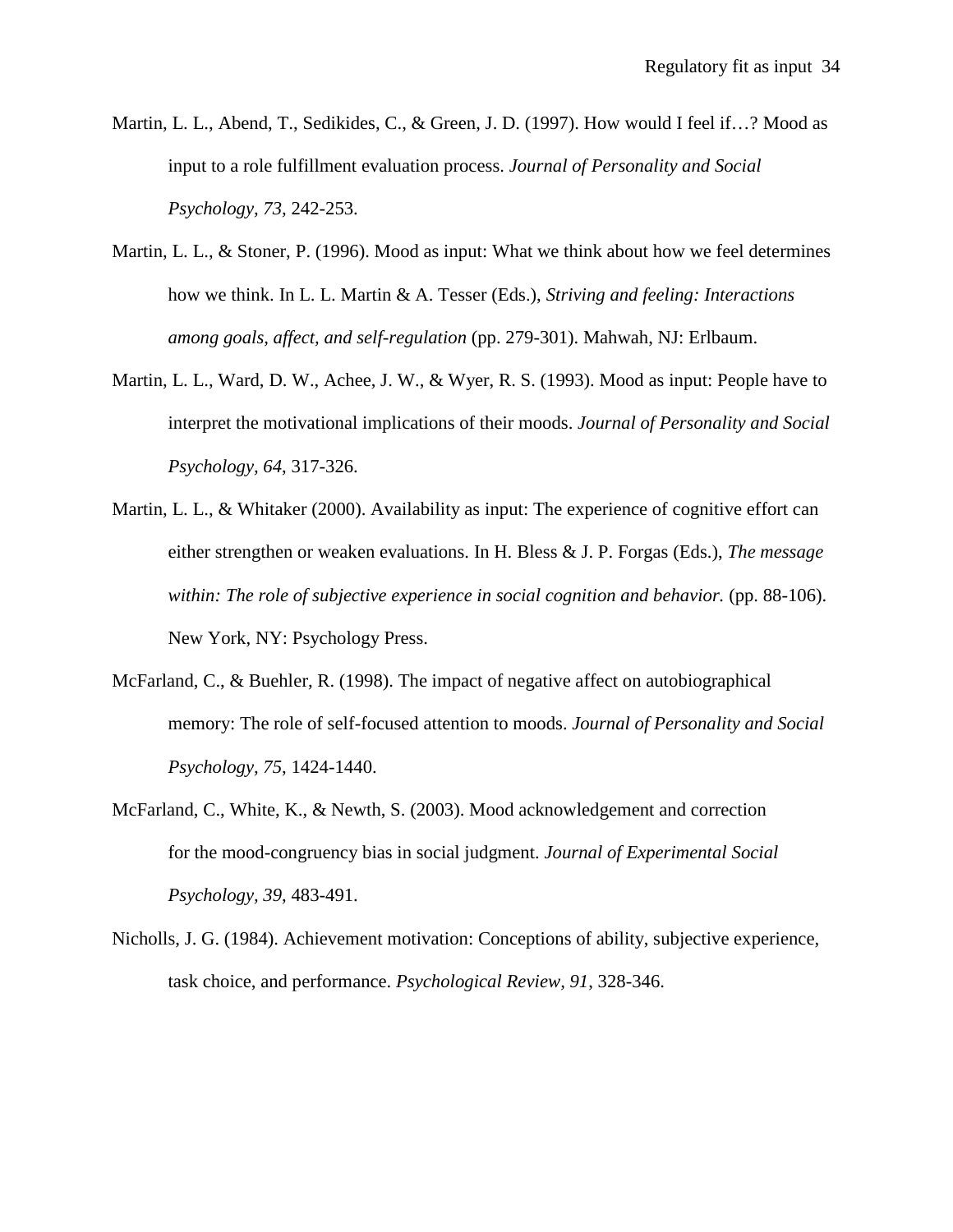- Petty, R. E., & Cacioppo, J. T. (1986). The elaboration likelihood model of persuasion. In L. Berkowitz (Ed.), *Advances in experimental social psychology* (Vol. 19, pp. 123-205). New York: Academic Press.
- Petty, R. E., & Wegener, D. T. (1993). Flexible correction processes in social judgment: Correcting for context-induced contrast. *Journal of Experimental Social Psychology, 29*, 137-165.
- Sanna, L. J., Parks, C. D., & Chang, E. C. (2003). Mixed-motive conflict in social dilemmas: Mood as input to competitive and cooperative goals. *Group Dynamics: Theory, Research, and Practice, 7*, 26-40.
- Sanna, L. J., Turley, K. J., & Mark, M. M. (1996). Expected evaluation, goals, and performance: Mood as input. *Personality and Social Psychology Bulletin, 22*, 323-335.
- Schwarz, N., & Clore, G. (1983). Mood, misattribution, and judgments of well-being: Informative and directive functions of affective states. *Journal of Personality and Social Psychology, 45*, 513-523.
- Schwarz, N., & Clore, G. L. (1996). Feelings and phenomenal experiences. In E. T. Higgins & A. Kruglanski (Eds.), *Social psychology: A handbook of basic principles*. New York, NY: Guilford.
- Shah, J., Higgins, E. T., & Friedman, R. S. (1998). Performance incentives and means: How regulatory focus influences goal attainment. *Journal of Personality and Social Psychology, 74*, 285-293.
- Spiegel, S., Grant-Pillow, H., & Higgins, E. T. (2004). How regulatory fit enhances motivational strength during goal pursuit. *European Journal of Social Psychology, 34*, 39-54.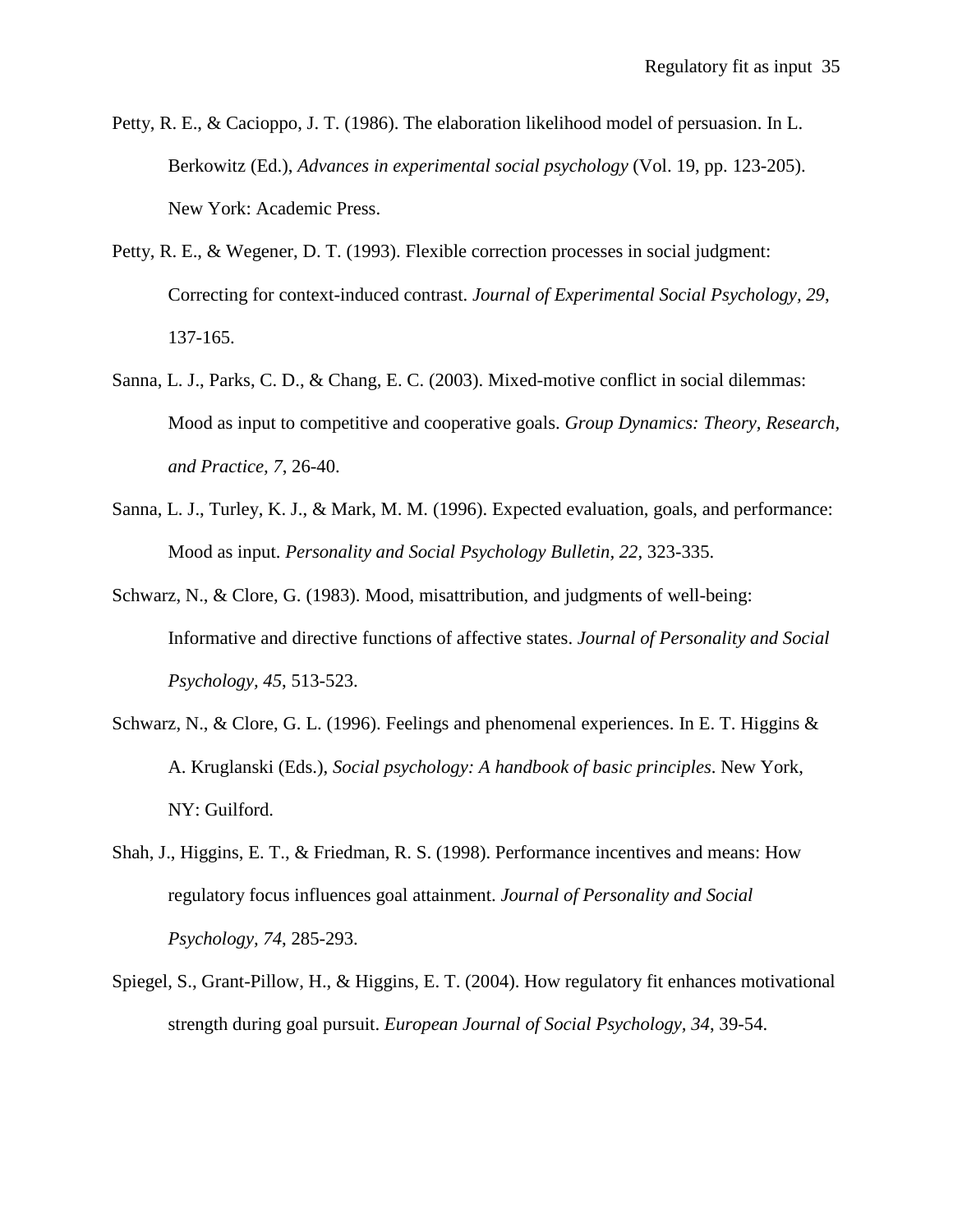- Stapel, D. A., Martin, L. L., & Schwarz, N. (1998). The smell of bias: What instigates correction processes in social judgments? *Personality and Social Psychology Bulletin, 24*, 797-806.
- Startup, H. M., & Davey, G. C. L. (2001). Mood as input and catastrophic worrying. *Journal of Abnormal Psychology, 110*, 83-96.
- Utman, C. H. (1997). Performance effects of motivational state: A meta-analysis. *Personality and Social Psychology Review, 1*, 170-182.
- Vaughn, L. A., O'Rourke, T., Schwartz, S., Malik, J., Petkova, Z., & Trudeau, L. (in press). When two wrongs can make a right: Regulatory nonfit, bias, and correction of judgments. *Journal of Experimental Social Psychology.*
- Vaughn, L. A., & Weary, G. (2003). Causal uncertainty and correction of judgments. *Journal of Experimental Social Psychology, 39*, 516-524.
- Weary, G., Jacobson, J. A., Edwards, J. A., & Tobin, S. J. (2001) Chronic and temporarily activated causal uncertainty beliefs and stereotype usage. *Journal of Personality and Social Psychology, 81*, 206-219.
- Wegener, D. T., & Petty, R. E. (1995). Flexible correction processes in social judgment: The role of naïve theories in corrections for perceived bias. *Journal of Personality and Social Psychology, 68*, 36-51.
- Wegener, D. T., & Petty, R. E. (1997). The flexible correction model: The role of naïve theories of bias in bias correction. In M. P. Zanna (Ed.), *Advances in experimental social psychology* (Vol. 29, pp. 141-208). New York, NY: Academic Press.
- Wilson, T. D., & Brekke, N. (1994). Mental contamination and mental correction: Unwanted influences on judgments and evaluations. *Psychological Bulletin, 116,* 117-142.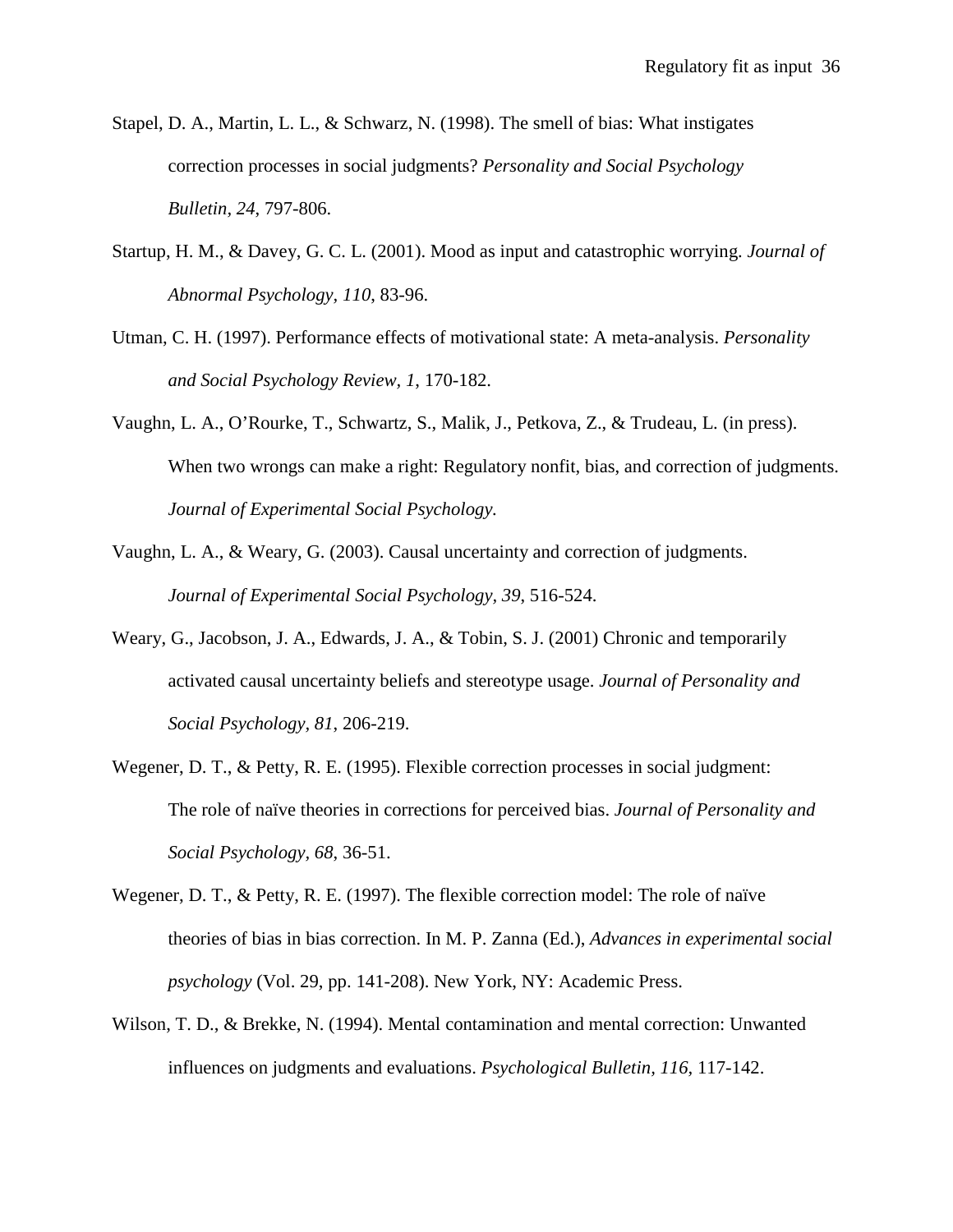#### Author Note

Leigh Ann Vaughn, Jill Malik, Sandra Schwartz, Zhivka Petkova, and Lindsay Trudeau, Department of Psychology, Ithaca College. Thanks go to Melanie Green, John Luginsland, Thomas O'Rourke, Darcy Reich, Hugh Stephenson, and Gifford Weary for their helpful comments and advice, and to Lauren Graber for help with data collection.

Correspondence concerning this article should be addressed to Leigh Ann Vaughn, Department of Psychology, 1119 Williams Hall, Ithaca College, Ithaca, NY, 14850-7290. Electronic mail may be sent via Internet to lvaughn@ithaca.edu.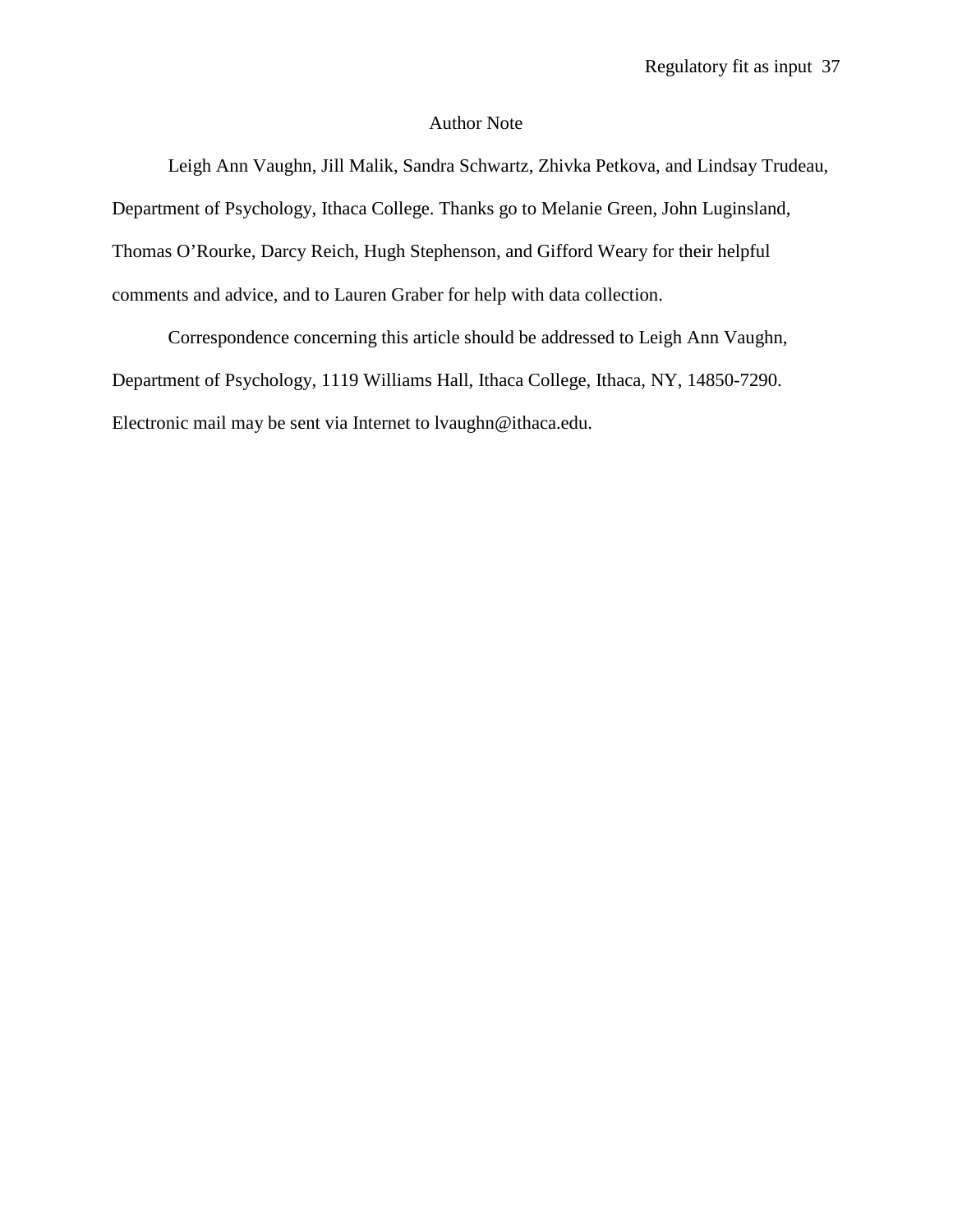#### Footnotes

<sup>1</sup>There was a nonsignificant reversal of the regulatory fit effect in the attention conditions of Experiment 1. Such nonsignificant reversals have occurred with this attention question before (e.g., Cesario et al., 2004), and might reflect overadjustment for regulatory fit feelings due to overestimation of their possible informational impact.

 $2A$  Prime X Strategy X Attention ANOVA on the number of birds generated revealed a significant three-way interaction,  $F(1, 89) = 4.83$ ,  $p = .03$ . "No attention" participants showed a significant Prime X Strategy simple interaction,  $F(1, 94) = 4.01$ ,  $p = .05$ : regulatory fit participants (i.e., prevention/vigilant,  $M = 12.71$ ,  $SD = 7.52$ ; or promotion/eager,  $M = 12.08$ , *SD*  $= 3.55$ ) listed more birds than nonfit participants (i.e., prevention/eager,  $M = 10.25$ ,  $SD = 6.18$ ; or promotion/vigilant,  $M = 8.27$ ,  $SD = 5.13$ ). "Attention" participants showed no significant Prime X Strategy simple interaction,  $F(1, 94) = 2.97$ ,  $p > .08$  (prevention/vigilant  $M = 9.31$ ,  $SD = 6.14$ ; promotion/eager  $M = 12.00$ ,  $SD = 6.73$ ; prevention/eager  $M = 9.73$ ,  $SD = 5.08$ ; promotion/vigilant  $M = 15.87$ ,  $SD = 5.29$ ).

The ANOVA also revealed an unexpected Attention X Prime interaction  $F(1, 89) = 5.66$ ,  $p = .02$ . Simple contrasts showed that promotion/attention participants ( $M = 14.42$ ,  $SD = 6.04$ ) listed significantly more words than either promotion/no attention participants ( $M = 9.96$ ,  $SD =$ 4.82;  $F(1, 96) = 7.04$ ,  $p = .009$ ), or prevention/attention participants ( $M = 9.50$ ,  $SD = 5.56$ ;  $F(1, 96) = 7.04$ ,  $p = .009$ ), or prevention/attention participants ( $M = 9.50$ ,  $SD = 5.56$ ;  $F(1, 96) = 7.04$  $96$ ) = 8.48,  $p = .004$ ). Neither simple contrast with prevention/no attention participants ( $M =$ 11.82,  $SD = 7.02$ ) was significant ( $ps > .17$ ).

<sup>3</sup> Additionally, we carried out separate sets of analyses for the index of the three mood measures from the first goal (Cronbach's alpha = .83) and for the index of the three mood measures from the second goal (Cronbach's alpha  $= .87$ ). A pair of Attention X Regulatory Fit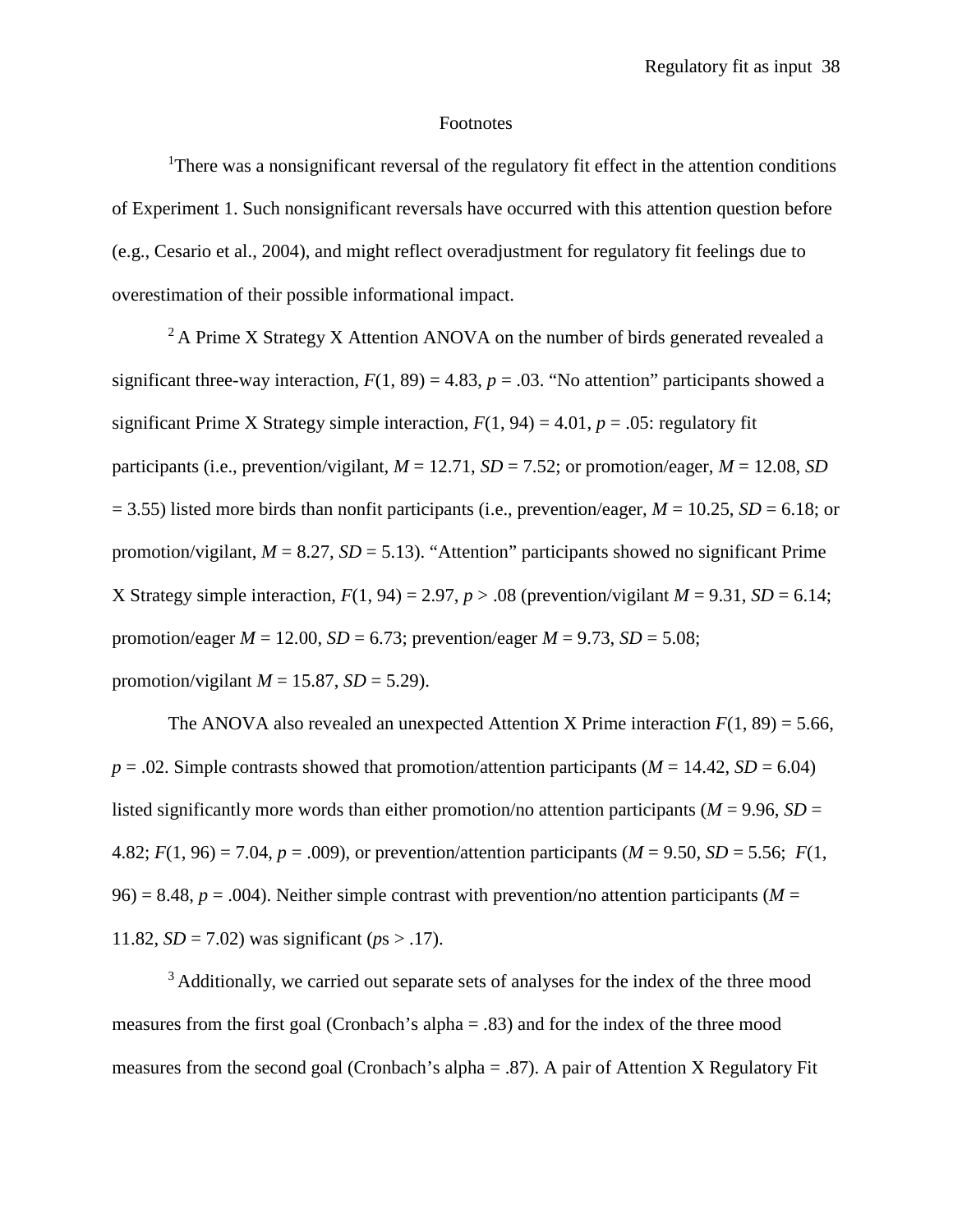ANOVAs revealed no significant effects on the mood index for the first goal (all *p*s > .58) or on the mood index for the second goal (all *p*s > .35). The ANCOVA with the index of mood measures from the first goal revealed that, although there was a significant covariate effect on the number of words generated  $(F(1, 92) = 9.42, p = .003)$ , the Attention X Fit interaction remained significant  $(F(1, 92) = 6.52, p = .01)$ . The ANCOVA with the index of mood measures from the second goal revealed no significant covariate effect on the number of words generated (*F*(1, 92)  $= 0.11, p > .74$ ; the Attention X Fit interaction remained significant ( $F(1, 92) = 6.44, p = .01$ ).

<sup>4</sup> Additionally, the means for the two regulatory fit groups differed significantly under sufficiency and enjoyment stop rules  $(F(1, 121) = 4.17, p = .04)$ , as did the means for the two regulatory nonfit groups  $(F(1, 121) = 5.76, p = .02)$ .

<sup>5</sup> A Prime X Strategy X Stop Rule ANOVA on the number of foods listed revealed only a significant three-way interaction,  $F(1, 116) = 10.07$ ,  $p = .002$ . "Enjoyment" participants showed a significant Prime X Strategy simple interaction,  $F(1, 121) = 5.58$ ,  $p = .02$ : regulatory fit participants (i.e., prevention/ vigilant,  $M = 10.36$ ,  $SD = 4.92$ ; or promotion/eager,  $M = 10.00$ ,  $SD$  $= 4.68$ ) listed more foods than nonfit participants (i.e., prevention/eager,  $M = 8.00$ ,  $SD = 3.74$ ; or promotion/vigilant,  $M = 7.13$ ,  $SD = 3.58$ ).

"Sufficiency" participants also showed a significant Prime X Strategy simple interaction,  $F(1, 121) = 4.30$ ,  $p = .04$ : *nonfit* participants (i.e., prevention/eager,  $M = 11.62$ ,  $SD = 5.85$ ; or promotion/vigilant,  $M = 9.22$ ,  $SD = 4.47$ ) listed more foods than regulatory fit participants (i.e., prevention/vigilant,  $M = 8.33$ ,  $SD = 3.58$ ; or promotion/eager,  $M = 7.67$ ,  $SD = 3.68$ ).

<sup>6</sup> In Experiment 3 the within-group variances were heterogeneous. Therefore, we used independent samples *t*-tests to examine differences between pairs of means so that error terms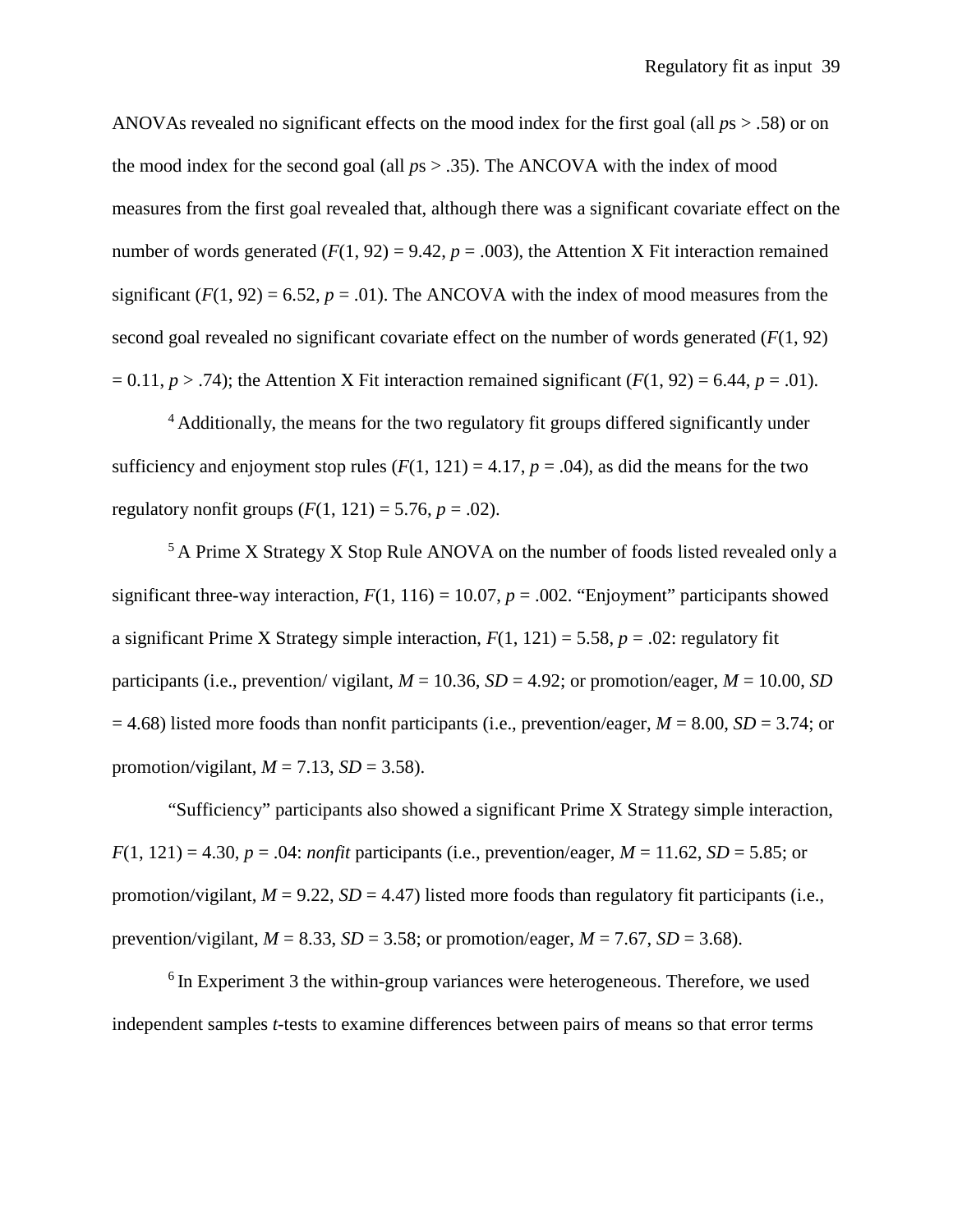would only be based on the within-group variability of the observations being directly compared (Keppel, 1991).

 $7$  A Prime X Strategy X Attention X Stop Rule ANOVA on the number of words generated revealed a significant main effect for stop rule,  $F(1, 167) = 36.53$ ,  $p < .001$ . The ANOVA also revealed a significant four-way interaction,  $F(1, 167) = 7.53$ ,  $p = .007$ . We examined simple interactions within the sufficiency and enjoyment conditions, because scores were considerably higher and more variable in the sufficiency conditions (Keppel, 1991).

In the no attention/sufficiency conditions, the Regulatory Focus X Strategy simple interaction was significant,  $F(1, 87) = 6.53$ ,  $p = .01$ : regulatory fit participants (i.e., prevention focused/vigilant,  $M = 47.56$ ,  $SD = 28.09$ ; or promotion/eager,  $M = 30.13$ ,  $SD = 12.43$ ) generated fewer words than nonfit participants (i.e., prevention/eager,  $M = 56.67$ ,  $SD = 21.80$ ; or promotion/vigilant,  $M = 43.67$ ,  $SD = 21.27$ ). In the attention/sufficiency conditions, this pattern did not approach significance,  $F(1, 87) = 1.66$ ,  $p > .20$  (prevention/vigilant  $M = 39.64$ ,  $SD =$ 10.80; promotion/eager *M* = 49.60, *SD* = 29.17; prevention/eager *M* = 34.46, *SD* = 12.87; promotion/vigilant  $M = 39.13$ ,  $SD = 21.96$ ).

In the no attention/enjoyment conditions, the Regulatory Focus X Strategy simple interaction was marginally significant,  $F(1, 90) = 3.50$ ,  $p = .065$ : regulatory fit participants (i.e., prevention/vigilant,  $M = 31.07$ ,  $SD = 16.65$ ; or promotion/eager,  $M = 32.25$ ,  $SD = 8.31$ ) generated more words than nonfit participants (i.e., prevention/eager,  $M = 25.89$ ,  $SD = 21.03$ ; or promotion/vigilant,  $M = 21.27$ ,  $SD = 9.84$ ). In the attention/enjoyment conditions, this pattern did not approach significance,  $F(1, 90) = 0.59$ ,  $p > .44$  (prevention/vigilant  $M = 21.80$ ,  $SD = 15.26$ ; promotion/eager  $M = 24.14$ ,  $SD = 16.83$ ; prevention/eager  $M = 27.80$ ,  $SD = 19.28$ ; promotion/vigilant  $M = 23.44$ ,  $SD = 13.78$ ).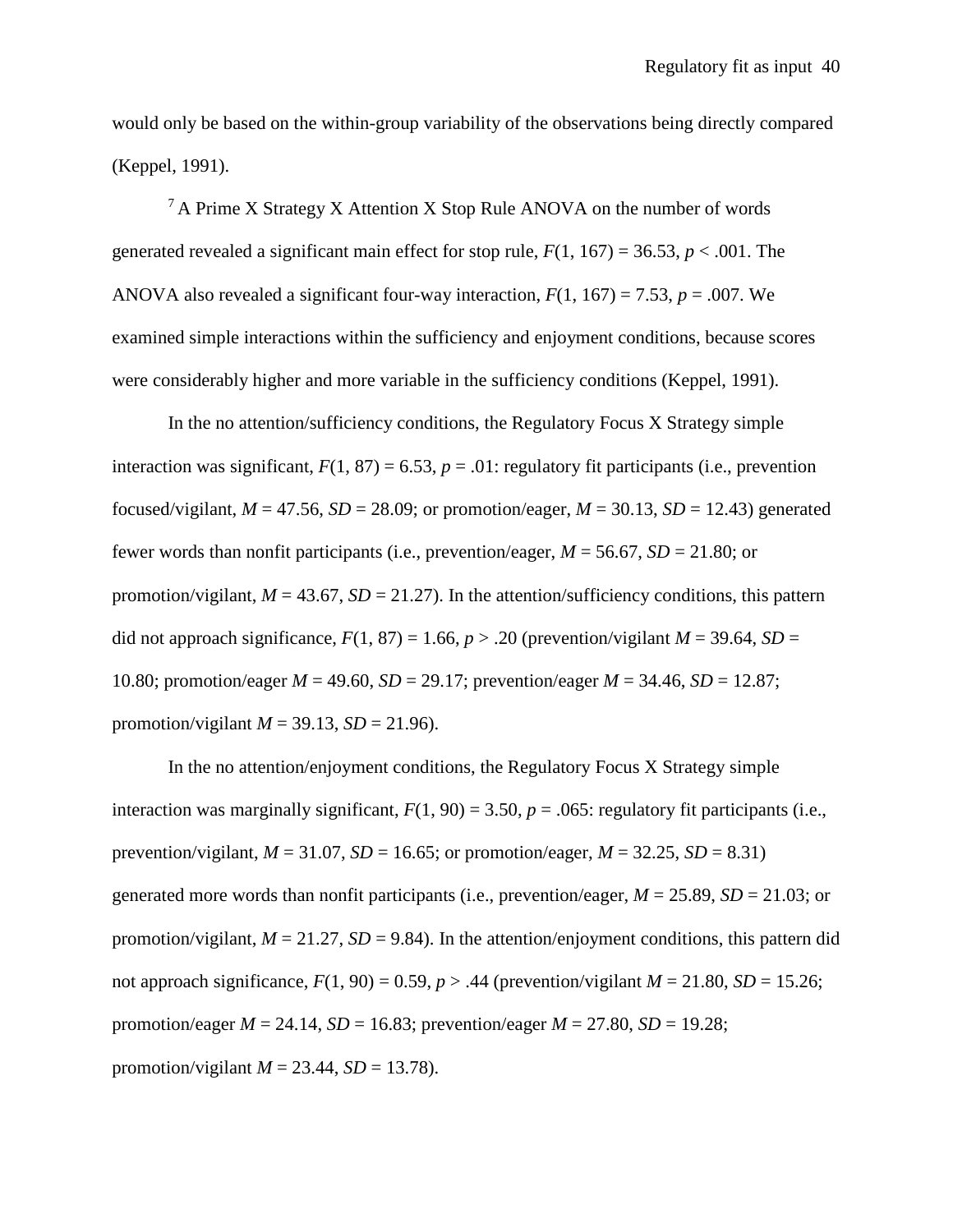The ANOVA also revealed an unexpected Attention X Prime interaction,  $F(1, 167) =$ 4.45,  $p = .04$ . Simple contrasts showed that prevention/no attention participants ( $M = 41.19$ ,  $SD =$ 24.40) generated more words than either promotion/no attention participants ( $M = 30.26$ ,  $SD =$ 15.10) ( $F(1, 181) = 5.62$ ,  $p = .02$ ), or prevention/attention participants ( $M = 30.15$ ,  $SD = 16.24$ )  $(F(1, 181) = 3.34, p = .07)$ . Neither simple contrast with promotion/no attention participants (*M*  $= 34.97$ , *SD* = 23.71) approached significance ( $ps > .19$ ). This interaction might seem to replicate the Attention X Prime interaction in Experiment 1 (see Footnote 2). However, in Experiment 1 the Attention X Prime interaction occurred within a default enjoyment stop rule, and in Experiment 3 an Attention X Prime interaction occurred when averaging across stop rules.

The ANOVA also revealed a significant Attention X Prime X Stop Rule interaction *F*(1,  $167$ ) = 3.92,  $p = 0.05$ . Among "enjoyment" conditions, there were no significant differences (promotion/no attention  $M = 25.09$ ,  $SD = 10.59$ ; prevention/no attention  $M = 29.13$ ,  $SD = 18.15$ ; promotion/attention  $M = 23.75$ ,  $SD = 14.64$ ; prevention/attention  $M = 24.80$ ,  $SD = 17.35$ ); (all ps  $> .32$ ). Among "sufficiency" conditions (promotion/no attention  $M = 35.21$ ,  $SD = 17.21$ ; prevention/no attention  $M = 53.25$ ,  $SD = 24.17$ ; promotion/attention  $M = 44.94$ ,  $SD = 26.04$ ; prevention/attention  $M = 36.83$ ,  $SD = 12.02$ ), prevention/no attention participants listed significantly more words than either promotion/no attention participants  $(t(46) = 2.98, p = .005)$ or prevention/attention participants  $(t(46) = 2.98, p = .005)$ . No other differences reached significance ( $ps > .15$ ). It appears to be sufficiency/no attention/prevention participants who contributed most to the Attention X Prime interaction in Experiment 3.

Because the Attention X Prime interaction in Experiment 1 took place within a default enjoyment stop rule, the most appropriate comparison is between Experiment 1 and the enjoyment conditions of Experiment 3. In Experiment 1, promotion/attention participants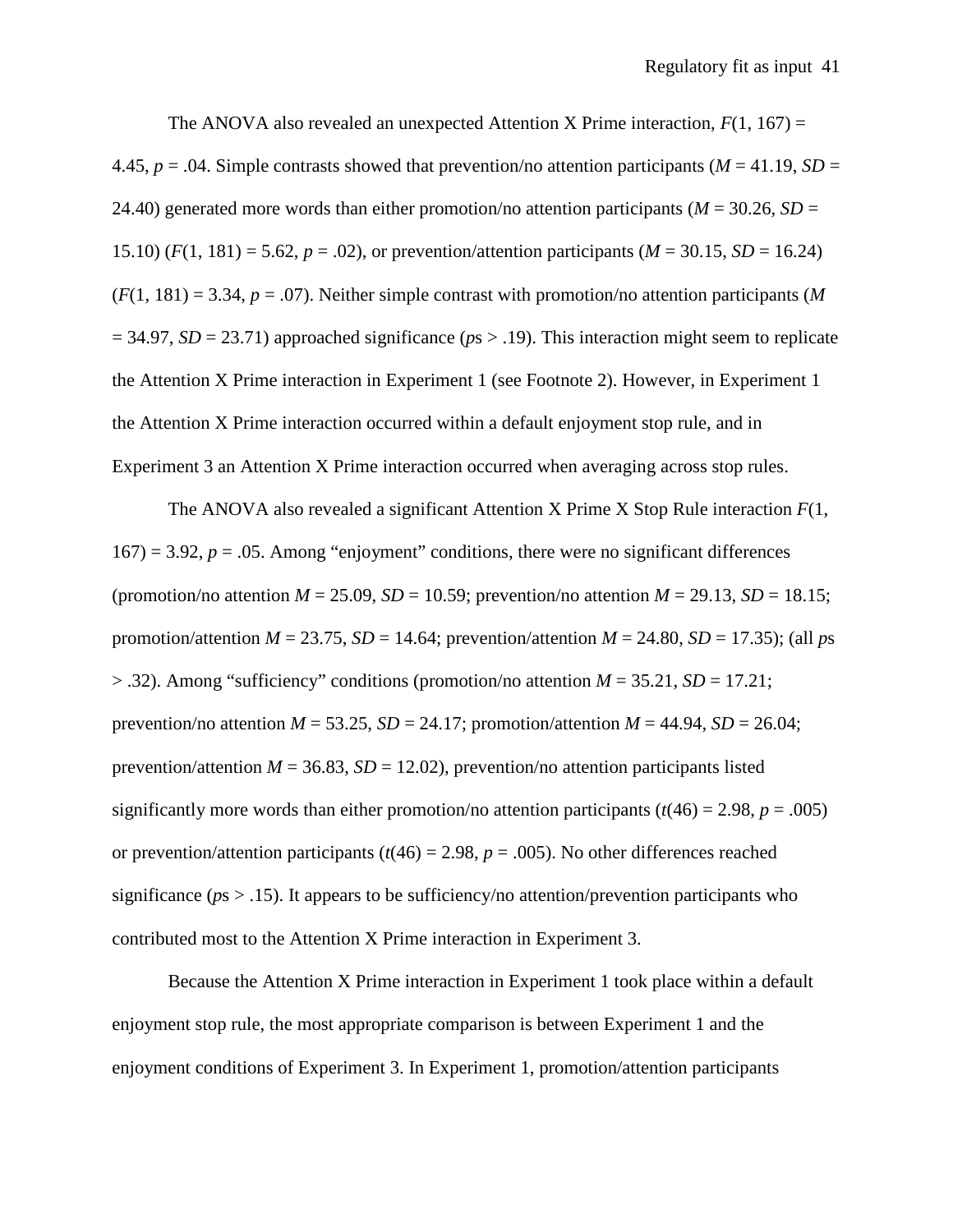provided an anomalously large number of responses. There is no trace of such a pattern among promotion/attention/enjoyment participants in Experiment 3. These effects involving focus and attention remain theoretically unexplained.

<sup>8</sup> Additionally, we carried out separate sets of analyses for the index of the three mood measures from the first goal (Cronbach's alpha = .78) and for the index of the three mood measures from the second goal (Cronbach's alpha = .86). A pair of Attention X Regulatory Fit ANOVAs revealed no significant effects on the mood index for the first goal (all *p*s > .20) or on the mood index for the second goal (all *p*s > .17). The ANCOVA with the index of mood measures from the first goal revealed that there was no significant covariate effect on the number of words generated ( $F(1, 174) = 0.07$ ,  $p > .78$ ); the stop rules main effect remained significant  $(F(1, 174) = 37.40, p < .001)$  as did the Attention X Stop Rules X Fit interaction  $(F(1, 174) =$ 10.77,  $p = .001$ ). The ANCOVA with the index of mood measures from the second goal revealed no significant covariate effect on the number of words generated  $(F(1, 174) = 2.32, p > .12)$ ; the stop rules main effect remained significant  $(F(1, 174) = 40.12, p < .001)$  as did the Attention X Stop Rules X Fit interaction  $(F(1, 174) = 11.33, p = .001)$ .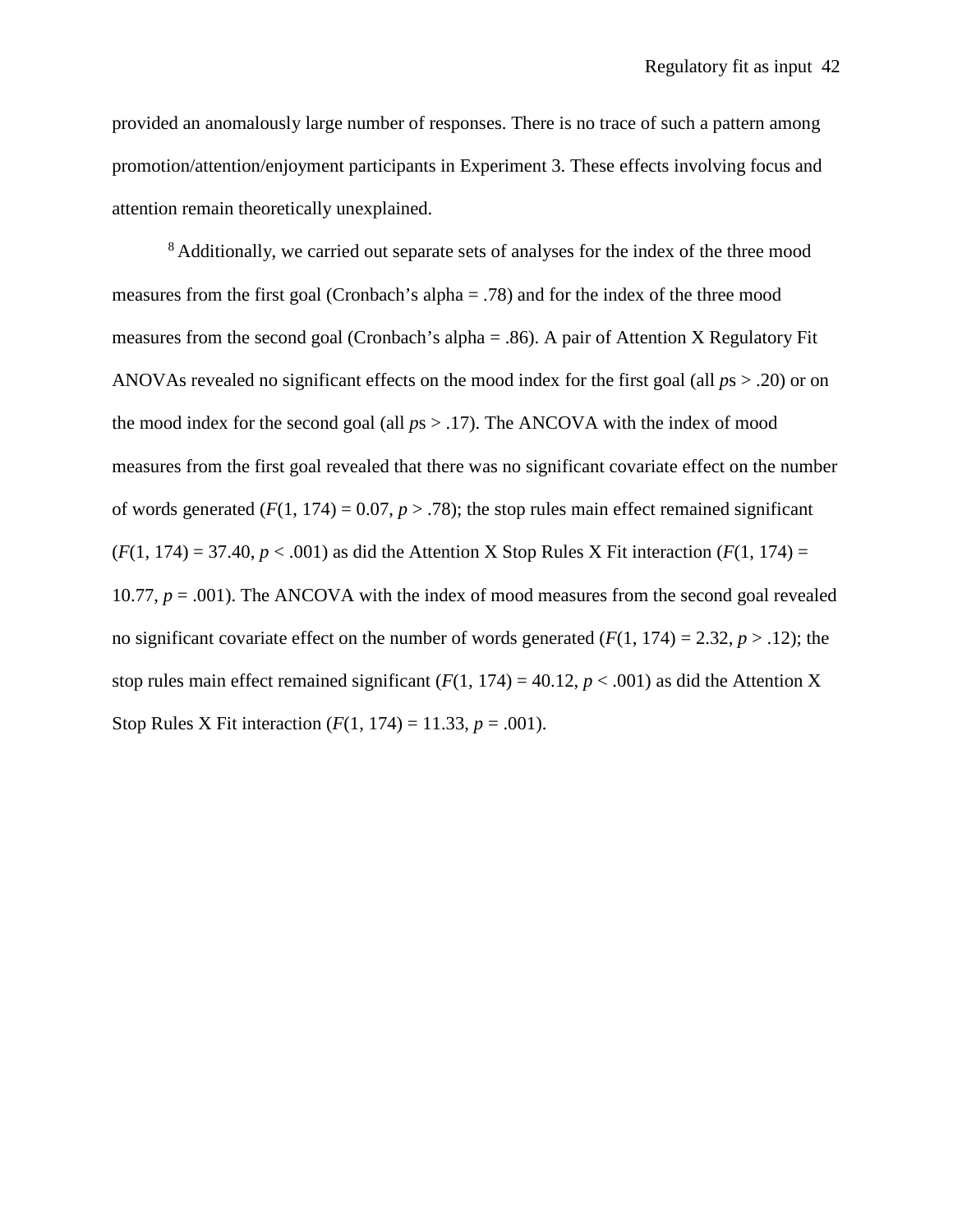## Figure Captions

*Figure 1*. Number of birds listed as a function of regulatory fit condition and attention condition, Experiment 1

*Figure 2.* Number of foods listed as a function of regulatory fit condition and stop rule condition,

Experiment 2

*Figure 3.* Number of words generated as a function of regulatory fit condition, attention

condition, and stop rule condition, Experiment 3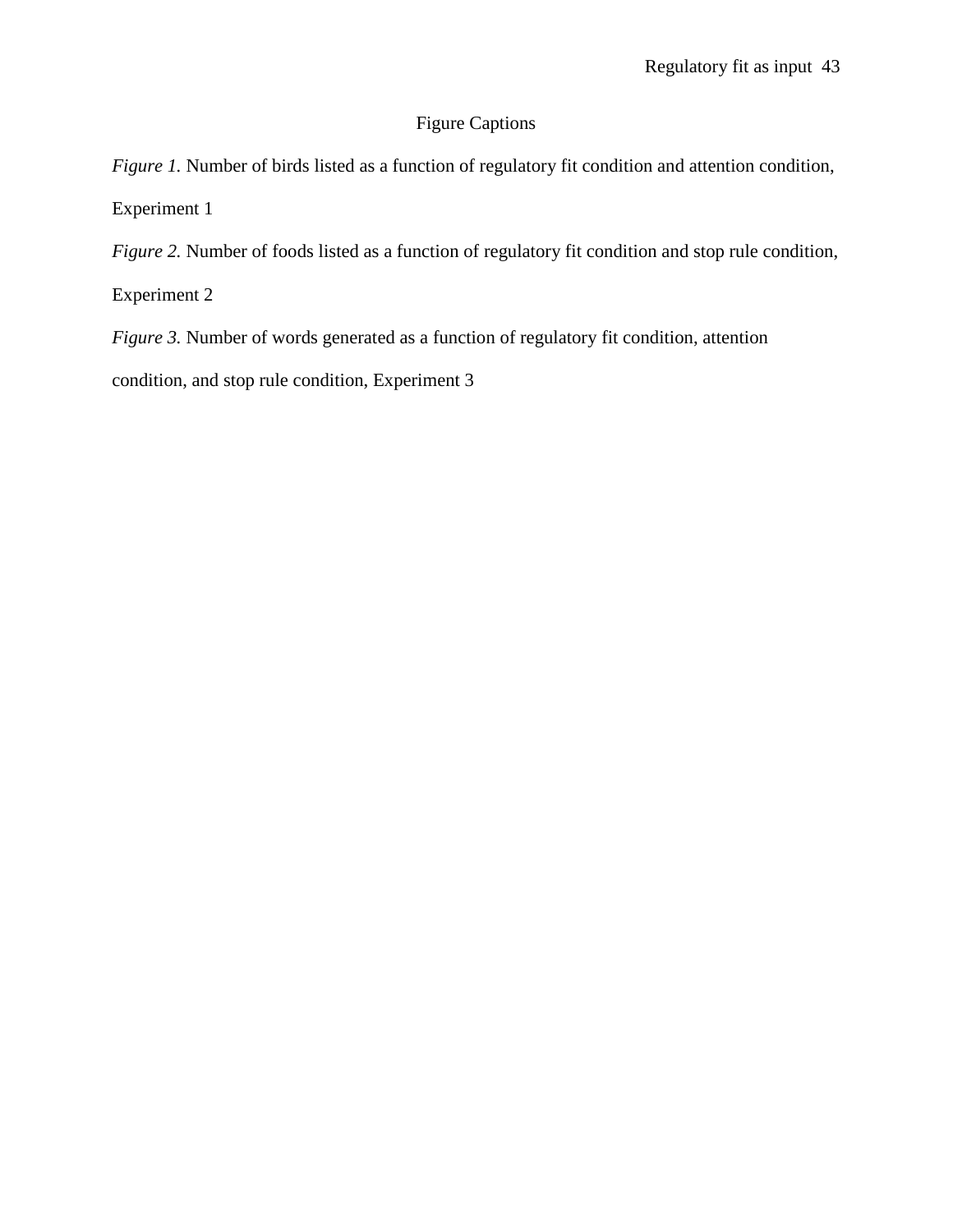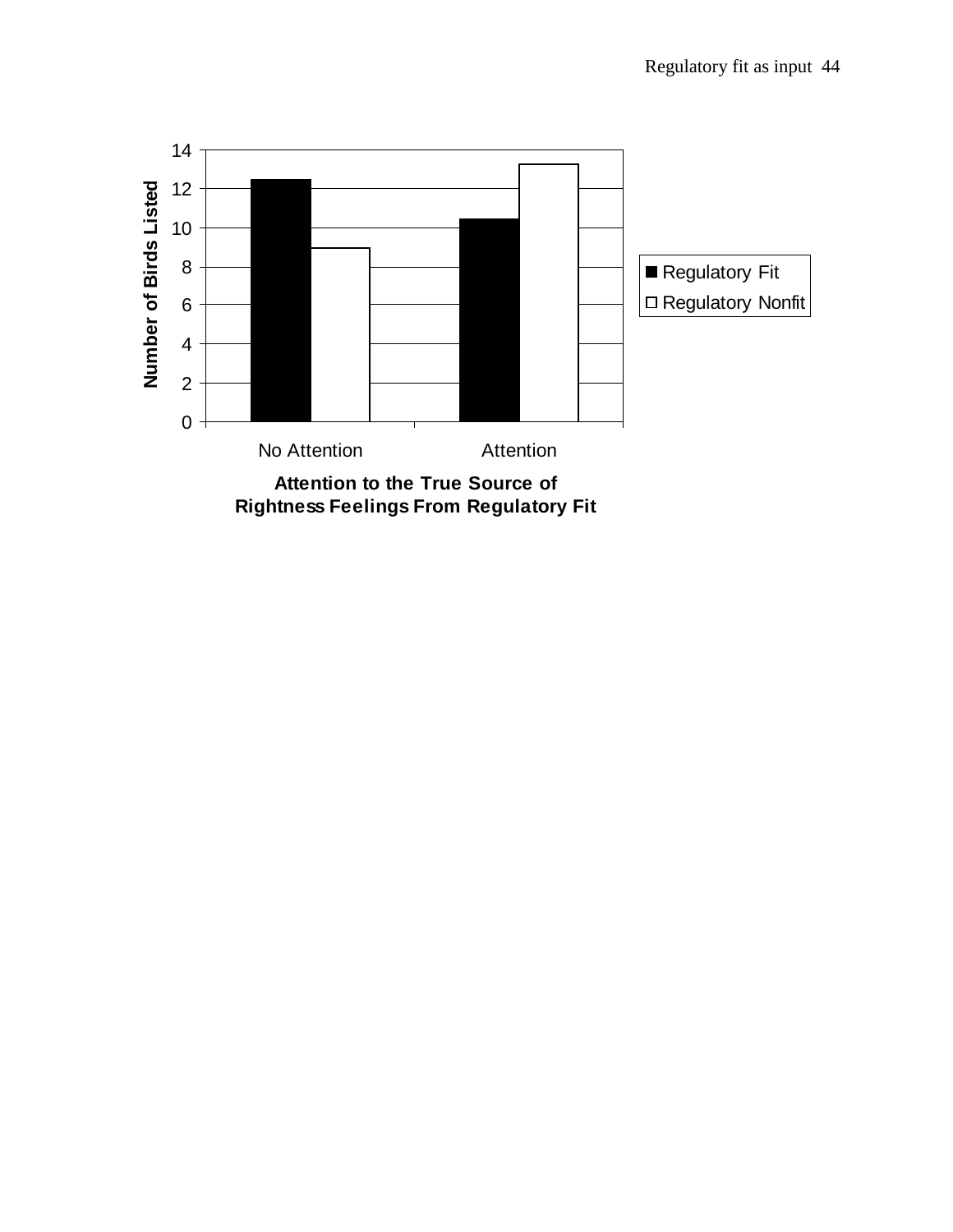